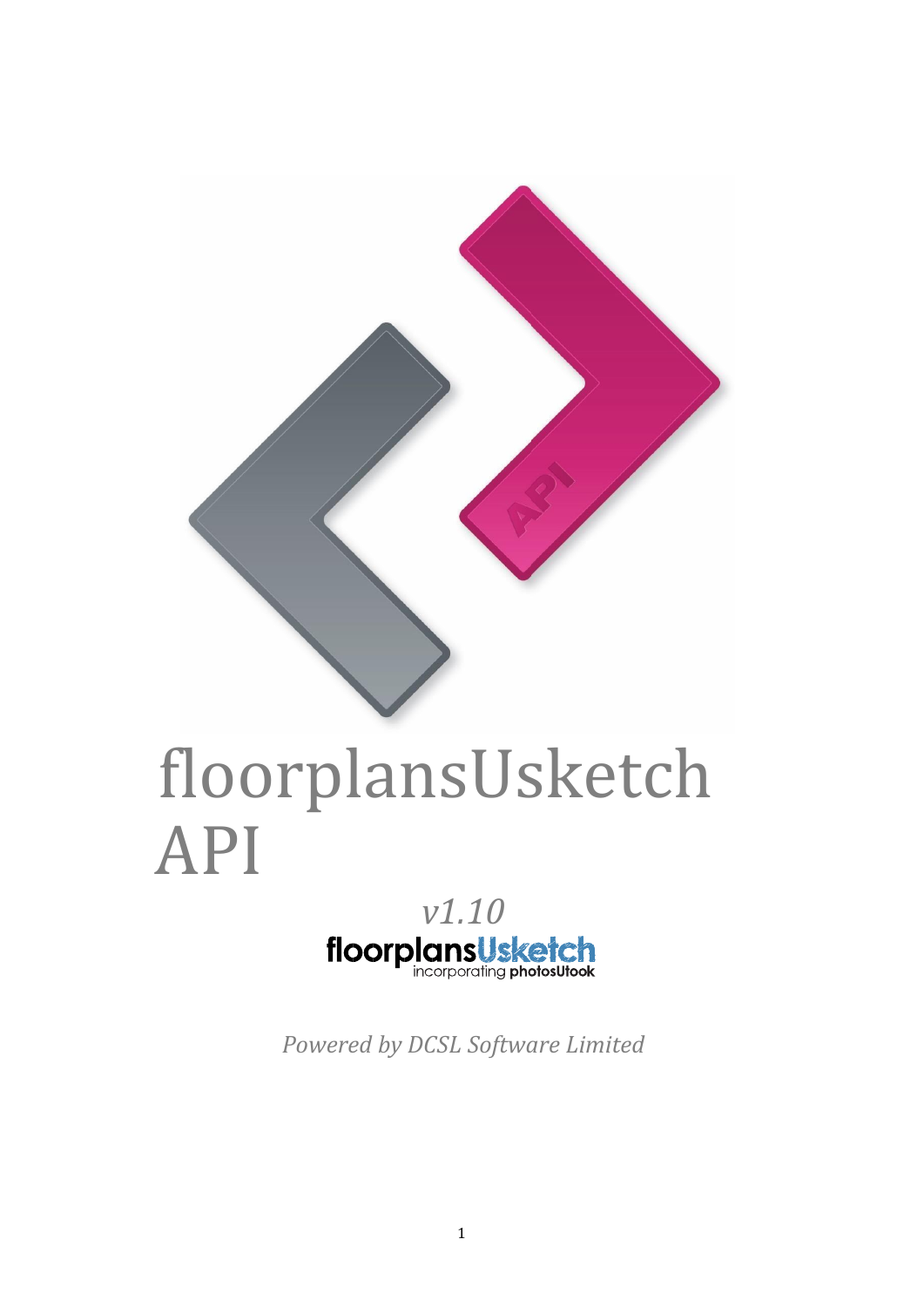# <span id="page-1-0"></span>**Document Revisions**

| <b>Version</b> | <b>Description</b>                                                                                | <b>Author</b> | Date     |
|----------------|---------------------------------------------------------------------------------------------------|---------------|----------|
| 1.0            | First draft                                                                                       | JJ            | 26/06/13 |
| 1.1            | Added Screensketch amendment section                                                              | $\mathbf{I}$  | 02/07/13 |
| 1.2            | Added new methods                                                                                 | JJ            | 26/11/13 |
| 1.3            | Added details of how to post a sketch to an existing job                                          | $\mathbf{J}$  | 28/03/14 |
| 1.4            | Passed additional field 'IsAreaFile' in FinalPlans<br>response                                    | $\mathbf{J}$  | 02/06/14 |
| 1.5            | Added new methods for Message retrieval                                                           | JF            | 21/06/17 |
| 1.6            | ThirdPartyClientId added to PreferenceNames                                                       | JF            | 21/08/17 |
| 1.7            | IsArchived added to return data for Job Status                                                    | JF            | 13/09/17 |
| 1.8            | Revised URLs                                                                                      | AS            | 07/08/20 |
| 1.9            | Updated Job additional sketches POST details                                                      | AS            | 15/01/21 |
| 1.10           | Inserted new endpoints for preference name audit and<br>photo preference name audit functionality | CI            | 01/02/22 |

floorplansUsketch. Registered in England no. 5864245

| Place of business:   | Suite 1.14, Building Three, Watchmoor Park, Camberley, GU15 3YL |
|----------------------|-----------------------------------------------------------------|
| telephone:<br>email: | +44 (0) 203 301 7216<br>headoffice@floorplansUsketch.com        |
| web:                 | www.floorplansUsketch.com                                       |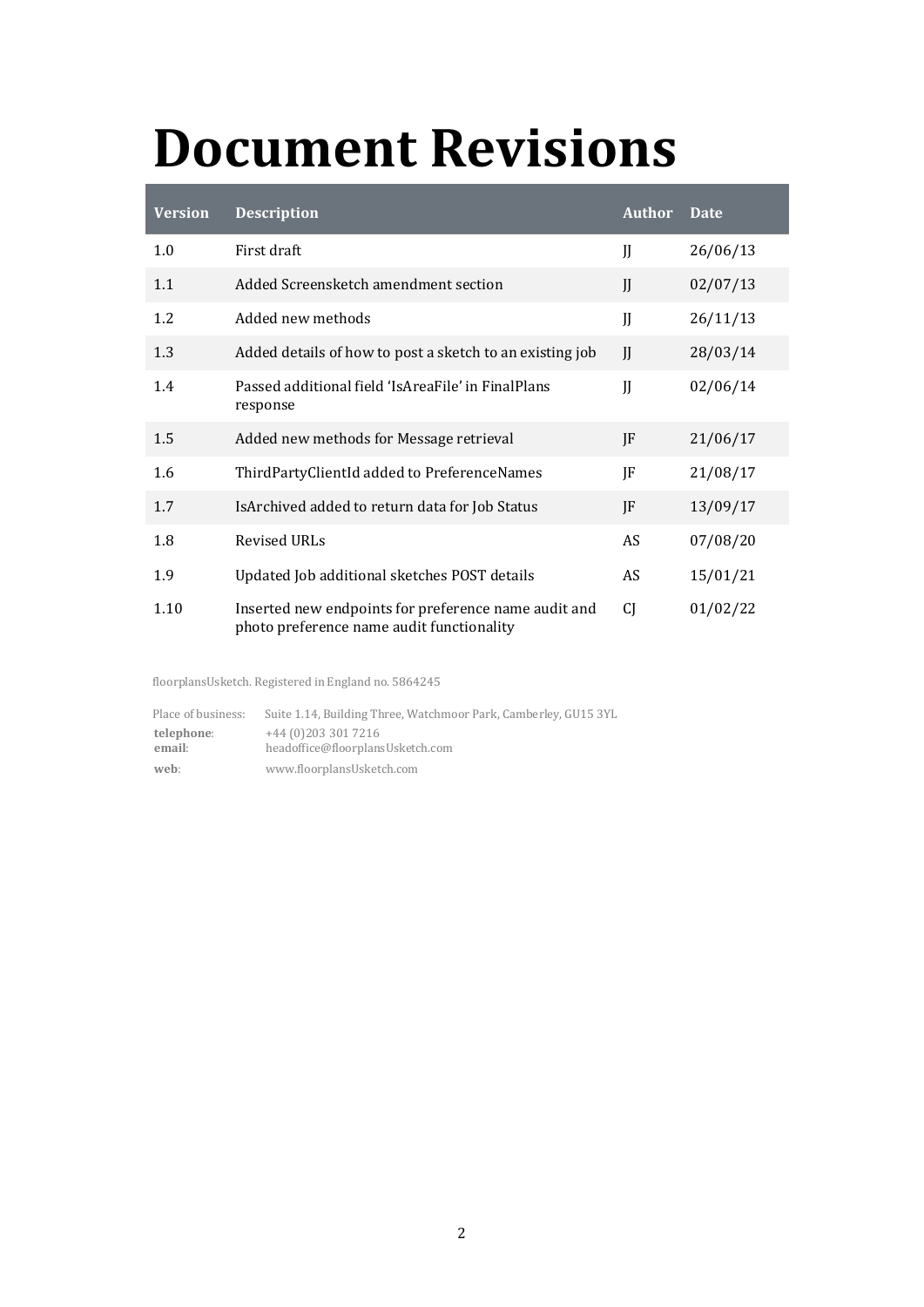# <span id="page-2-0"></span>**Contents**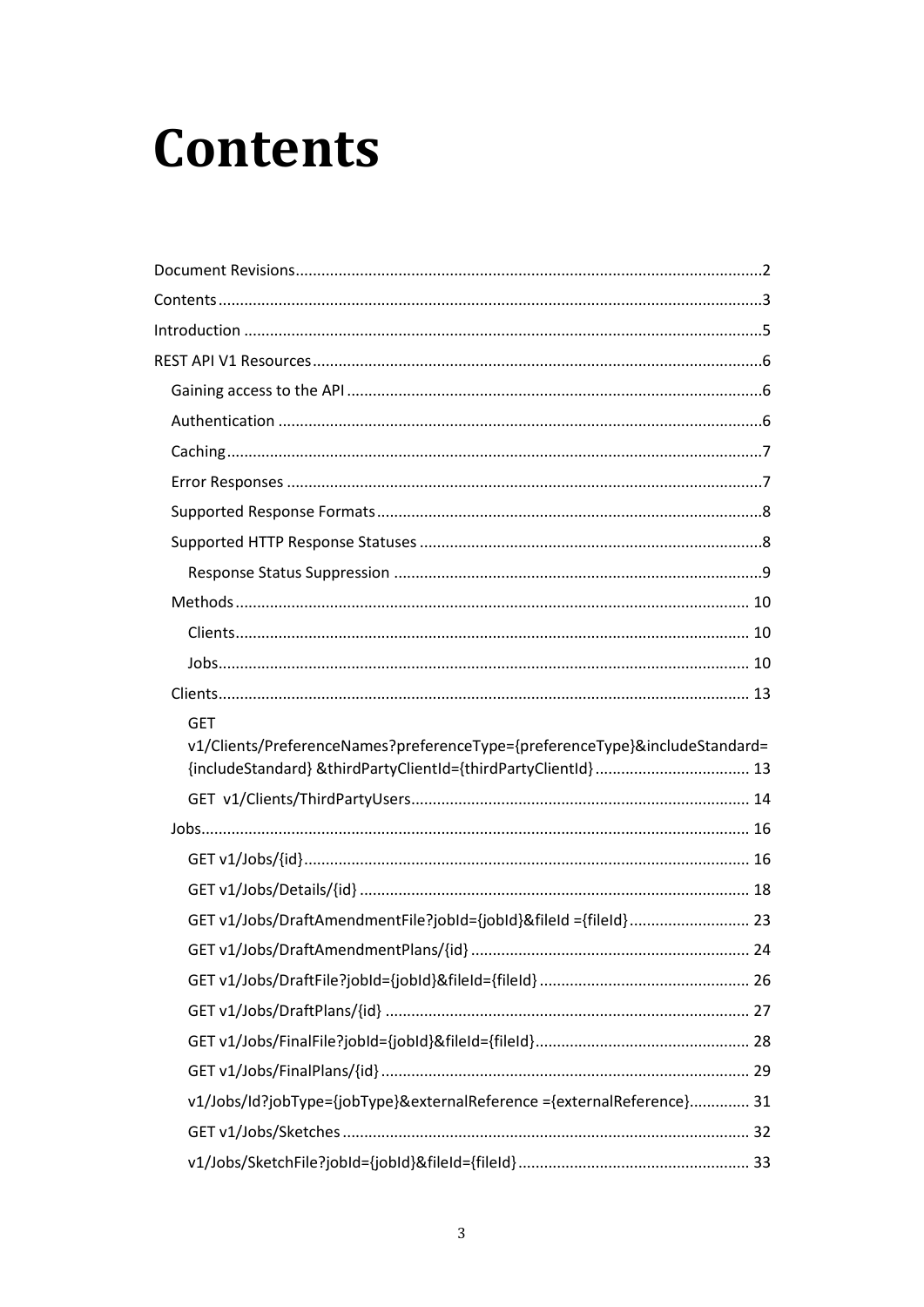| v1/Jobs/Status?jobType={jobType}&externalReference={externalReference}  35                   |  |
|----------------------------------------------------------------------------------------------|--|
|                                                                                              |  |
|                                                                                              |  |
| GET v1/Jobs/MessageAttachmentFile?                                                           |  |
| GET v1/Jobs/ clientsaudit/<br>preferencenameauditviewmodels?dateFrom={datetime:yyyy-MM-      |  |
| GET v1/Jobs/ clientsaudit/<br>PhotoPreferenceNameAuditViewModels?dateFrom={datetime:yyyy-MM- |  |
|                                                                                              |  |
|                                                                                              |  |
|                                                                                              |  |
|                                                                                              |  |
|                                                                                              |  |
|                                                                                              |  |
|                                                                                              |  |
|                                                                                              |  |
|                                                                                              |  |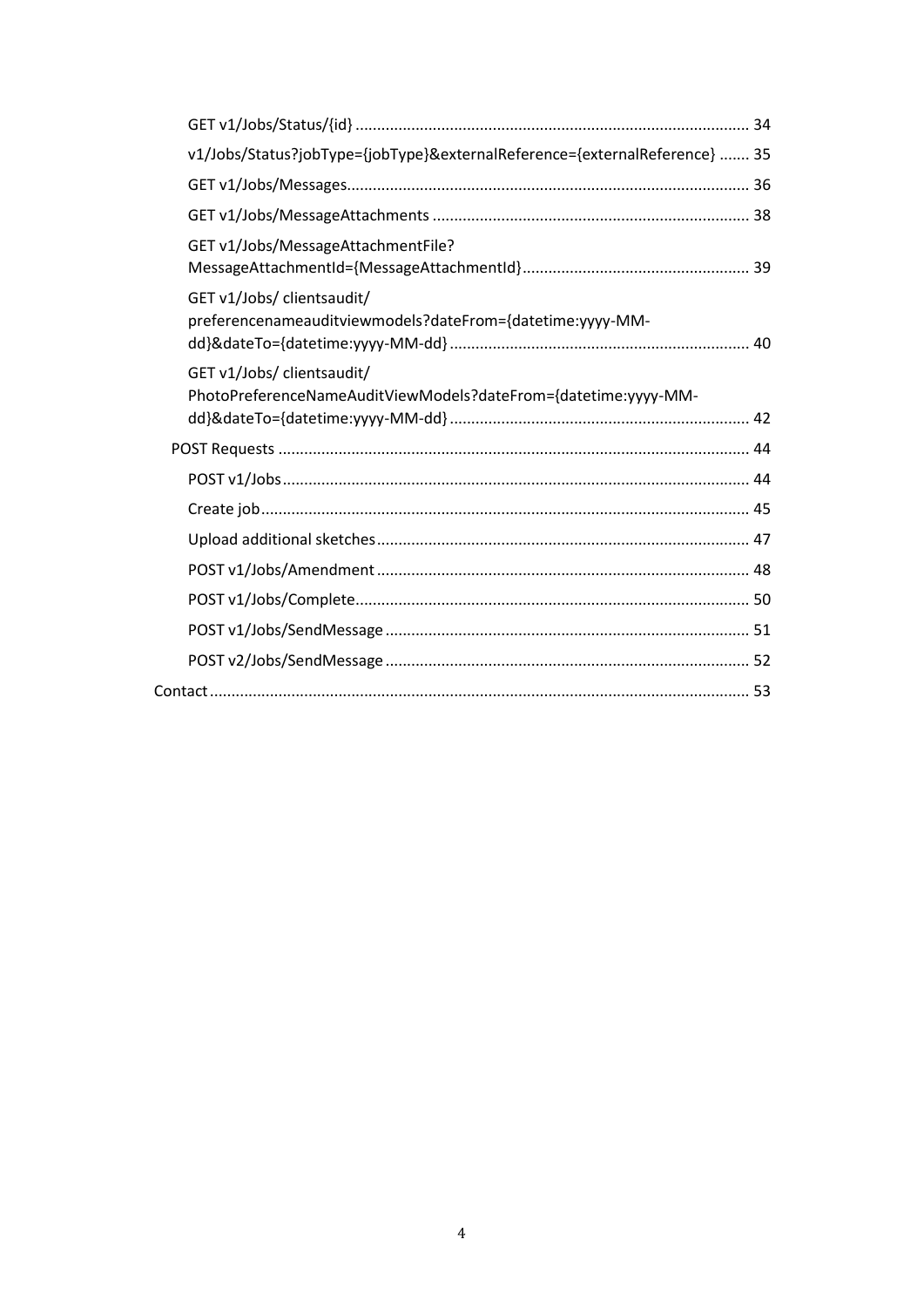# <span id="page-4-0"></span>**Introduction**

floorplansUsketch is an online application that delivers a quality, cost effective floor plan drawing and property photography enhancing service to property professionals and private individuals around the world. This document details how customers of floorplansUsketch can access the API to allow integration into their own internal systems.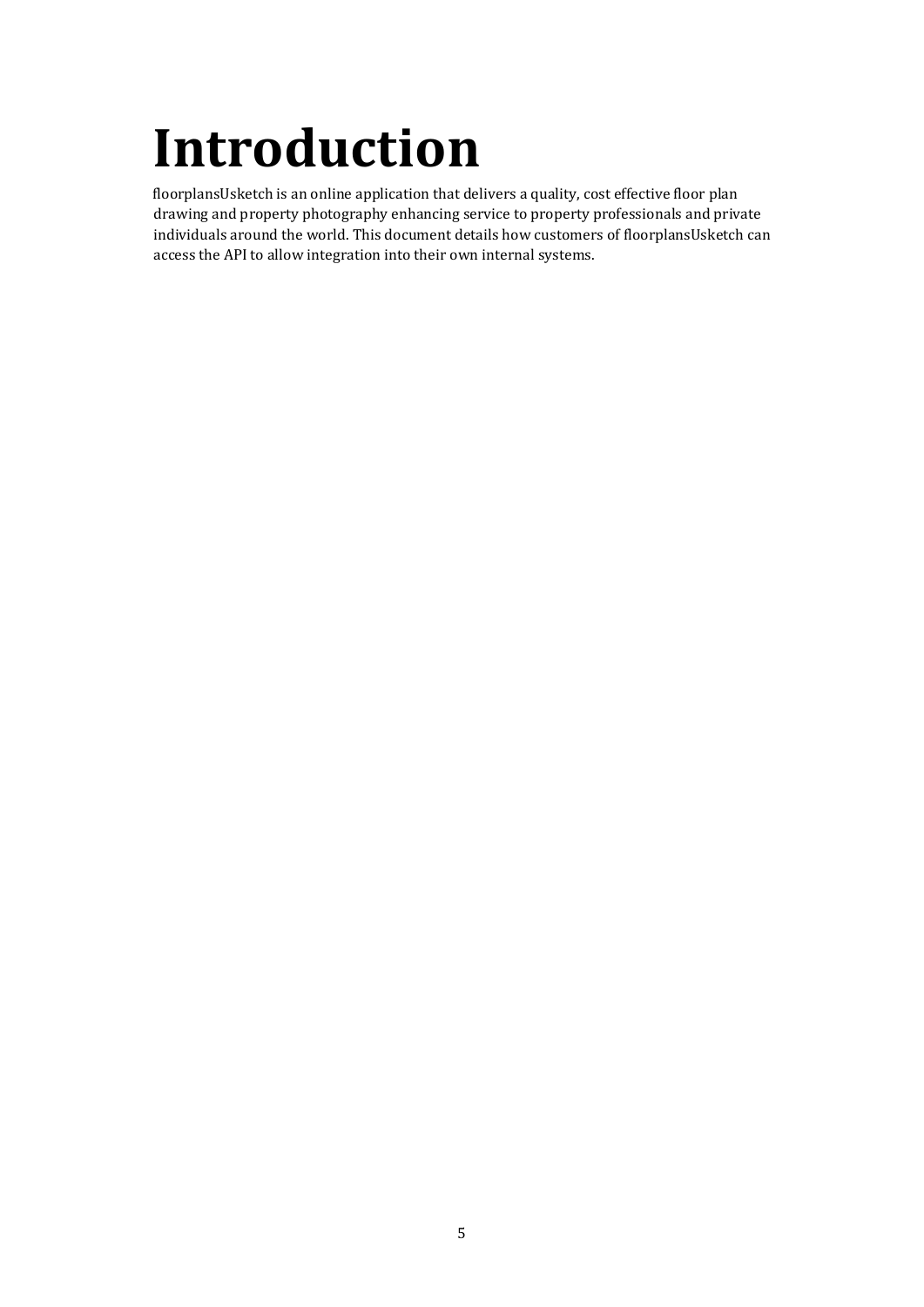# <span id="page-5-0"></span>**REST API V1 Resources**

The URLs to the floorplansUsketch environment can be found here:

| <b>Environment</b> | URL.                                                        | <b>Description</b> |
|--------------------|-------------------------------------------------------------|--------------------|
|                    | PreProduction https://screensketchapitest.azurewebsites.net | API                |
| Production         | https://api.floorplansUsketch.com                           | API                |

# <span id="page-5-1"></span>**Gaining access to the API**

An API token is required in order to access this service. The API token can be retrieved from the website by carrying out the following actions:

- 1. Login to the website
- 2. Go to "My Account" tab
- 3. Click "My API Token" link
- 4. API token available on this page

A new API token can be generated at any time by clicking on "Generate New API Token". This will replace the current API token with a new one that must then be used for accessing the API service.

# <span id="page-5-2"></span>**Authentication**

All API method calls require the API token to be passed in the **Authorization** header of the request. This authentication scheme is often referred to as "Token Authentication" and simply uses a token-based HTTP authentication scheme.

**Example authorization header:** 

Authorization: Token C4krIeQoXSWvjYU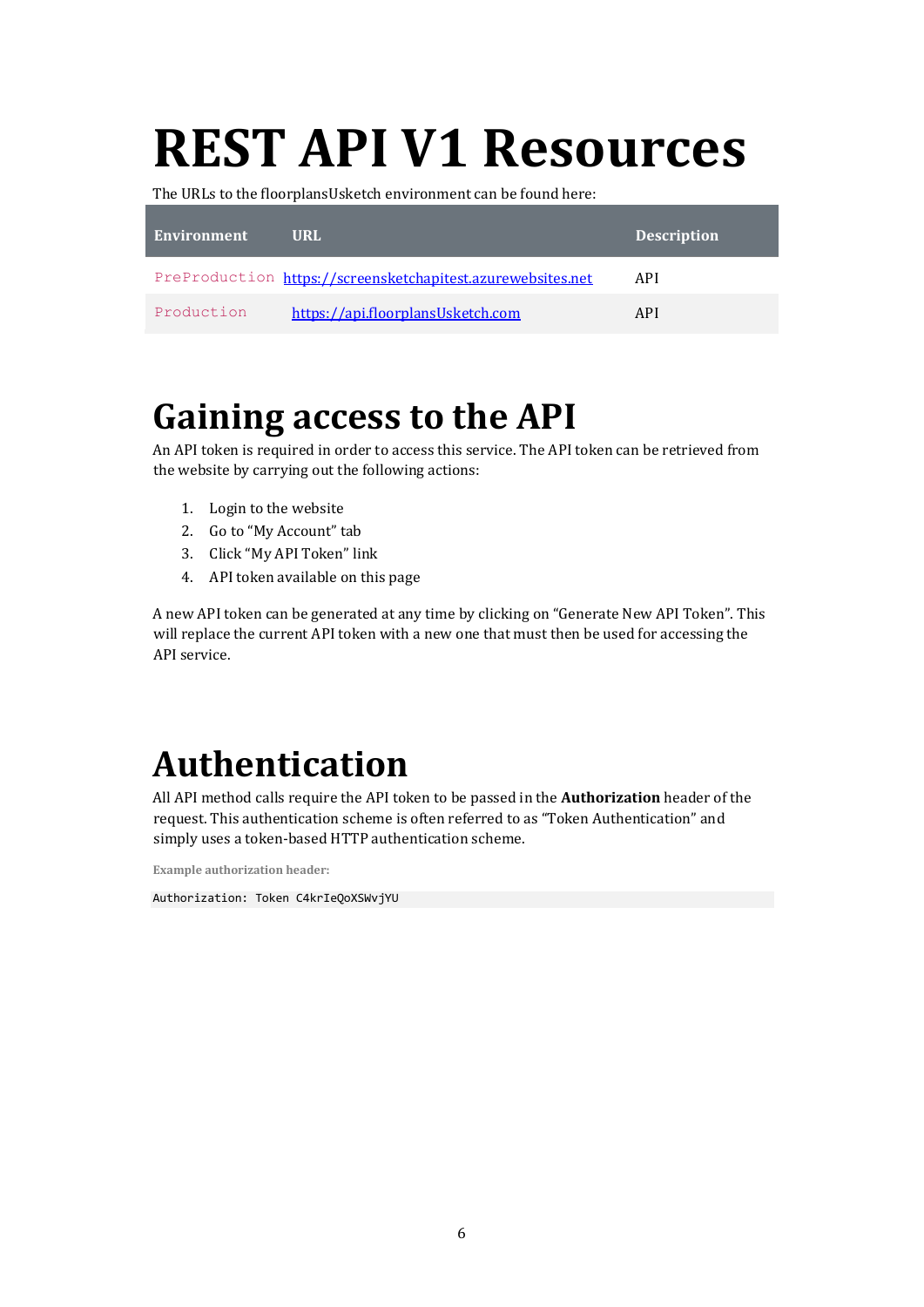# <span id="page-6-0"></span>**Caching**

At this time, caching has not been implemented within the API. We will however look to introduce this at some future point.

# <span id="page-6-1"></span>**Error Responses**

All errors raised by the application will include a message body with the following definition.

| <b>Error Response Body</b> | <b>Description</b>                     |
|----------------------------|----------------------------------------|
| status                     | The HTTP status code                   |
| message                    | A description of the error encountered |
| $\text{code}$              | A sub-error code, (not currently used) |

\*Not currently in use, but at some future point we may add sub-error codes to provide more granular information on errors encountered.

**Example invalid request:** 

```
curl "https://api.floorplansUsketch.com/v1/jobs/64512" –H "Authorization: Token 
C4krIeQoXSWvjYU"
```
**Example full response:** 

HTTP/1.1 404 Not Found Cache-Control: no-cache Pragma: no-cache Content-Type: application/json; charset=utf-8 Expires: -1 Access-Control-Allow-Origin: \* Access-Control-Allow-Headers: Content-Type Access-Control-Allow-Methods: GET, POST, PUT, DELETE, OPTIONS Date: Mon, 16 Dec 2013 12:59:03 GMT Content-Length: 72

{"status":400,"message":"The passed job id not exists for this account","code":0}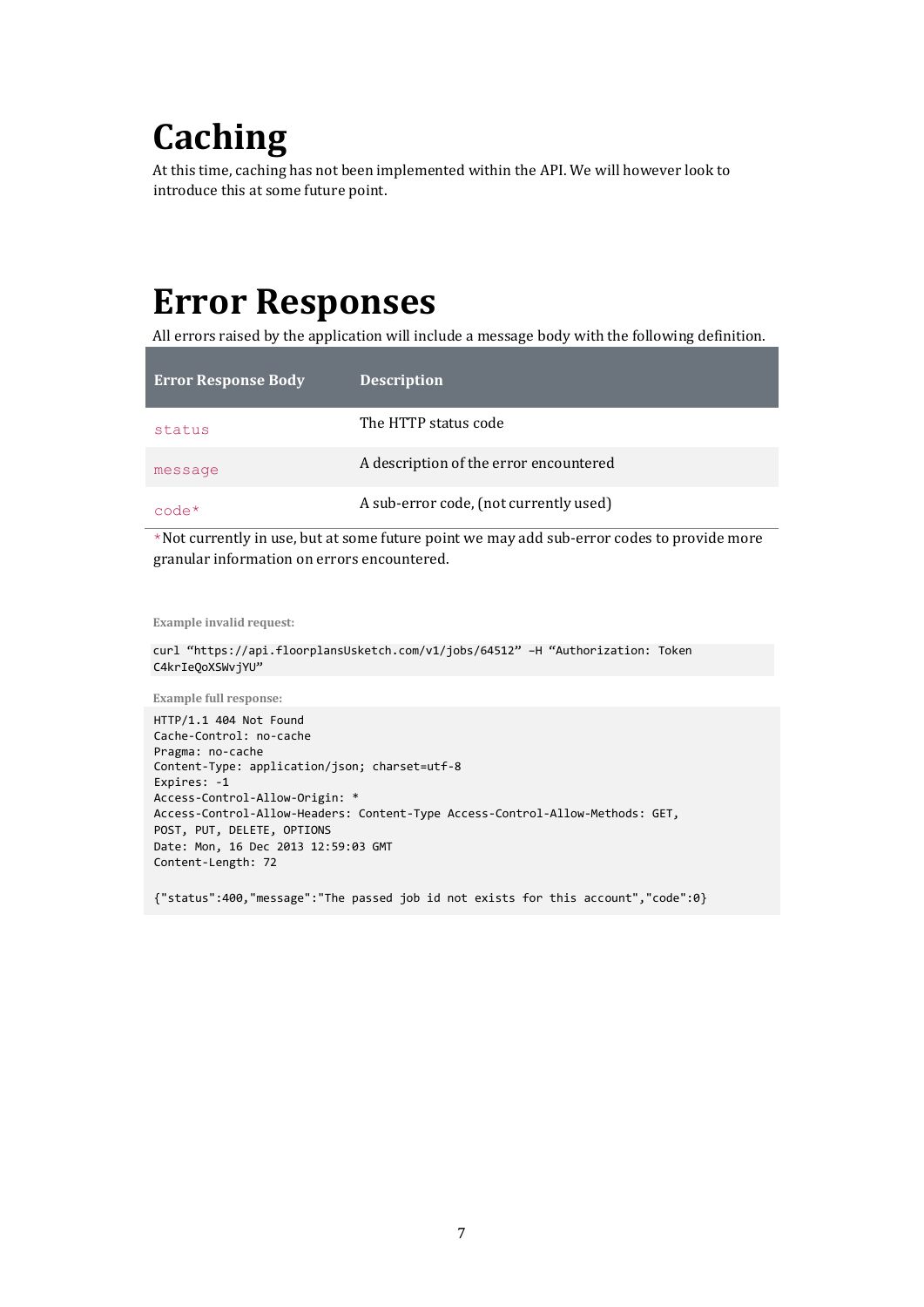# <span id="page-7-0"></span>**Supported Response Formats**

The API currently supports json and xml response formats, with the json format defined as the default. To explicitly specify a response format, a file type extension can be applied to the end of the URL.

**Sample Json request:** 

curl "https://api.floorplansUsketch.com/v1/jobs/1234.json" –H "Authorization: Token C4krIeQoXSWvjYU"

**Example Xml request:** 

curl "https://api.floorplansUsketch.com/v1/jobs.xml" –H "Authorization: Token C4krIeQoXSWvjYU"

The response format can also be dictated by passing the appropriate "Accept" header as part of the request. (If a file type extension is also applied to the URL, the file type extension will take precedence).

**Example Json request – Accept Header:** 

```
curl "https://api.floorplansUsketch.com/v1/jobs/1234" –H "Authorization: Token 
C4krIeQoXSWvjYU" -H "Accept: application/json"
```
# <span id="page-7-1"></span>**Supported HTTP Response Statuses**

Below is a list of status codes that can be returned by the system.

| <b>HTTP Status Code</b> | <b>Reason</b>            | <b>Description</b>                                                                                |
|-------------------------|--------------------------|---------------------------------------------------------------------------------------------------|
| 200                     | 0K                       | Request completed successfully                                                                    |
| 202                     | Accepted                 | Asynchronous requests called successfully, not yet<br>completed                                   |
| 204                     | No Content               | When an action is completed successful, but no<br>content returned                                |
| 400                     | <b>Bad Request</b>       | Validation error encountered, e.g. parameters<br>passed-in not meeting expected value range rules |
| 401                     | Unauthorized             | A request made to a resource where access was<br>required and not granted                         |
| 403                     | Forbidden                | Request made to a resource that the client is not<br>allowed to access; e.g. config file          |
| 404                     | Not Found                | Resource not found                                                                                |
| 500                     | Internal<br>Server Error | There was an internal server error                                                                |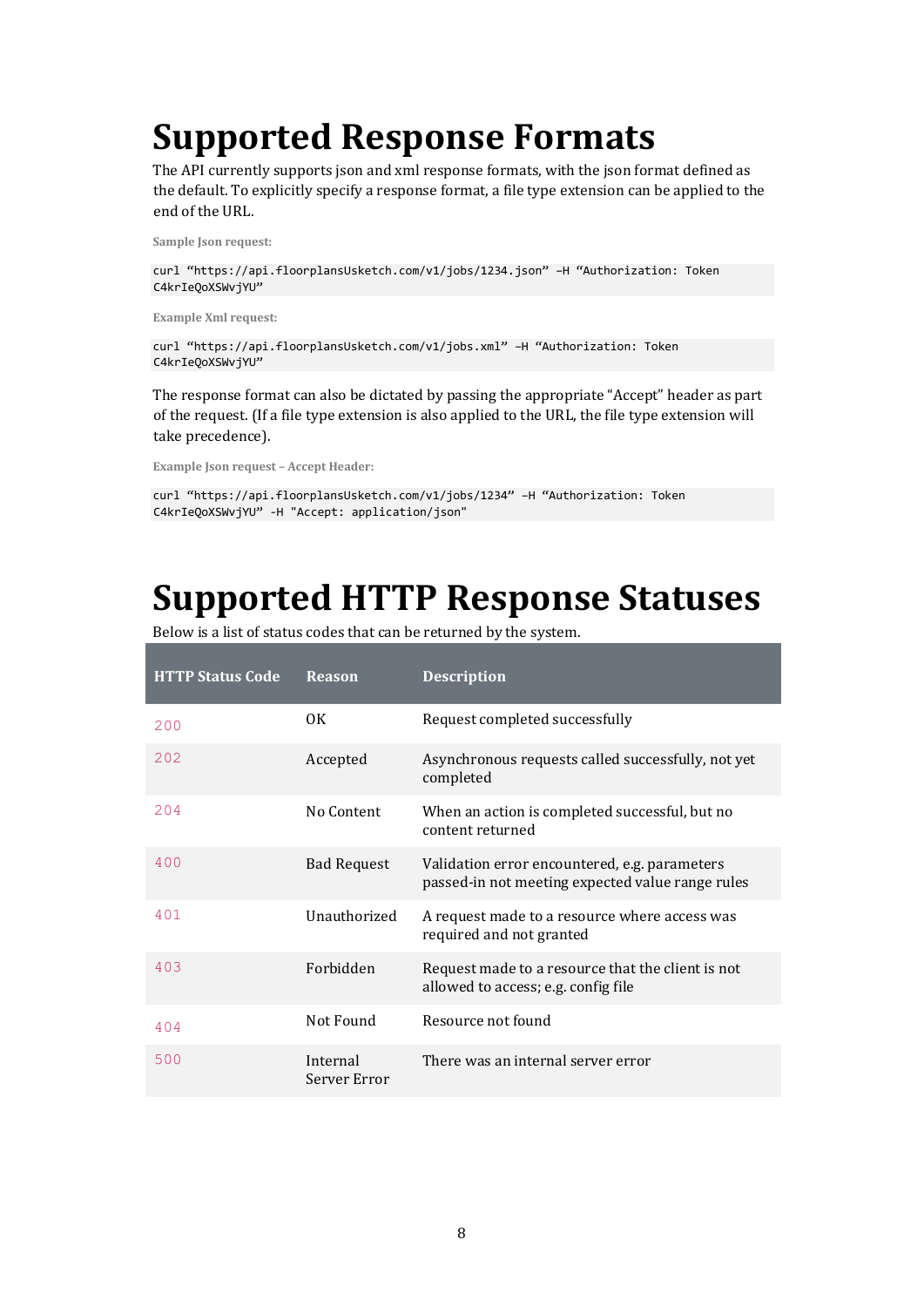### <span id="page-8-0"></span>**Response Status Suppression**

Some types of applications, do not handle HTTP response codes other than a 200 OK status code. As a result we have added catering for the querystring key/value;

**suppress\_response\_codes=true**, which when specified ensures that all responses from the API are 200 OK status codes. When an error is encountered, the details of the error, including the intended status code are written to the response body.

**Example Json request:** 

curl "https://api.floorplansUsketch.com/v1/jobs/64512?suppress\_response\_codes=true" –H "Authorization: Token C4krIeQoXSWvjYU"

**Example Json response:** 

**HTTP/1.1 200 OK**  Cache-Control: no-cache Pragma: no-cache Content-Type: application/json; charset=utf-8 Expires: -1 Access-Control-Allow-Origin: \* Access-Control-Allow-Headers: Content-Type Access-Control-Allow-Methods: GET, POST, PUT, DELETE, OPTIONS Date: Mon, 16 Dec 2013 12:59:03 GMT Content-Length: 72

{**"status":400**,"message":"The passed job id not exists for this account","code":0}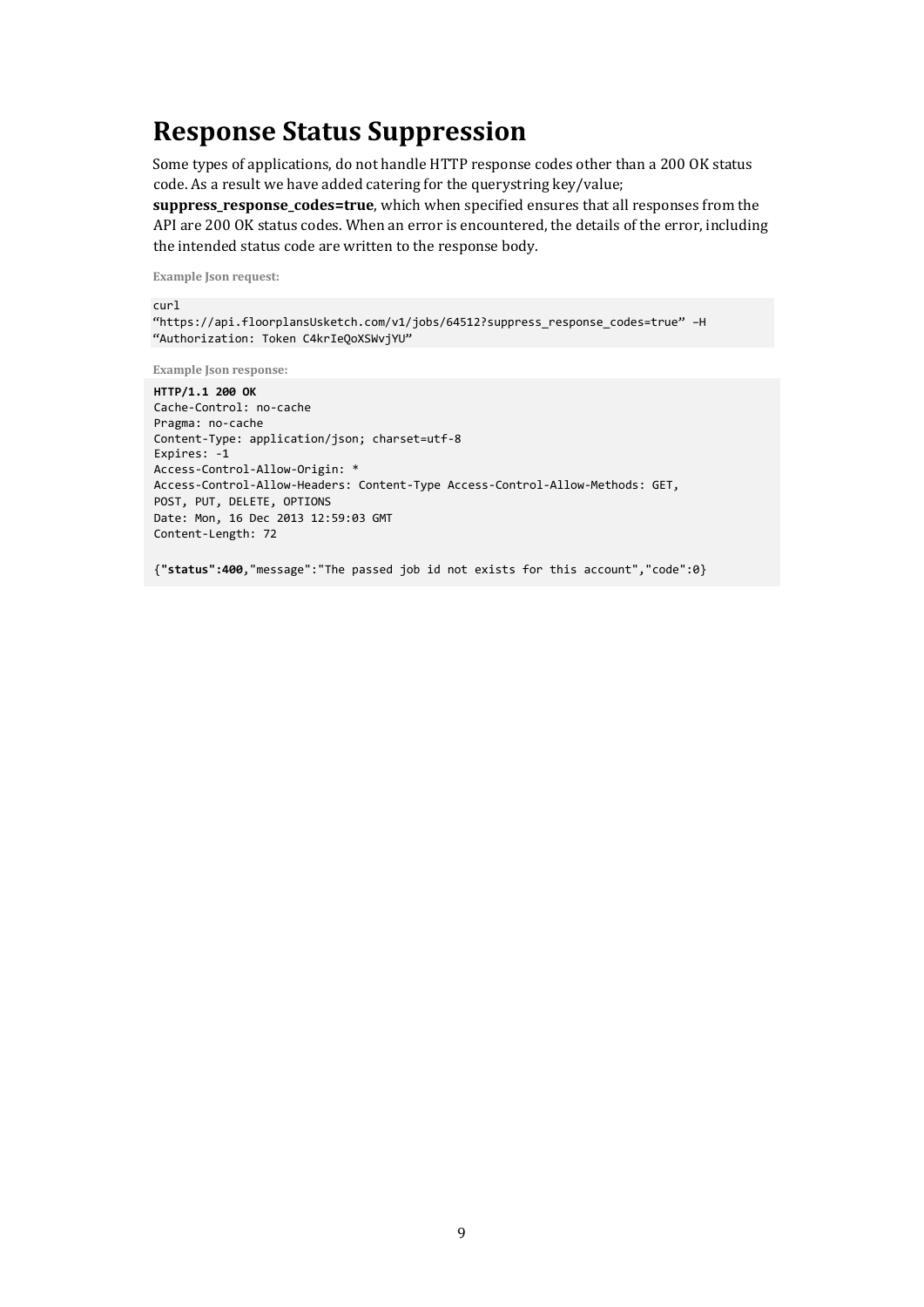# <span id="page-9-0"></span>**Methods**

The API is made up of the following resources:

### <span id="page-9-1"></span>**Clients**

| Verb       | <b>Resource</b>                                                                                             |
|------------|-------------------------------------------------------------------------------------------------------------|
| <b>GET</b> | v1/Clients/PreferenceNames?preferenceType={preferenceType}&<br>includeStandard={includeStandard}            |
|            | v1/Clients/PreferenceNames.{ext}?preferenceType=<br>{preferenceType}&includeStandard={includeStandard}      |
|            | Retrieve a list of unique preference names, each of which is associated with a set of<br>preference options |
| <b>GET</b> | v1/Clients/ThirdPartyUsers                                                                                  |
|            | v1/Clients/ThirdPartyUsers.{ext}                                                                            |
|            | Retrieve a list of third party users setup for the account                                                  |

### <span id="page-9-2"></span>**Jobs**

| <b>Verb</b> | <b>Resource</b>                                                                                                                  |
|-------------|----------------------------------------------------------------------------------------------------------------------------------|
| <b>GET</b>  | v1/Jobs                                                                                                                          |
|             | $v1/Jobs.\{ext\}$                                                                                                                |
|             | Retrieves a list of all jobs for the client                                                                                      |
| <b>GET</b>  | $v1/Jobs/{id}$                                                                                                                   |
|             | $v1/Jobs/{id}.{ext}$                                                                                                             |
|             | Retrieves the specified job information $-$ this is a cut down of the information<br>returned by the $v1/$ Jobs/Details resource |
| <b>GET</b>  | v1/Jobs/Details/{id}                                                                                                             |
|             | v1/Jobs/Details/{id}.{ext}                                                                                                       |
|             | Retrieves a job's complete details for the specified unique job identifier                                                       |
| <b>GET</b>  | v1/Jobs/DraftAmendmentFile?jobId={jobId}&fileId={fileId}                                                                         |
|             | v1/Jobs/DraftAmendmentFile.{ext}?jobId={jobId}&fileId={fileId}                                                                   |
|             | Retrieves the amendable file for the specified unique job identifier                                                             |

GET v1/Jobs/DraftAmendmentPlans/{id}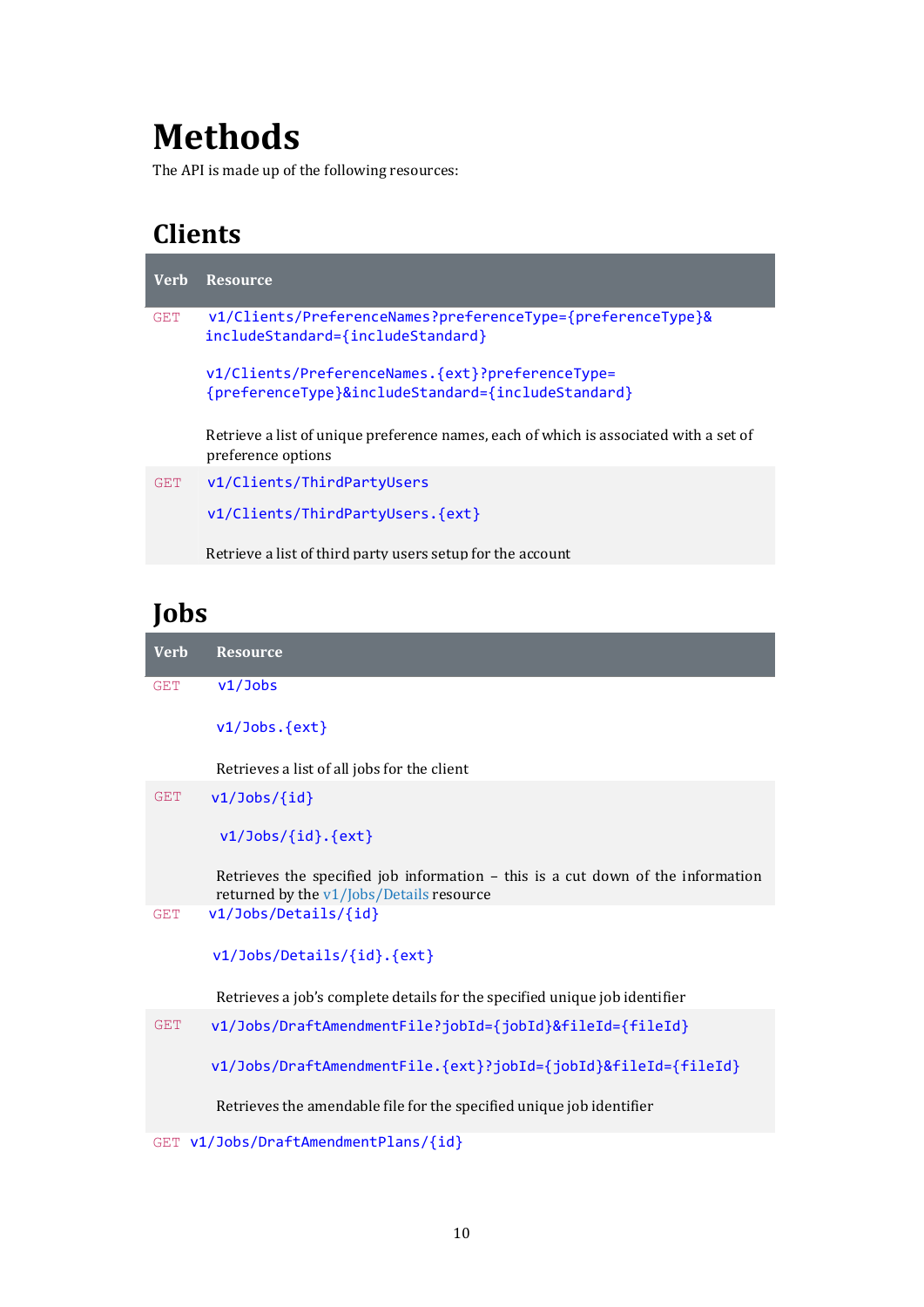v1/Jobs/DraftAmendmentPlans/{id}.{ext}

Retrieves the list of draft amendable plans for the specified unique job identifier

GET v1/Jobs/DraftFile?jobId={jobId}&fileId={fileId}

v1/Jobs/DraftFile.{ext}?jobId={jobId}&fileId={fileId}

Retrieves the draft file for the specified unique job identifier GET v1/Jobs/DraftPlans/{id}

v1/Jobs/DraftPlans/{id}.{ext}

Retrieves the list of draft plans for the specified unique job identifier

GET v1/Jobs/FinalFile?jobId={jobId}&fileId={fileId}

v1/Jobs/FinalFile.{ext}?jobId={jobId}&fileId={fileId}

Retrieves the final file for the specified unique job identifier GET v1/Jobs/FinalPlans/{id}

v1/Jobs/FinalPlans/{id}.{ext}

Retrieves the list of final plans for the specified unique job identifier

GET v1/Jobs/Id?jobType={jobType}&externalReference={externalReference}

v1/Jobs/Id.{ext}?jobType={jobType}&externalReference= {externalReference}

Retrieves a unique job identifier for an external reference

GET v1/Jobs/Sketches/{id}

v1/Jobs/Sketches/{id}.{ext}

Retrieves a list of sketches for the specified unique job identifier

| <b>GET</b> | v1/Jobs/SketchFile?jobId={jobId}&fileId={fileId}                |  |  |  |
|------------|-----------------------------------------------------------------|--|--|--|
|            | v1/Jobs/SketchFile.{ext}?jobId={jobId}&fileId={fileId}          |  |  |  |
|            | Retrieves a sketch file for the specified unique job identifier |  |  |  |
| <b>GET</b> | $v1/Jobs/Status/{id}$                                           |  |  |  |
|            | v1/Jobs/Status.{ext}/{id}                                       |  |  |  |
|            | Retrieves the current status of a job                           |  |  |  |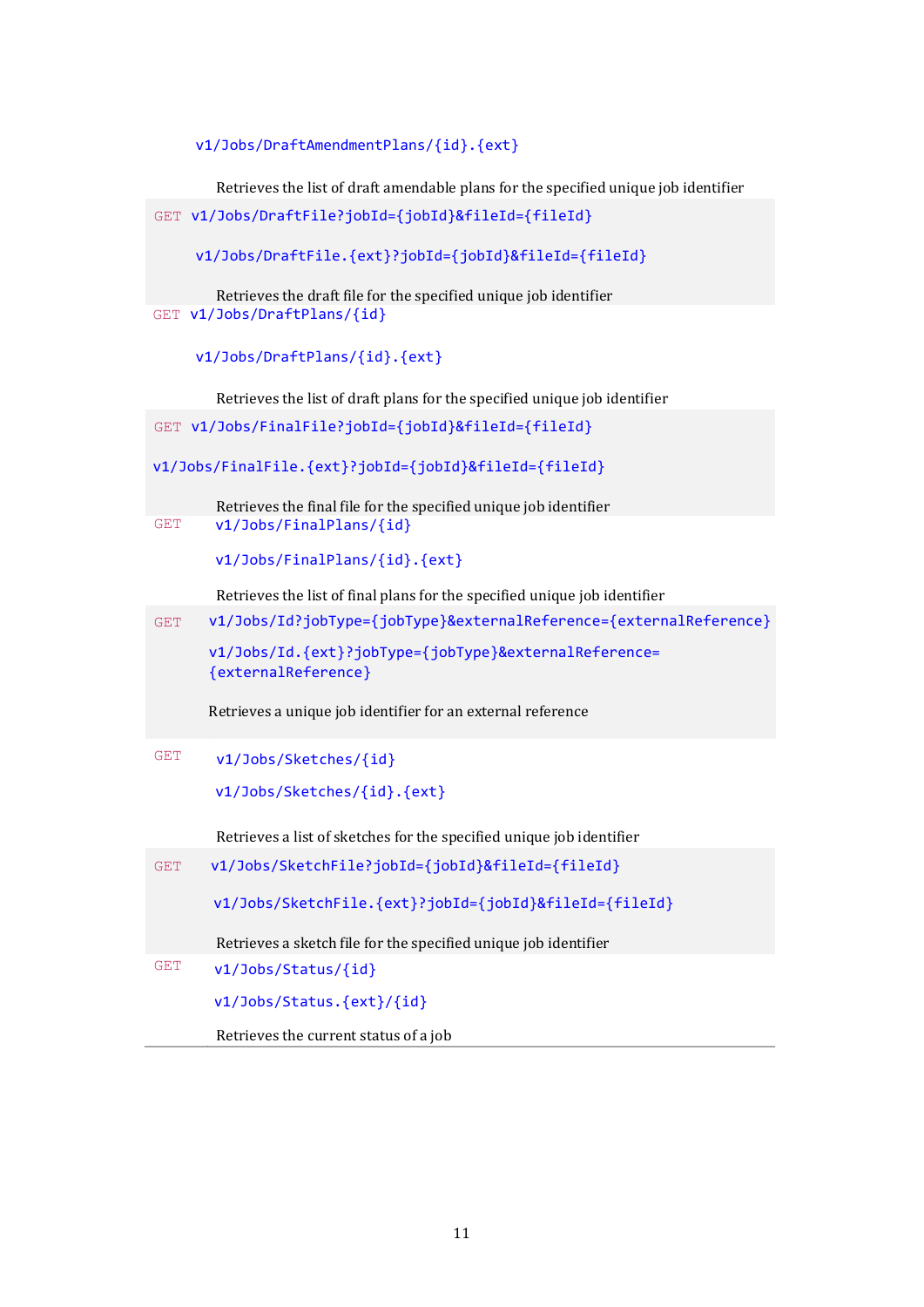| <b>GET</b> | v1/Jobs/Status?jobType={jobType}&externalReference=<br>{externalReference}                                                                            |
|------------|-------------------------------------------------------------------------------------------------------------------------------------------------------|
|            | v1/Jobs/Status.{ext}?jobType={jobType}&externalReference=<br>{externalReference}                                                                      |
|            | Retrieves the current status of a job                                                                                                                 |
| POST       | <b>Jobs</b>                                                                                                                                           |
|            | Responsible for creating a job and uploading additional sketches to the existing job                                                                  |
| POST       | Jobs/Amendment                                                                                                                                        |
|            | Responsible for sending amendments to the floorplansUsketch drawing office                                                                            |
| POST       | Jobs/Complete                                                                                                                                         |
|            | Responsible for changing the status of the specified job to be "Completed". The final<br>plans will be released only if the job status is "Completed" |
| POST       | Jobs/SendMessage<br>Responsible for sending a message to the floorplansUsketch drawing-office or<br>head-office as specified                          |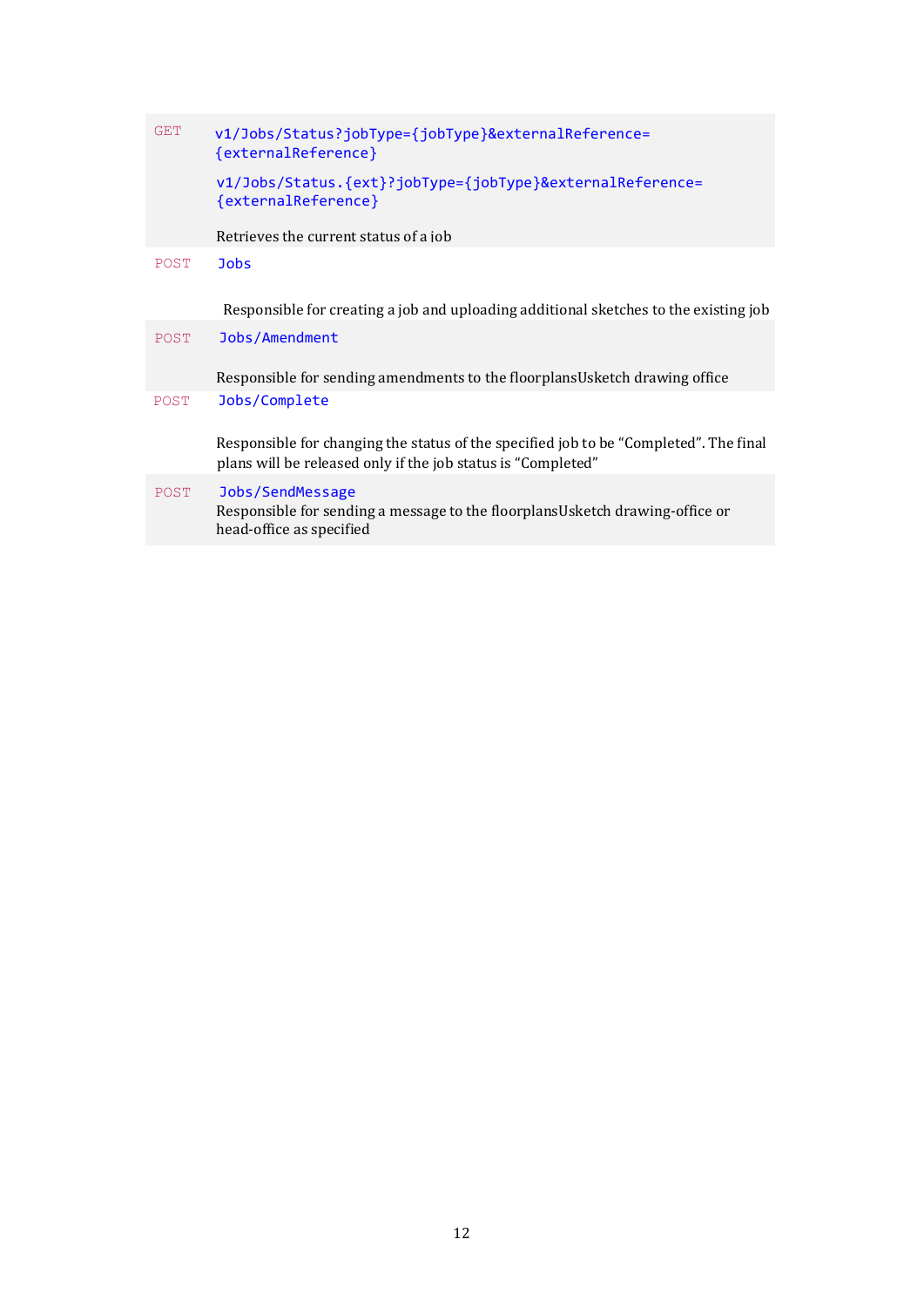# <span id="page-12-0"></span>**Clients**

### <span id="page-12-1"></span>**GET**

### **v1/Clients/PreferenceNames?preferenceType={preferenceTy pe}&includeStandard={includeStandard} &thirdPartyClientId={thirdPartyClientId}**

#### **Inputs:**

| <b>Parameter</b>   | Data Type      | <b>Mandatory</b> | <b>Description</b>                                                                                        |
|--------------------|----------------|------------------|-----------------------------------------------------------------------------------------------------------|
| preferenceType     | Enumeration    | N                | Enumeration:<br>1=Floorplans,2=Photos Possible<br>Values: 1, Floorplans, 2, Photos<br>Default: Floorplans |
| includeStandard    | <b>Boolean</b> | N                | Default is "false"                                                                                        |
| thirdPartyClientId | Integer        | N                | The Id of a specific third party<br>Client                                                                |

#### **Outputs:**

| <b>Parameter</b> | Data Type | <b>Description</b>                                                                                                       |
|------------------|-----------|--------------------------------------------------------------------------------------------------------------------------|
| Id               | Integer   | The unique identifier of the preference name. This can<br>be passed when submitting a new job using: POST<br>$v1/$ Jobs/ |
| Name             | String    | Name of the preference                                                                                                   |

**Example Json requests:** 

```
curl
```

```
"https://api.floorplansUsketch.com/v1/clients/PreferenceNames?preferenceType=Floor plans" –
H "Authorization: Token C4krIeQoXSWvjYU"
```
curl

```
"https://api.floorplansUsketch.com/v1/clients/PreferenceNames?preferenceType=1" –H 
"Authorization: Token C4krIeQoXSWvjYU"
```

```
\Gamma{ "Id" : 928, 
     "Name" : "[DEFAULT]" 
 }, 
 { "Id" : 929, 
 "Name" : "Client A" 
 } 
]
```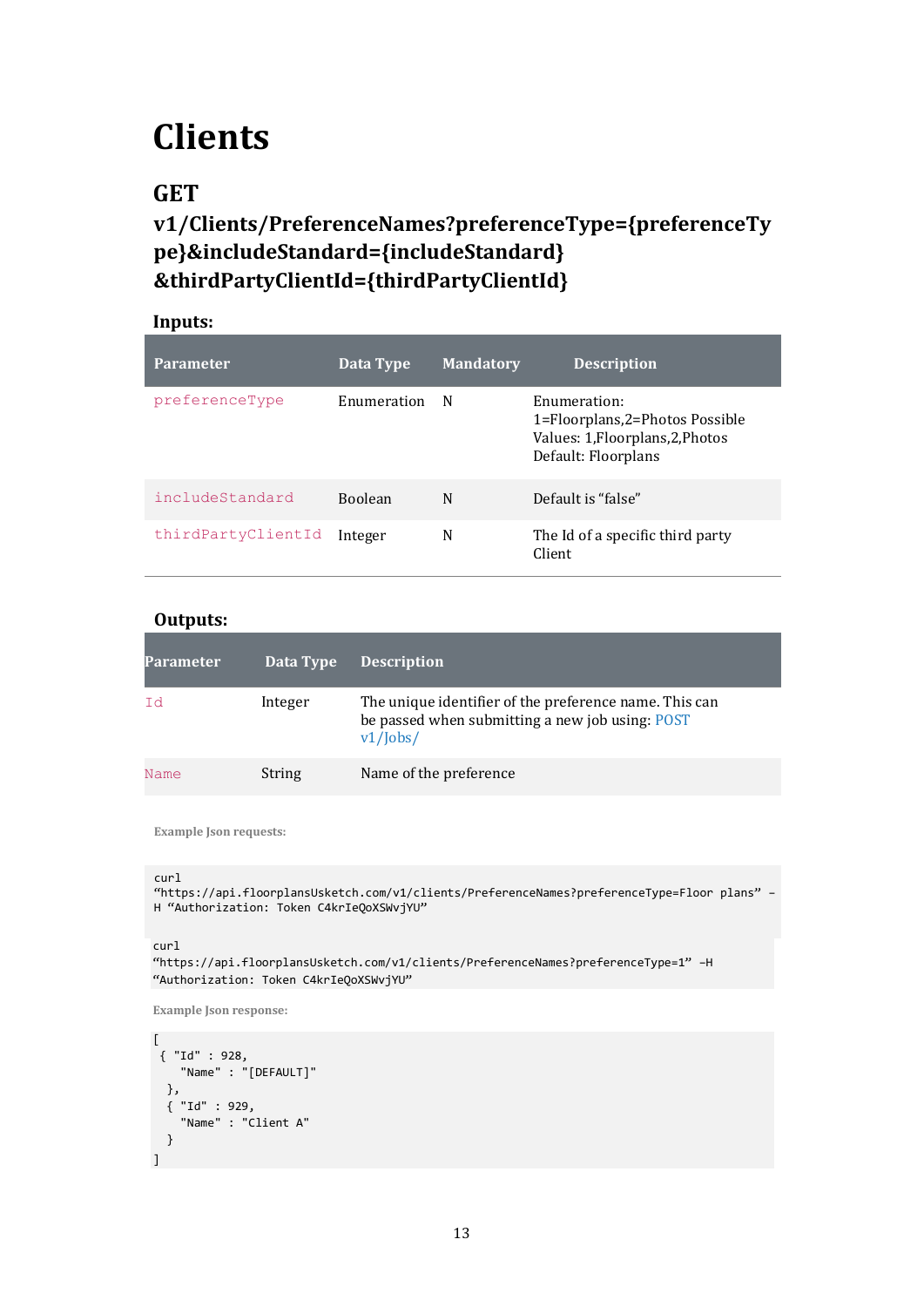### <span id="page-13-0"></span>**GET v1/Clients/ThirdPartyUsers**

#### **Outputs:**

| <b>Parameter</b>           | Data Type       | <b>Description</b>                                                                                                                                                 |
|----------------------------|-----------------|--------------------------------------------------------------------------------------------------------------------------------------------------------------------|
| Id                         | Integer         | The unique identifier of the Third<br>party user                                                                                                                   |
| ThirdPartyClientId         | Integer         | The unique identifier of the third<br>party client. If the job belongs to third<br>party user it can be passed when<br>submitting a new job using<br>POST v1/Jobs/ |
| PreferenceNameIds          | String          | Ids of Floorplan PreferenceNames<br>which are assigned to a third party<br>user                                                                                    |
| PhotoPreferenceNameIds     | String          | Ids of Photo Preference Names which<br>are assigned to a third party user                                                                                          |
| IsSubmitJobsAllowed        | <b>Boolean</b>  | Indicates whether user has access to<br>submit a new job                                                                                                           |
| IsViewPriceDetailsAllowed  | <b>Boolean</b>  | Indicates whether user has access to<br>view the job cost                                                                                                          |
| CreatedDate                | <b>DateTime</b> | Third party user's created date                                                                                                                                    |
| ModifiedDate               | <b>DateTime</b> | Third party user's modified date                                                                                                                                   |
| IsWebsiteAccessAllowed     | <b>Boolean</b>  | Indicates whether user has access to<br>the website                                                                                                                |
| IsNotificationEmailEnabled | <b>Boolean</b>  | Indicates whether user should receive<br>an email about draft copy uploaded                                                                                        |
| FullName                   | <b>String</b>   | Third party user full name                                                                                                                                         |
| CompanyName                | <b>String</b>   | Third party user company name if any                                                                                                                               |

**Example Json requests:** 

curl "https://api.floorplansUsketch.com/v1/clients/ThirdPartyUsers" –H "Authorization: Token C4krIeQoXSWvjYU"

```
\Gamma { 
    "Id": 1, 
    "ClientId": 2, 
    "ParentClientId": 3, 
    "PreferenceNameId": 4, 
    "PhotoPreferenceNameId": 5, 
    "PreferenceName": "sample string 6", 
    "PhotoPreferenceName": "sample string 7", 
    "IsSubmitJobsAllowed": true, 
    "IsViewPriceDetailsAllowed": true, 
 "CreatedDate": "2013-12-17T14:14:57.1537205+00:00", 
 "ModifiedDate": "2013-12-17T14:14:57.1537205+00:00", 
    "IsWebsiteAccessAllowed": true,
```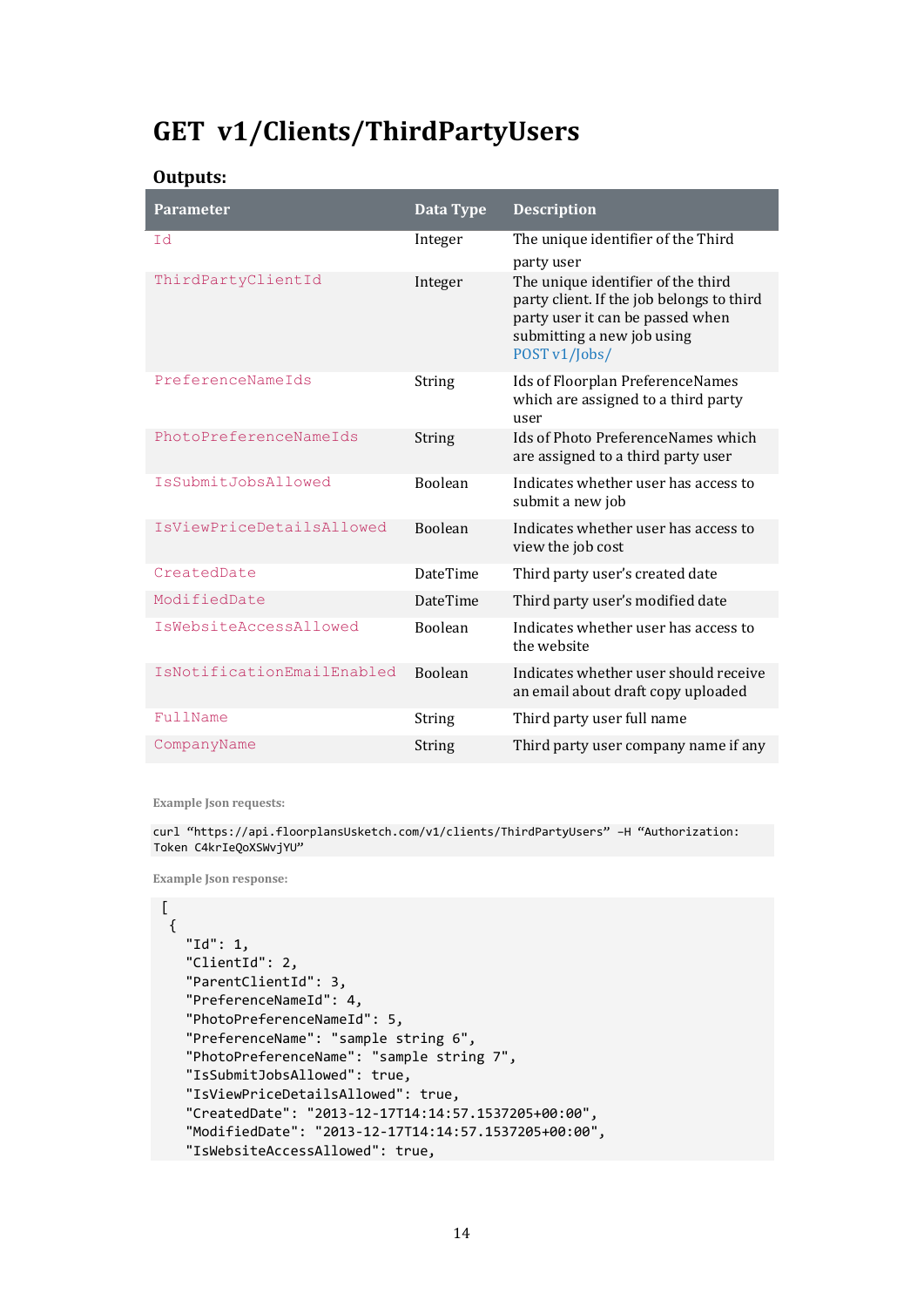```
 "IsNotificationEmailEnabled": true, 
   "FullName": "sample string 14", 
   "CompanyName": "sample string 15" 
 }, 
 { 
   "Id": 1, 
   "ClientId": 2, 
   "ParentClientId": 3, 
   "PreferenceNameId": 4, 
   "PhotoPreferenceNameId": 5, 
   "PreferenceName": "sample string 6", 
   "PhotoPreferenceName": "sample string 7", 
   "IsSubmitJobsAllowed": true, 
   "IsViewPriceDetailsAllowed": true, 
   "CreatedDate": "2013-12-17T14:14:57.1537205+00:00", 
   "ModifiedDate": "2013-12-17T14:14:57.1537205+00:00", 
   "IsWebsiteAccessAllowed": true, 
   "IsNotificationEmailEnabled": true, 
   "FullName": "sample string 14", 
   "CompanyName": "sample string 15" 
 }, 
 { 
   "Id": 1, 
   "ClientId": 2, 
   "ParentClientId": 3, 
   "PreferenceNameId": 4, 
   "PhotoPreferenceNameId": 5, 
   "PreferenceName": "sample string 6", 
   "PhotoPreferenceName": "sample string 7", 
   "IsSubmitJobsAllowed": true, 
   "IsViewPriceDetailsAllowed": true, 
   "CreatedDate": "2013-12-17T14:14:57.1537205+00:00", 
   "ModifiedDate": "2013-12-17T14:14:57.1537205+00:00", 
   "IsWebsiteAccessAllowed": true, 
   "IsNotificationEmailEnabled": true, 
   "FullName": "sample string 14", 
   "CompanyName": "sample string 15"
```

```
 } ]
```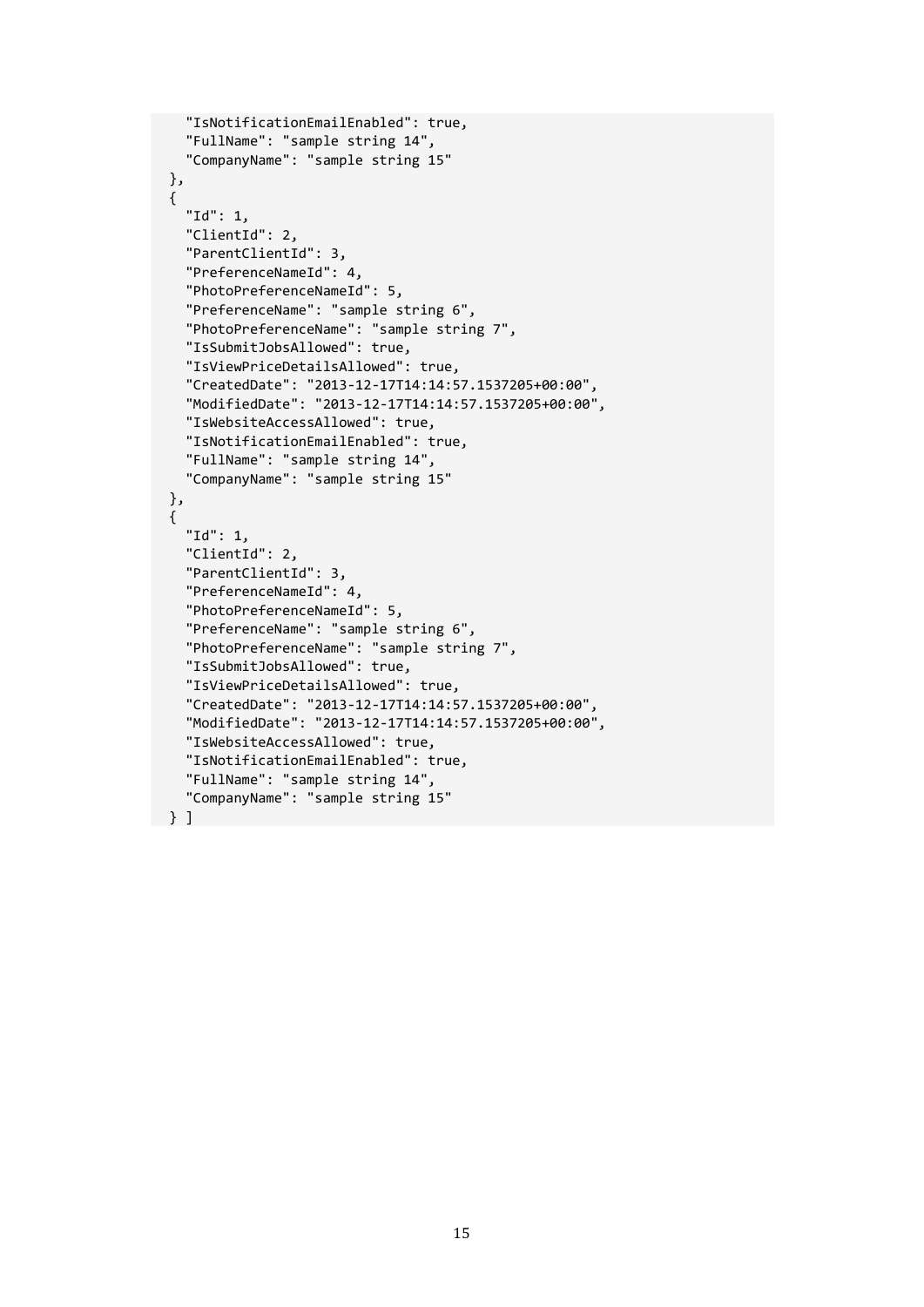# <span id="page-15-0"></span>**Jobs**

# <span id="page-15-1"></span>**GET v1/Jobs/{id}**

#### **Inputs:**

| <b>Parameter</b> | Data Type | <b>Mandatory</b> | <b>Description</b>                                                                                                |
|------------------|-----------|------------------|-------------------------------------------------------------------------------------------------------------------|
| id               | Integer   | N                | The unique identifier of the job. If the identifier<br>is omitted from the request, all jobs will be<br>returned. |

Note**:** Execute the API Method GET v1/Jobs with no parameter value for the id

| Outputs:          |                 |                                                 |
|-------------------|-----------------|-------------------------------------------------|
| <b>Parameter</b>  | Data Type       | <b>Description</b>                              |
| JobId             | Integer         | The unique identifier of the job                |
| Reference         | <b>String</b>   | Job's referene or property address              |
| <b>BasicCost</b>  | Decimal         | Job's basic cost                                |
| ExtraCost         | Decimal         | Job's additional cost like additional sqft cost |
| FeatureCost       | Decimal         | Job's preference cost if any                    |
| Dimensions        | Integer         | Job's final plan area                           |
| DateInstructed    | <b>DateTime</b> | Job's submitted date                            |
| <b>Notes</b>      | <b>String</b>   | Instruction to drawing office if any            |
| DateCompleted     | <b>DateTime</b> | Job's completed date                            |
| FileTypes         | <b>String</b>   | Final plan file types                           |
| ExternalReference | <b>String</b>   | External reference if any                       |
| Status            | <b>String</b>   | Status of the job                               |

**Example Json request to get "all" jobs:** 

curl "https://api.floorplansUsketch.com/v1/jobs" –H "Authorization: Token C4krIeQoXSWvjYU"

```
\overline{[} { 
     "JobId": 1, 
     "Reference": "sample string 1", 
     "BasicCost": 3.0, 
     "ExtraCost": 4.0, 
     "FeaturesCost": 5.0,
```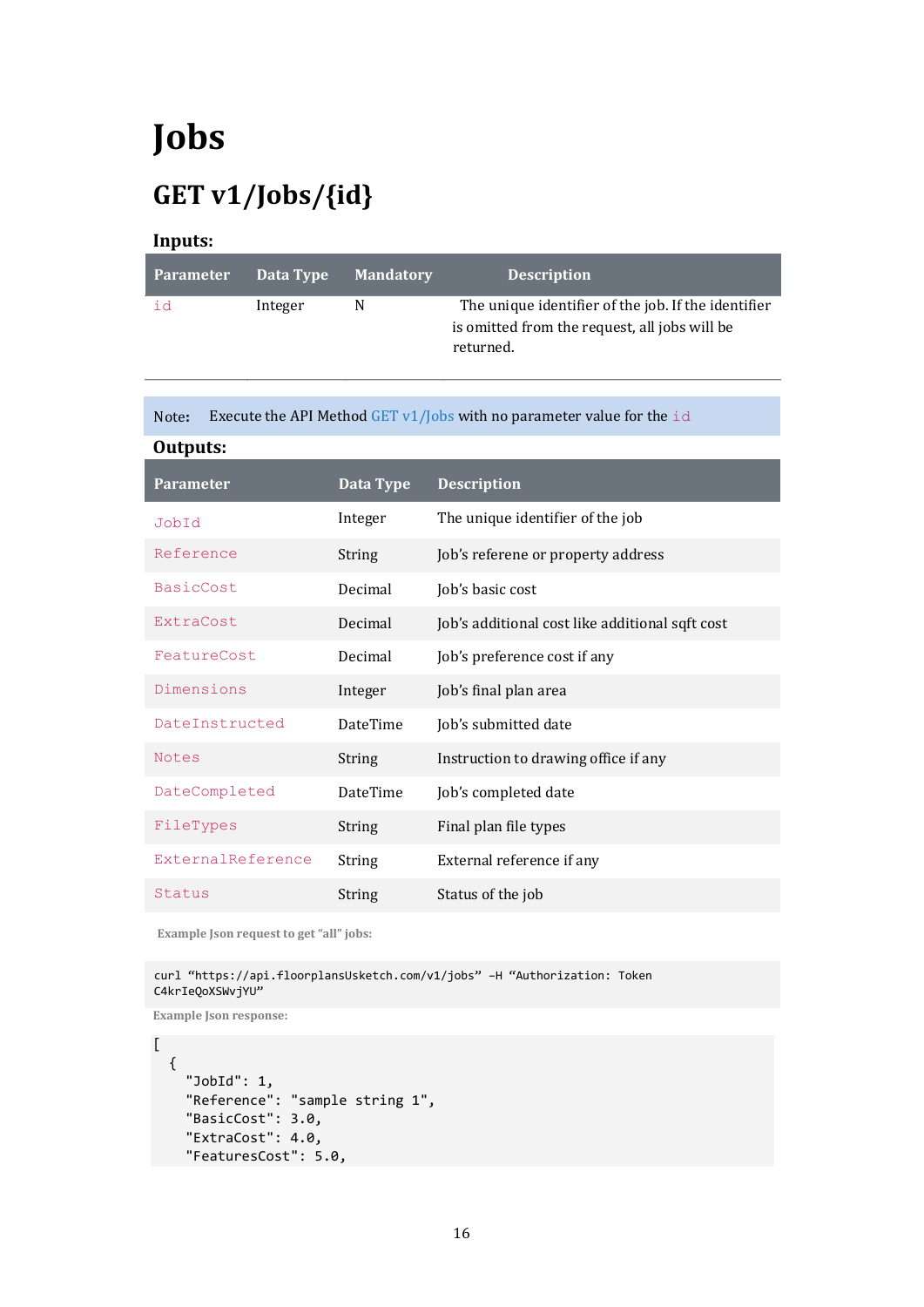```
 "Dimensions": 6, 
   "DateInstructed": "2013-12-17T14:26:58.3960748+00:00", 
   "Notes": "sample string 8", 
   "DateCompleted": "2013-12-17T14:26:58.3960748+00:00", 
   "FileTypes": "jpeg;pdf", 
   "ExternalReference": AA11, 
   "Status": "sample string 12" 
 }, 
 { 
   "JobId": 2, 
   "Reference": "sample string 2", 
   "BasicCost": 3.0, 
   "ExtraCost": 4.0, 
   "FeaturesCost": 5.0, 
   "Dimensions": 6, 
   "DateInstructed": "2013-12-17T14:26:58.3960748+00:00", 
   "Notes": "sample string 8", 
   "DateCompleted": "2013-12-17T14:26:58.3960748+00:00", 
   "FileTypes": "jpeg;pdf", 
   "ExternalReference": AA 11, 
   "Status": "sample string 12" 
 }, 
 { 
   "JobId": 3, 
   "Reference": "sample string 2", 
   "BasicCost": 3.0, 
   "ExtraCost": 4.0, 
   "FeaturesCost": 5.0, 
   "Dimensions": 6, 
   "DateInstructed": "2013-12-17T14:26:58.3960748+00:00", 
   "Notes": "sample string 8", 
   "DateCompleted": "2013-12-17T14:26:58.3960748+00:00", 
   "FileTypes": "jpeg;pdf", 
   "ExternalReference": AA11, 
   "Status": "sample string 12" 
 } ]
```
**Example Json request to get a specific job:** 

curl "https://api.floorplansUsketch.com/v1/jobs/5006" –H "Authorization: Token C4krIeQoXSWvjYU"

```
Example Json response:
```

```
{
      "JobId": 5006, 
      "Reference": "sample string 5006", 
      "BasicCost": 3.0, 
      "ExtraCost": 4.0, 
      "FeaturesCost": 5.0, 
      "Dimensions": 6, 
      "DateInstructed": "2013-12-17T14:26:58.3960748+00:00", 
      "Notes": "sample string 8", 
      "DateCompleted": "2013-12-17T14:26:58.3960748+00:00", 
      "FileTypes": "jpeg;pdf", 
      "ExternalReference": AA11, 
      "Status": "sample string 12" 
}
```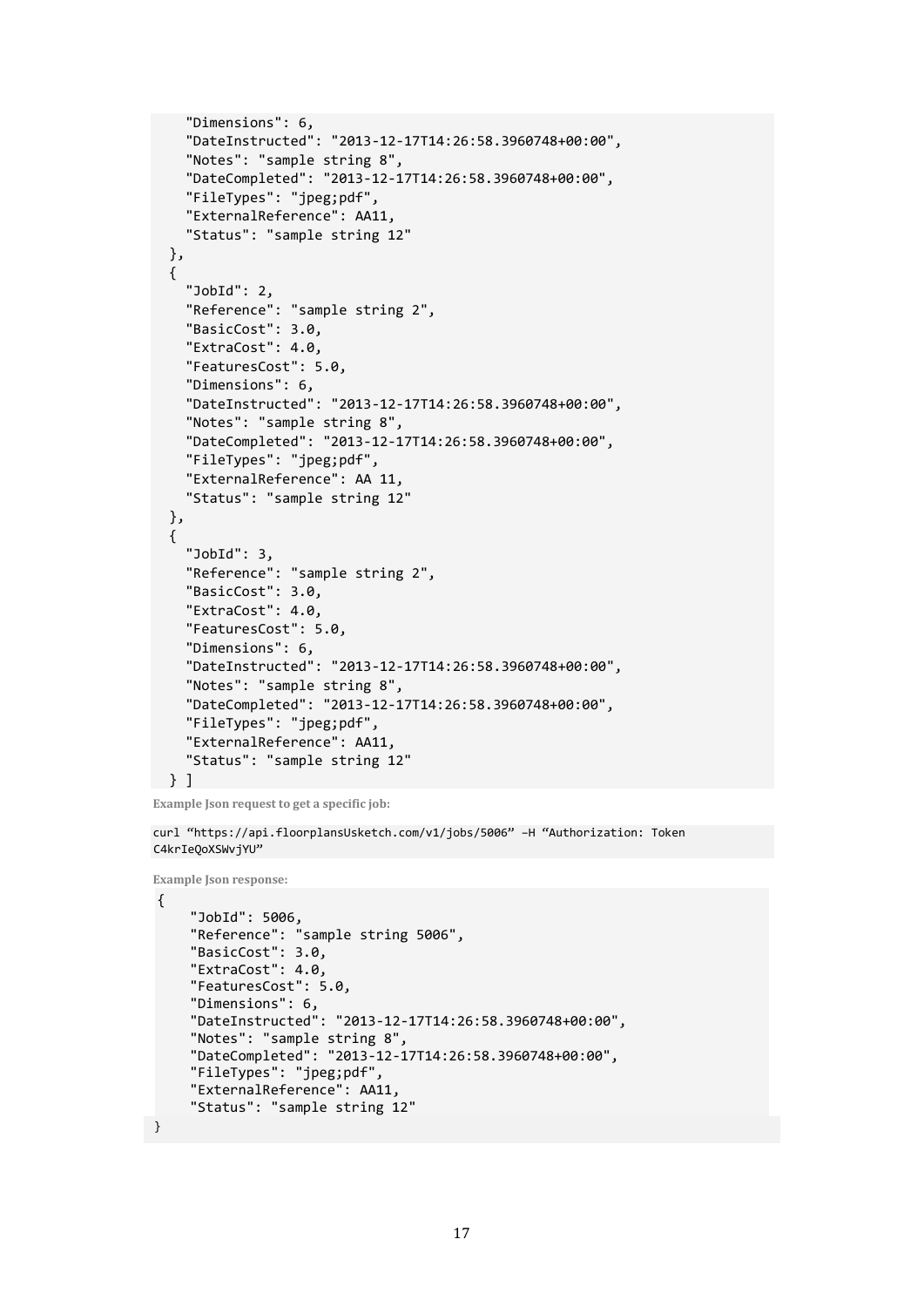## <span id="page-17-0"></span>**GET v1/Jobs/Details/{id}**

#### **Inputs:**

| Parameter Data Type |         | <b>Mandatory</b> | <b>Description</b>               |
|---------------------|---------|------------------|----------------------------------|
| id                  | Integer |                  | The unique identifier of the job |

Note**:** Execute the API Method GET v1/Jobs for the id

#### **Outputs:**

**The response is complex object made up of the following information:** 

- Job information
- List of sketches
- List of draft plans
- List of draft amendment plans
- List of final plans
- List of job preferences

#### Job Information

| <b>Parameter</b>  | <b>Data Type</b> | <b>Description</b>                              |
|-------------------|------------------|-------------------------------------------------|
| JobId             | Integer          | The unique identifier of the job                |
| Reference         | <b>String</b>    | Job's referene or property address              |
| <b>BasicCost</b>  | Decimal          | Job's basic cost                                |
| ExtraCost         | Decimal          | Job's additional cost like additional sqft cost |
| FeatureCost       | Decimal          | Job's preference cost if any                    |
| Dimensions        | Integer          | Job's final plan area                           |
| DateInstructed    | <b>DateTime</b>  | Job's submitted date                            |
| <b>Notes</b>      | <b>String</b>    | Instruction to drawing office if any            |
| DateCompleted     | <b>DateTime</b>  | Job's completed date                            |
| FileTypes         | <b>String</b>    | Final plan file types                           |
| ExternalReference | <b>String</b>    | External reference if any                       |
| Status            | <b>String</b>    | Status of the job                               |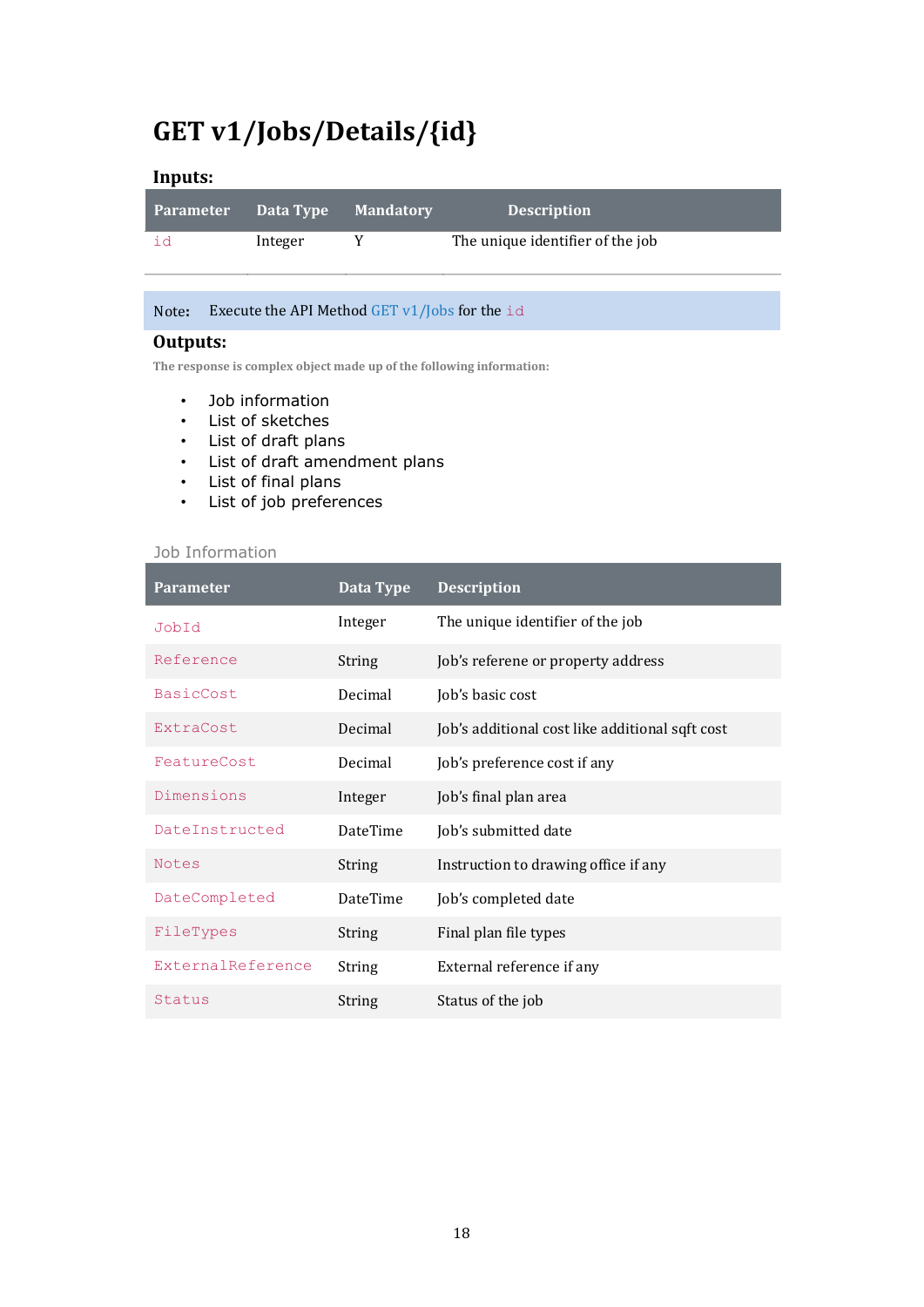#### Sketches

| <b>Parameter</b> | Data Type       | <b>Description</b>                            |
|------------------|-----------------|-----------------------------------------------|
| Id               | Integer         | The unique identifier of draft amendment plan |
| ClientJobId      | Integer         | The unique identifier of the job              |
| FileName         | String          | File name of the Sketch                       |
|                  |                 |                                               |
| DateUploaded     | <b>DateTime</b> | Sketch uploaded date                          |
| Comments         | String          | Comments if any                               |

#### Draft plans

| Parameter    | Data Type       | <b>Description</b>                      |
|--------------|-----------------|-----------------------------------------|
| Id           | Integer         | The unique identifier of the draft plan |
| ClientJobId  | Integer         | The unique identifier of the job        |
| FileName     | String          | File name of the Draft plan             |
| DateUploaded | <b>DateTime</b> | Draft plan uploaded date                |
| IsThreeD     | <b>Boolean</b>  | Indicates whether the plan is 3D        |

#### Draft Amendment plans

| <b>Parameter</b> | Data Type       | <b>Description</b>                            |
|------------------|-----------------|-----------------------------------------------|
| Id               | Integer         | The unique identifier of draft amendment plan |
| ClientJobId      | Integer         | The unique identifier of the job              |
| FloorPlanId      | Integer         | The unique identifier of the draft floor plan |
| FileName         | <b>String</b>   | File name of the draft amendment plan         |
| Comments         | <b>String</b>   | Comments                                      |
| DateRequested    | <b>DateTime</b> | Draft amendment plan requested date           |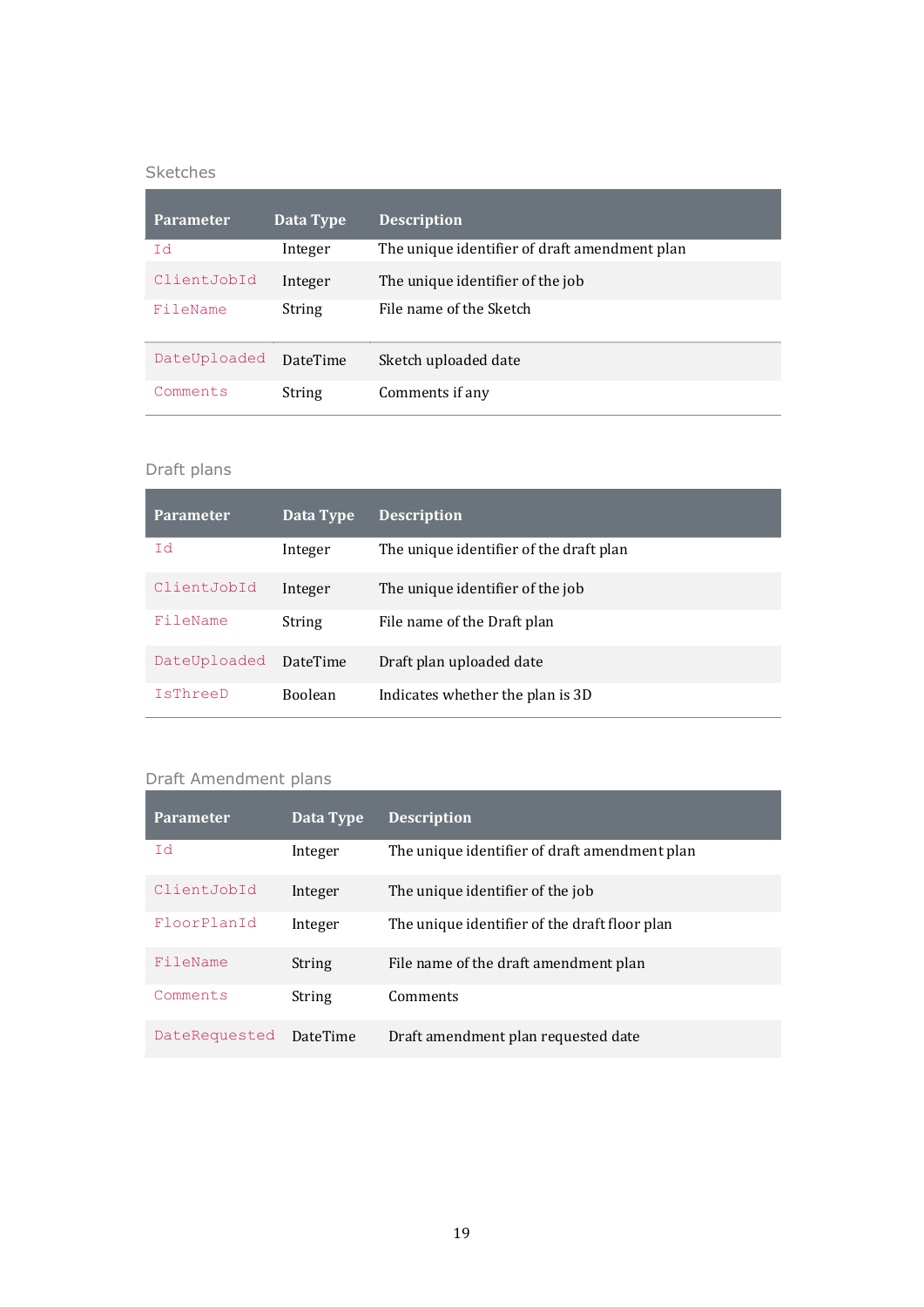#### Final plans

| <b>Parameter</b> | Data Type       | <b>Description</b>                            |
|------------------|-----------------|-----------------------------------------------|
| Id               | Integer         | The unique identifier of draft amendment plan |
| ClientJobId      | Integer         | The unique identifier of the job              |
| FileName         | String          | File name of the Final plan                   |
| DateUploaded     | <b>DateTime</b> | Final plan uploaded date                      |
| IsThreeD         | <b>Boolean</b>  | Indicates whether the plan is 3D              |

#### Job Preferences

| <b>Parameter</b>     | Data Type | <b>Description</b>      |
|----------------------|-----------|-------------------------|
| PreferenceName       | String    | Job's preference        |
| PreferenceOptionName | String    | Job's preference option |

**Example request Json to get a specific job:** 

curl "https://api.floorplansUsketch.com/v1/jobs/details/5006" –H "Authorization: Token C4krIeQoXSWvjYU"

**Example response Json:** 

```
{ 
{ 
  "JobInfo": { 
     "JobId": 5006, 
     "Reference": "sample string 2", 
     "BasicCost": 3.0, 
     "ExtraCost": 4.0, 
     "FeaturesCost": 5.0, 
     "Dimensions": 6, 
     "DateInstructed": "2013-12-17T14:44:57.7460039+00:00", 
     "Notes": "sample string 8", 
     "DateCompleted": "2013-12-17T14:44:57.7460039+00:00", 
     "FileTypes": " jpeg;pdf", 
     "ExternalReference": 11, 
     "Status": "sample string 12" 
   }, 
   "FinalPlans": [ 
     { 
       "Id": 1, 
       "ClientJobId": 5006, 
       "FilePath": "sample string 3",
```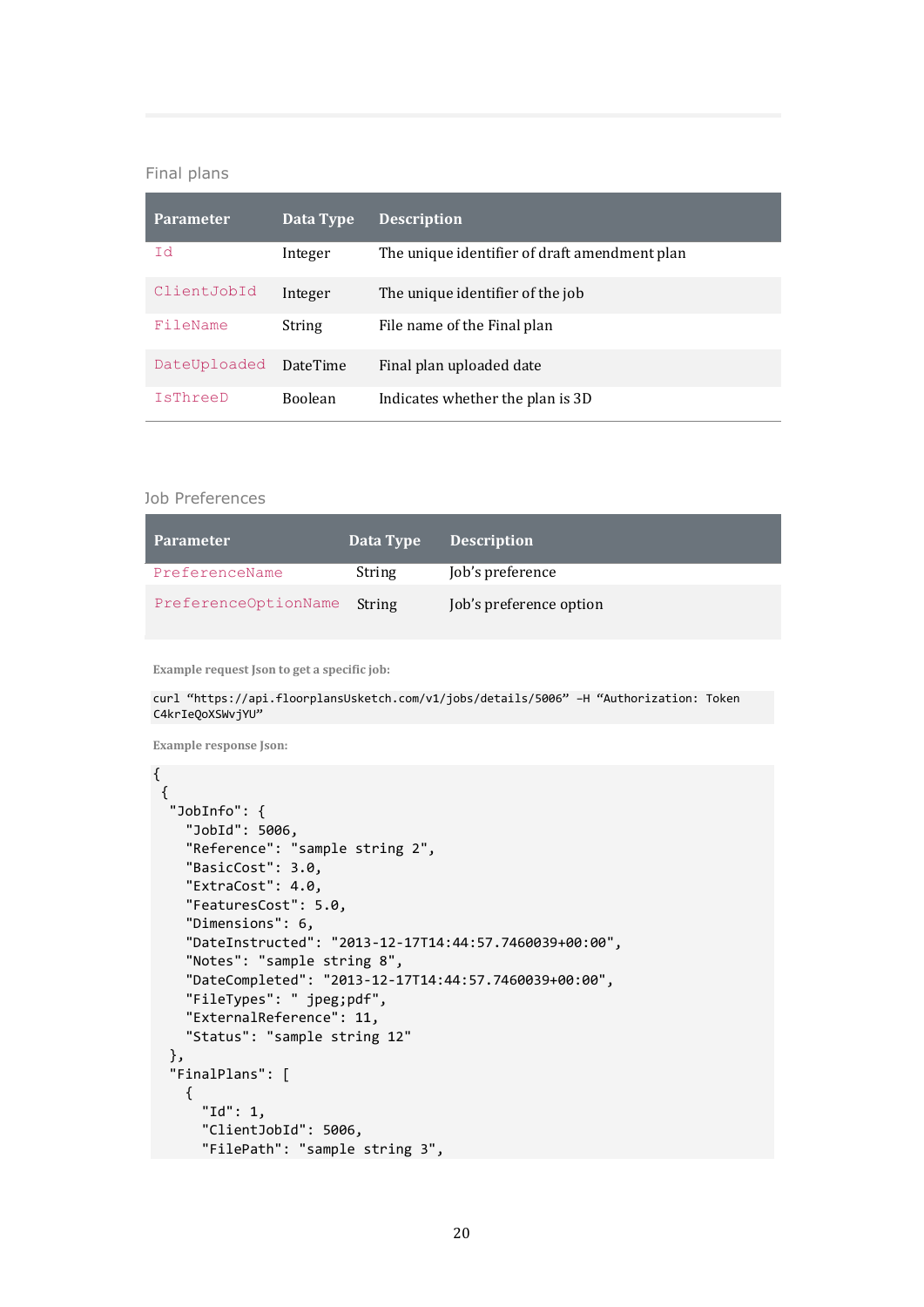```
 "FileSize": 4, 
     "DateUploaded": "2013-12-17T14:44:57.7460039+00:00", 
     "Watermarked": true, 
     "ThreeD": true 
   }, 
   { 
     "Id": 1, 
     "ClientJobId": 5006, 
     "FilePath": "sample string 3", 
     "FileSize": 4, 
     "DateUploaded": "2013-12-17T14:44:57.7460039+00:00", 
     "Watermarked": true, 
     "ThreeD": true 
  } 
 ], 
 "DraftPlans": [ 
   { 
     "Id": 1, 
     "ClientJobId": 5006, 
     "FilePath": "sample string 3", 
     "FileSize": 4, 
     "DateUploaded": "2013-12-17T14:44:57.7460039+00:00", 
     "Watermarked": true, 
     "ThreeD": true 
   }, 
   { 
     "Id": 1, 
     "ClientJobId": 5006, 
     "FilePath": "sample string 3", 
     "FileSize": 4, 
     "DateUploaded": "2013-12-17T14:44:57.7460039+00:00", 
     "Watermarked": true, 
     "ThreeD": true 
  } 
 ],
```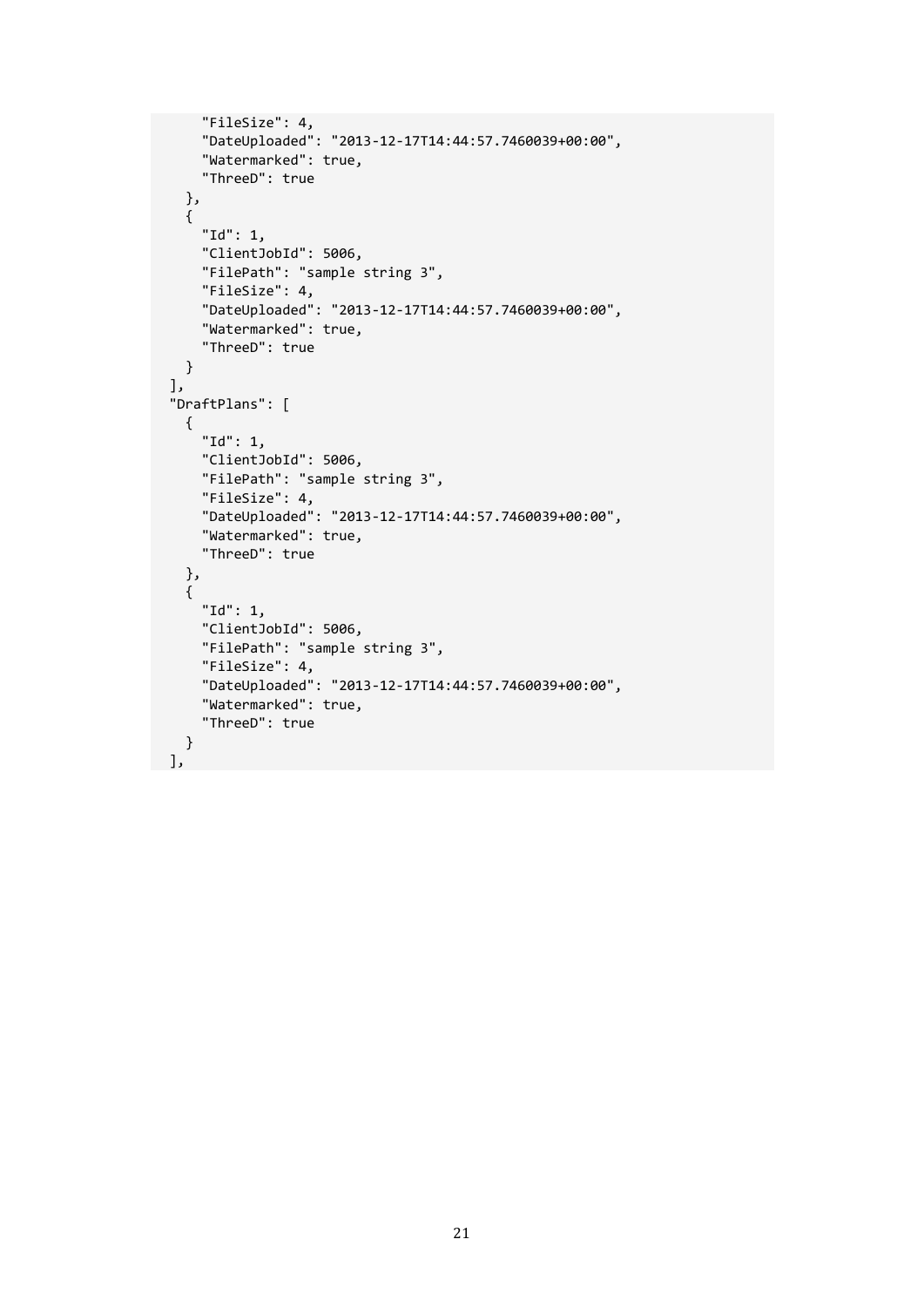```
 "AmendmentPlans": [ 
     { 
       "Id": 1, 
       "ClientJobId": 5006, 
       "FloorPlanId": 3, 
       "Comments": "sample string 4", 
       "FilePath": "sample string 5", 
       "DateRequested": "2013-12-17T14:44:57.7460039+00:00" 
     }, 
     { 
       "Id": 1, 
       "ClientJobId": 5006, 
       "FloorPlanId": 3, 
       "Comments": "sample string 4", 
       "FilePath": "sample string 5", 
       "DateRequested": "2013-12-17T14:44:57.7460039+00:00" 
     } 
 ], 
 "Sketches": [ 
\{ "Id": 1, 
       "ClientJobId": 5006, 
       "FilePath": "sample string 3", 
       "FileSize": 4, 
       "DateUploaded": "2013-12-17T14:44:57.7460039+00:00", 
 "Amendments": true, 
 "Comments": "sample string 7" 
     }, 
\{ "Id": 1, 
       "ClientJobId": 5006, 
       "FilePath": "sample string 3", 
       "FileSize": 4, 
       "DateUploaded": "2013-12-17T14:44:57.7460039+00:00", 
       "Amendments": true, 
       "Comments": "sample string 7" 
    } 
 ], 
 "JobPreferences": [ 
\{ "PreferenceName": "sample string 1", 
       "PreferenceOptionName": "sample string 2" }, 
     { 
       "PreferenceName": "sample string 1", 
       "PreferenceOptionName": "sample string 2" 
     } 
   ] 
}
```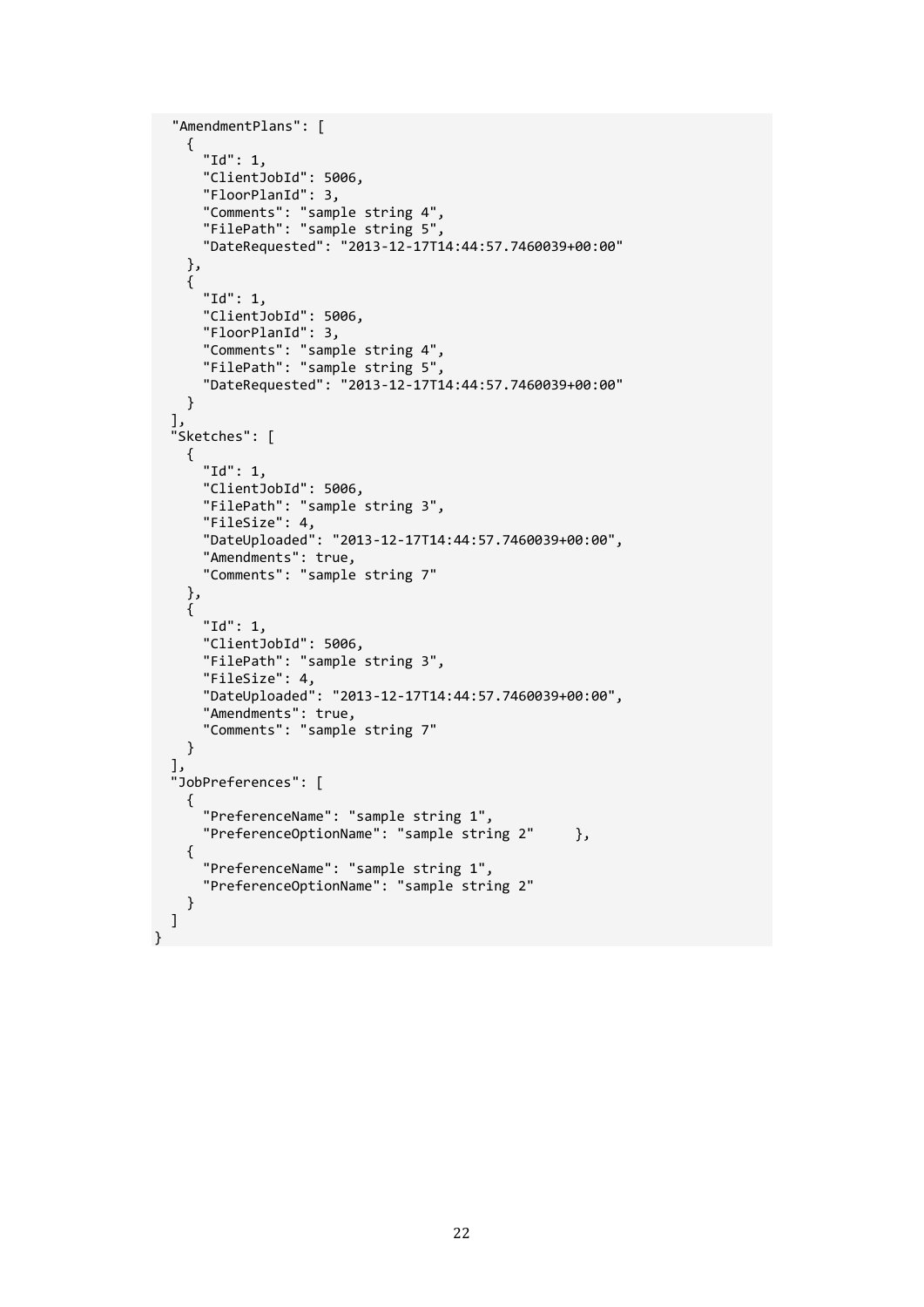# <span id="page-22-0"></span>**GET v1/Jobs/DraftAmendmentFile?jobId={jobId}&fi leId ={fileId}**

#### **Inputs:**

| <b>Parameter</b> |                                                                         | Data Type | <b>Mandatory</b> | <b>Description</b>                                                                                                       |
|------------------|-------------------------------------------------------------------------|-----------|------------------|--------------------------------------------------------------------------------------------------------------------------|
| jobId            |                                                                         | Integer   | Y                | The unique identifier of the job                                                                                         |
| fileId           |                                                                         | Integer   | Y                | The floorplansUsketch unique reference for<br>each draft plan which can be retrieved using<br>DraftAmendmentPlans method |
| Note:            | Execute the API Method GET $v1/$ Jobs for the jobId                     |           |                  |                                                                                                                          |
|                  | Execute the API Method GET v1/Jobs/DraftAmendmentPlans for the $fileId$ |           |                  |                                                                                                                          |

#### **Outputs:**

The response from the request will be streamed back to the calling code.

**Example Json request:** 

curl

"https://api.floorplansUsketch.com/v1/jobs/DraftAmendmentFile?jobId=1234&fileId=56 78" –H "Authorization: Token C4krIeQoXSWvjYU"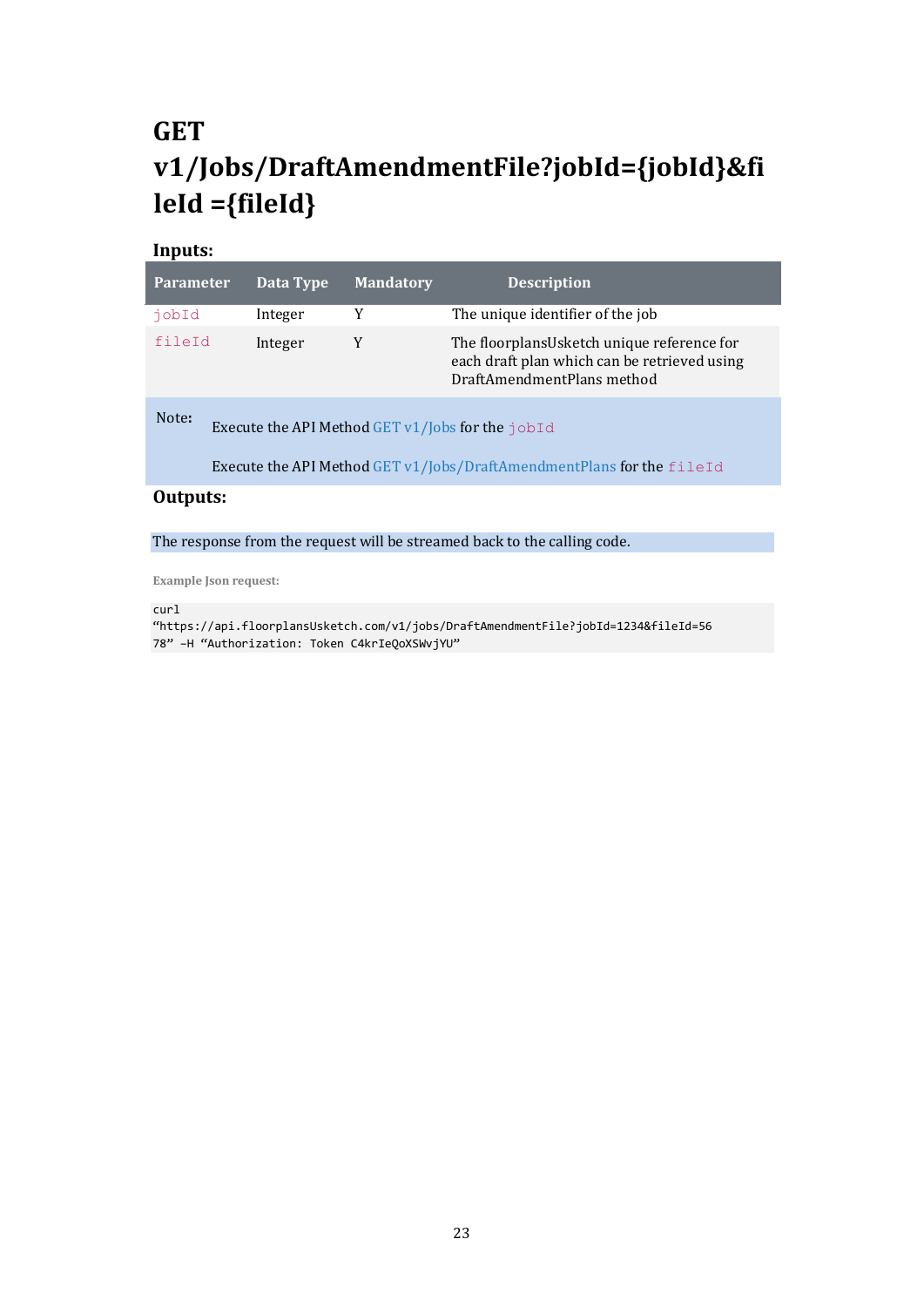### <span id="page-23-0"></span>**GET v1/Jobs/DraftAmendmentPlans/{id}**

#### **Inputs:**

| <b>Parameter</b> | Data Type                                        | <b>Mandatory</b> | <b>Description</b>                |
|------------------|--------------------------------------------------|------------------|-----------------------------------|
| id               | Integer                                          |                  | The unique identifier of the job. |
|                  |                                                  |                  |                                   |
| Note:            | Execute the API Method GET $v1/$ Jobs for the id |                  |                                   |

#### **Outputs:**

| <b>Parameter</b> | Data Type       | <b>Description</b>                            |
|------------------|-----------------|-----------------------------------------------|
| Id               | Integer         | The unique identifier of draft amendment plan |
| ClientJobId      | Integer         | The unique identifier of the job              |
| FloorPlanId      | Integer         | The unique identifier of the draft floor plan |
| FileName         | String          | File name of the Draft amendment plan         |
| Comments         | String          | Comments                                      |
| DateRequested    | <b>DateTime</b> | Draft amendment plan requested date           |

**Example Json request:** 

```
curl "https://api.floorplansUsketch.com/v1/jobs/DraftAmendmentPlans/5006" –H 
"Authorization: Token C4krIeQoXSWvjYU"
```

```
\overline{\text{L}} { 
     "Id": 1, 
     "ClientJobId": 2, 
     "FloorPlanId": 3, 
     "FileName": "sample string 4", 
     "Comments": "sample string 5", 
     "DateRequested": "2013-12-17T16:00:43.3357313+00:00" 
  }, 
   { 
     "Id": 1, 
     "ClientJobId": 2, 
     "FloorPlanId": 3, 
     "FileName": "sample string 4", 
     "Comments": "sample string 5", 
     "DateRequested": "2013-12-17T16:00:43.3357313+00:00" 
   }, 
   {
```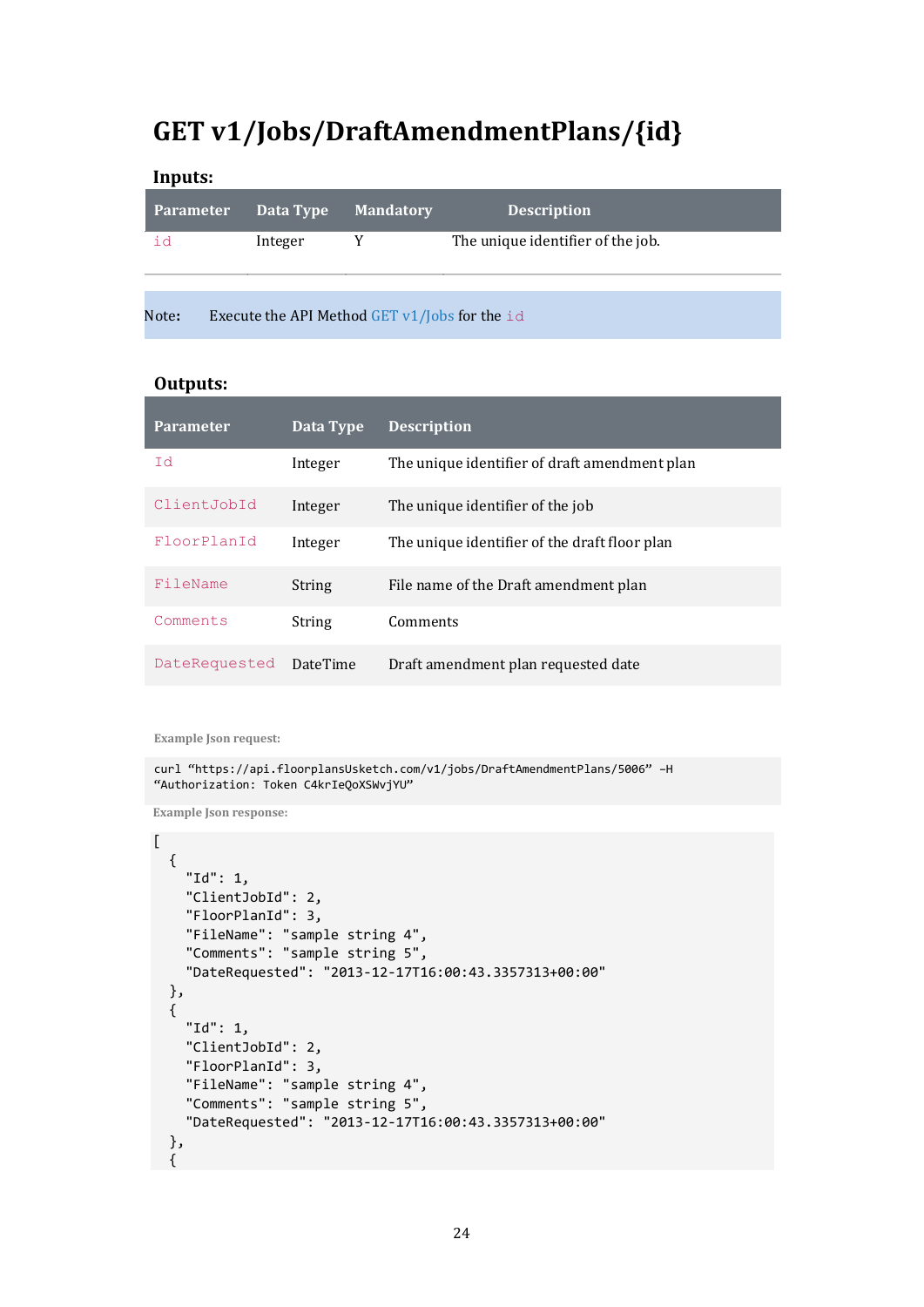```
 "Id": 1, 
     "ClientJobId": 2, 
     "FloorPlanId": 3, 
 "FileName": "sample string 4", 
 "Comments": "sample string 5", 
 "DateRequested": "2013-12-17T16:00:43.3357313+00:00" 
   } 
\overline{1}
```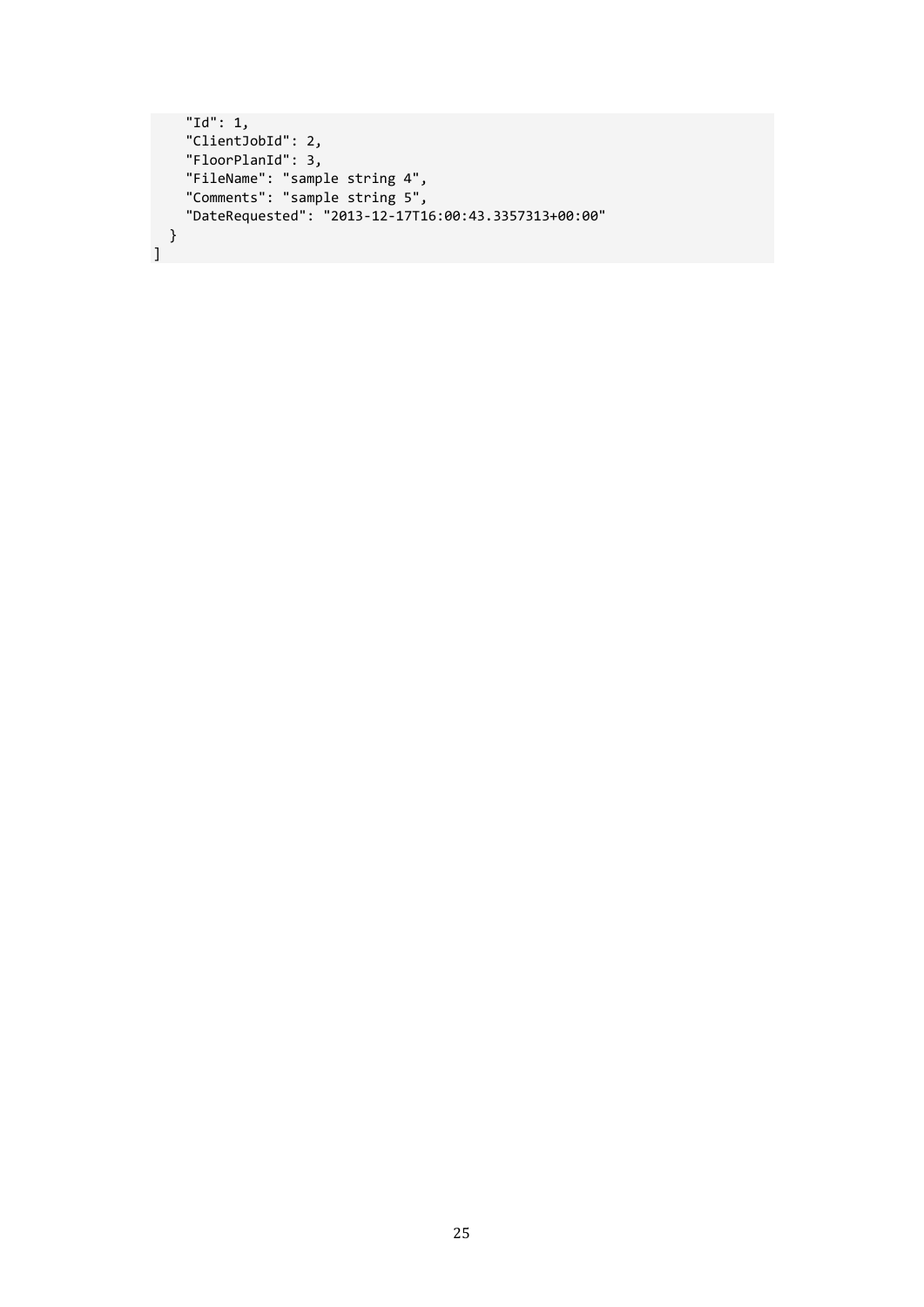# <span id="page-25-0"></span>**GET v1/Jobs/DraftFile?jobId={jobId}&fileId={fileId}**

#### **Inputs:**

| <b>Parameter</b>                                                                                                                   | Data Type | <b>Mandatory</b> | <b>Description</b>                                                                             |
|------------------------------------------------------------------------------------------------------------------------------------|-----------|------------------|------------------------------------------------------------------------------------------------|
| jobId                                                                                                                              | Integer   | Y                | The unique identifier of the job                                                               |
| fileId                                                                                                                             | Integer   | Y                | The unique reference for each draft plan<br>which can be retrieved using<br>V1/Jobs/DraftPlans |
| Note:<br>Execute the API Method GET v1/Jobs for the jobId<br>Execute the API Method GET v1/Jobs/DraftAmendmentPlans for the fileId |           |                  |                                                                                                |
| Autouter                                                                                                                           |           |                  |                                                                                                |

**Outputs:** 

The response from the request will be streamed back to the calling code.

**Example Json request:** 

curl "https://api.floorplansUsketch.com/v1/jobs/DraftFile?jobId=1234&fileId=5678" –H "Authorization: Token C4krIeQoXSWvjYU"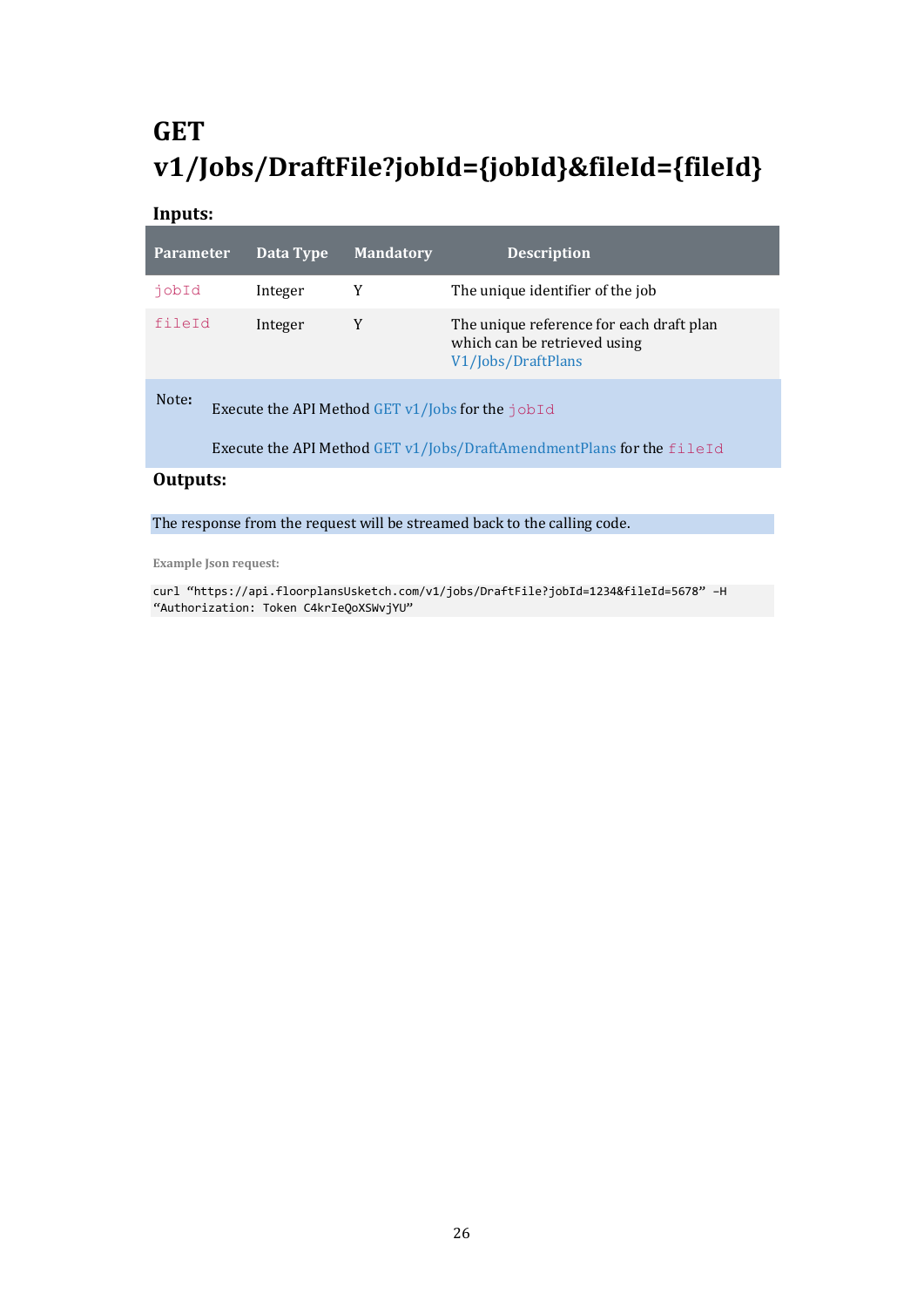### <span id="page-26-0"></span>**GET v1/Jobs/DraftPlans/{id}**

#### **Inputs:**

| <b>Parameter</b> | Data Type                                       | <b>Mandatory</b> | <b>Description</b>               |
|------------------|-------------------------------------------------|------------------|----------------------------------|
| id               | Integer                                         |                  | The unique identifier of the job |
|                  |                                                 |                  |                                  |
| Note:            | Execute the API Method GET v1/Jobs for the $Id$ |                  |                                  |

#### **Outputs:**

| <b>Parameter</b> | Data Type       | <b>Description</b>                      |
|------------------|-----------------|-----------------------------------------|
| Id               | Integer         | The unique identifier of the draft plan |
| ClientJobId      | Integer         | The unique identifier of the job        |
| FileName         | String          | File name of the Draft plan             |
| DateUploaded     | <b>DateTime</b> | Draft plan uploaded date                |
| IsThreeD         | <b>Boolean</b>  | Indicates whether the plan is 3D        |

**Example Json request:** 

```
curl "https://api.floorplansUsketch.com/v1/jobs/DraftPlans/5006" –H 
"Authorization: Token C4krIeQoXSWvjYU"
```

```
\overline{a} { 
     "Id": 1, 
     "ClientJobId": 5006, 
     "FileName": "sample string 3", 
     "DateUploaded": "2013-12-17T16:10:14.6988619+00:00", 
     "IsThreeD": true 
  }, 
   { 
     "Id": 2, 
     "ClientJobId": 5006, 
     "FileName": "sample string 3", 
     "DateUploaded": "2013-12-17T16:10:14.6988619+00:00", 
     "IsThreeD": true 
   }, 
   {
     "Id": 3, 
     "ClientJobId": 5006, 
     "FileName": "sample string 3", 
     "DateUploaded": "2013-12-17T16:10:14.6988619+00:00", 
     "IsThreeD": true 
   } 
]
```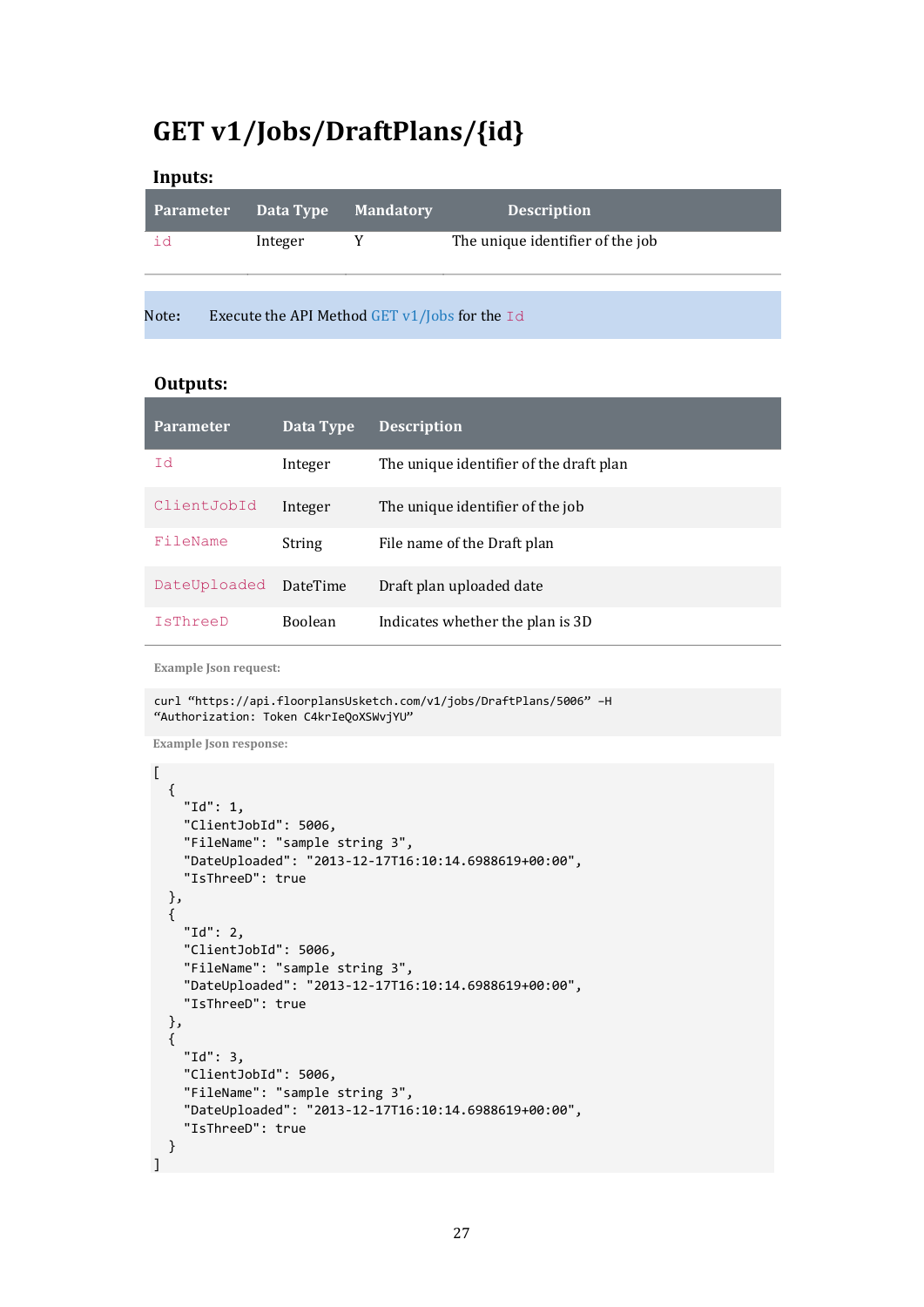# <span id="page-27-0"></span>**GET v1/Jobs/FinalFile?jobId={jobId}&fileId={fileId}**

#### **Inputs:**

| <b>Parameter</b>                                                                                                             | Data Type | <b>Mandatory</b> | <b>Description</b>                                                                             |
|------------------------------------------------------------------------------------------------------------------------------|-----------|------------------|------------------------------------------------------------------------------------------------|
| jobId                                                                                                                        | Integer   | Y                | The unique identifier of the job                                                               |
| fileId                                                                                                                       | Integer   | Y                | The unique reference for each draft plan<br>which can be retrieved using<br>V1/Jobs/FinalPlans |
| Note:<br>Execute the API Method GET $v1/$ Jobs for the jobId<br>Execute the API Method GET v1/Jobs/FinalPlans for the fileId |           |                  |                                                                                                |
| <b>A</b>                                                                                                                     |           |                  |                                                                                                |

#### **Outputs:**

The response from the request will be streamed back to the calling code.

**Example Json request:** 

curl "https://api.floorplansUsketch.com/v1/jobs/FinalFile?jobId=1234&fileId=5678" –H "Authorization: Token C4krIeQoXSWvjYU"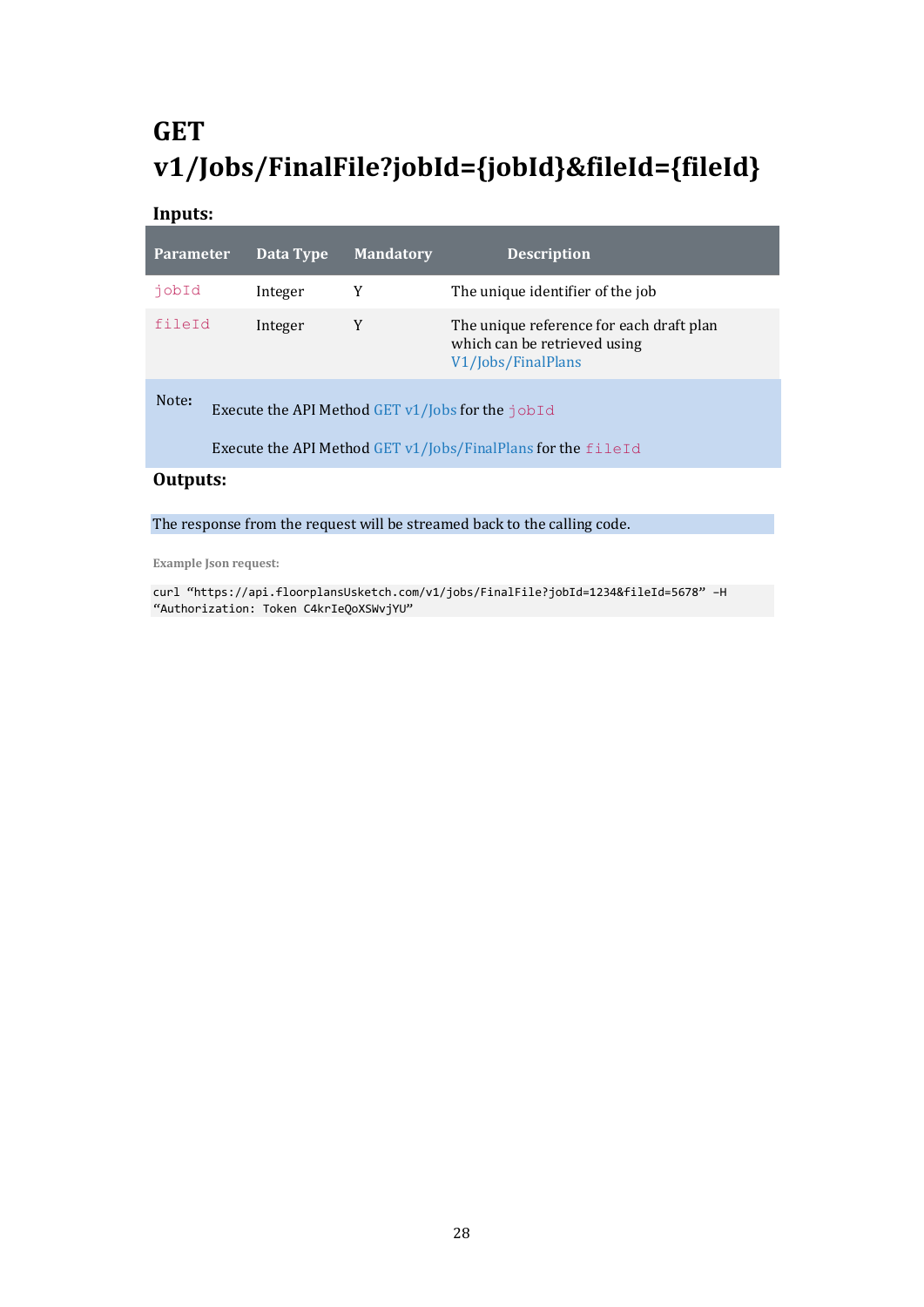### <span id="page-28-0"></span>**GET v1/Jobs/FinalPlans/{id}**

#### **Inputs:**

| Parameter | Data Type                                        | <b>Mandatory</b> | <b>Description</b>               |
|-----------|--------------------------------------------------|------------------|----------------------------------|
| id        | Integer                                          |                  | The unique identifier of the job |
|           |                                                  |                  |                                  |
| Note:     | Execute the API Method GET $v1/$ Jobs for the id |                  |                                  |

#### **Outputs:**

| <b>Parameter</b>         | Data Type       | <b>Description</b>                            |
|--------------------------|-----------------|-----------------------------------------------|
| Id                       | Integer         | The unique identifier of draft amendment plan |
| ClientJobId              | Integer         | The unique identifier of the job              |
| FileName                 | <b>String</b>   | The final plan file name                      |
| DateUploaded             | <b>DateTime</b> | The date the final plan was uploaded          |
| IsThreeD                 | <b>Boolean</b>  | Indicates whether the plan is 3D              |
| <i><b>TsAreaFile</b></i> | <b>Boolean</b>  | Indicates whether the plan is area file.      |

**Example Json request:** 

```
curl "https://api.floorplansUsketch.com/v1/jobs/FinalPlans/5006" –H 
"Authorization: Token C4krIeQoXSWvjYU"
```

```
\lbrack { 
     "Id": 1, 
     "ClientJobId": 5006, 
     "FileName": "sample string 3.PDF", 
     "DateUploaded": "2013-12-17T17:43:24.9894237+00:00", 
     "IsThreeD": true 
     "IsAreaFile": true 
  }, 
  { 
     "Id": 2, 
     "ClientJobId": 5006, 
     "FileName": "sample string 3_1.JPEG", 
     "DateUploaded": "2013-12-17T17:43:24.9894237+00:00", 
     "IsThreeD": true 
     "IsAreaFile": true 
  }, 
  { 
     "Id": 3,
```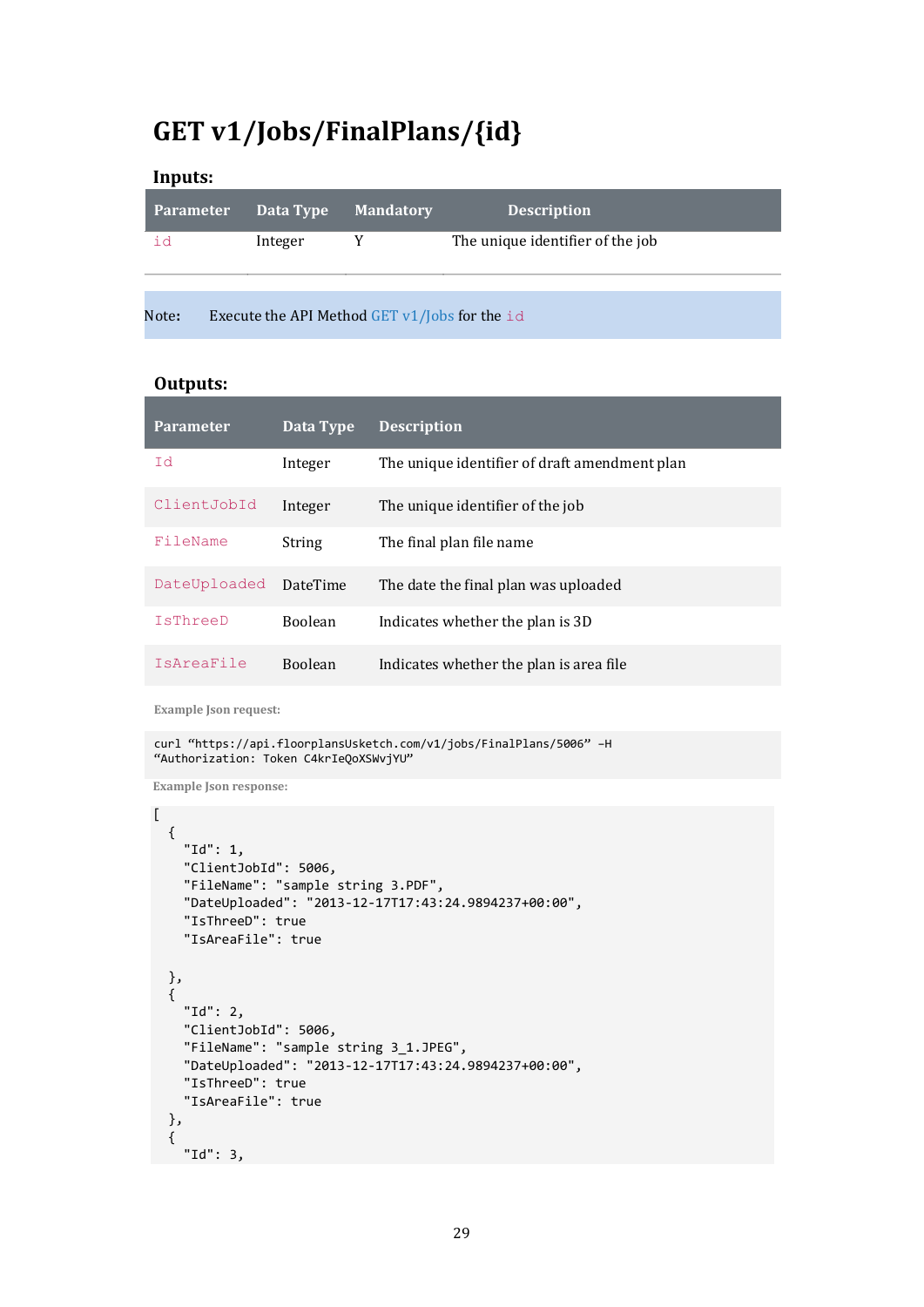```
 "ClientJobId": 5006, 
 "FileName": "sample string 3_2.PDF", 
 "DateUploaded": "2013-12-17T17:43:24.9894237+00:00", 
  "IsThreeD": true 
 "IsAreaFile": false 
   } 
]
```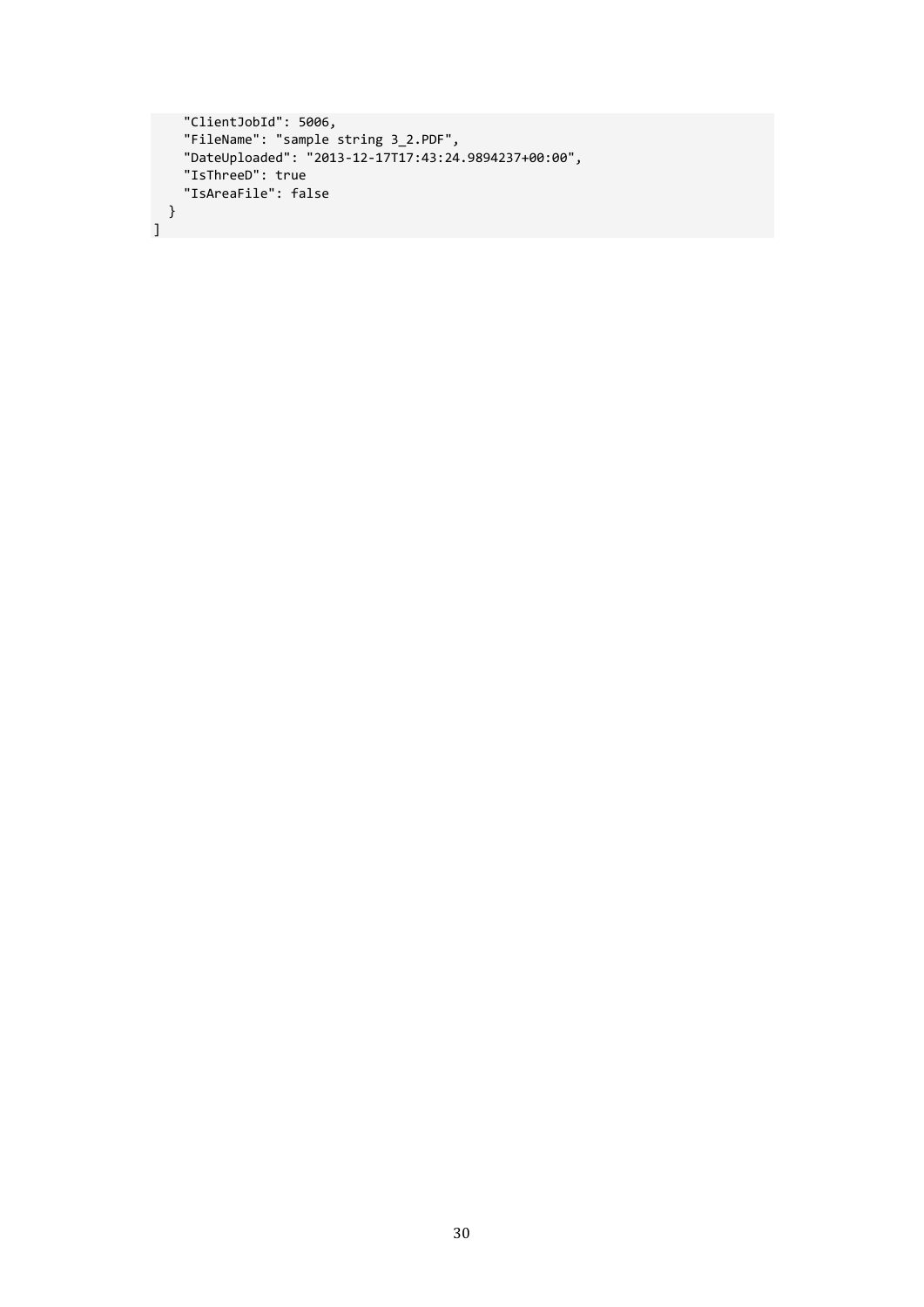# <span id="page-30-0"></span>**v1/Jobs/Id?jobType={jobType}&externalReference ={externalReference}**

#### **Inputs:**

| <b>Parameter</b>  | Data Type | <b>Mandatory</b>   | <b>Description</b>                                                                                     |
|-------------------|-----------|--------------------|--------------------------------------------------------------------------------------------------------|
| jobType           | Integer   | N                  | Enumeration: 1=Floorplans,2=Photos<br>Possible Values: 1, Floorplans, 2, Photos<br>Default: Floorplans |
| externalReference | String    | Y                  | External reference of the job                                                                          |
| Outputs:          |           |                    |                                                                                                        |
| <b>Parameter</b>  | Data Type | <b>Description</b> |                                                                                                        |
| JobId             | Integer   |                    | The unique identifier of the job                                                                       |

**Example Json request:** 

curl "https://api.floorplansUsketch.com/v1/jobs/Status/5006" –H "Authorization: Token C4krIeQoXSWvjYU"

**Example Json response:** 

{ "Status": "New Job" }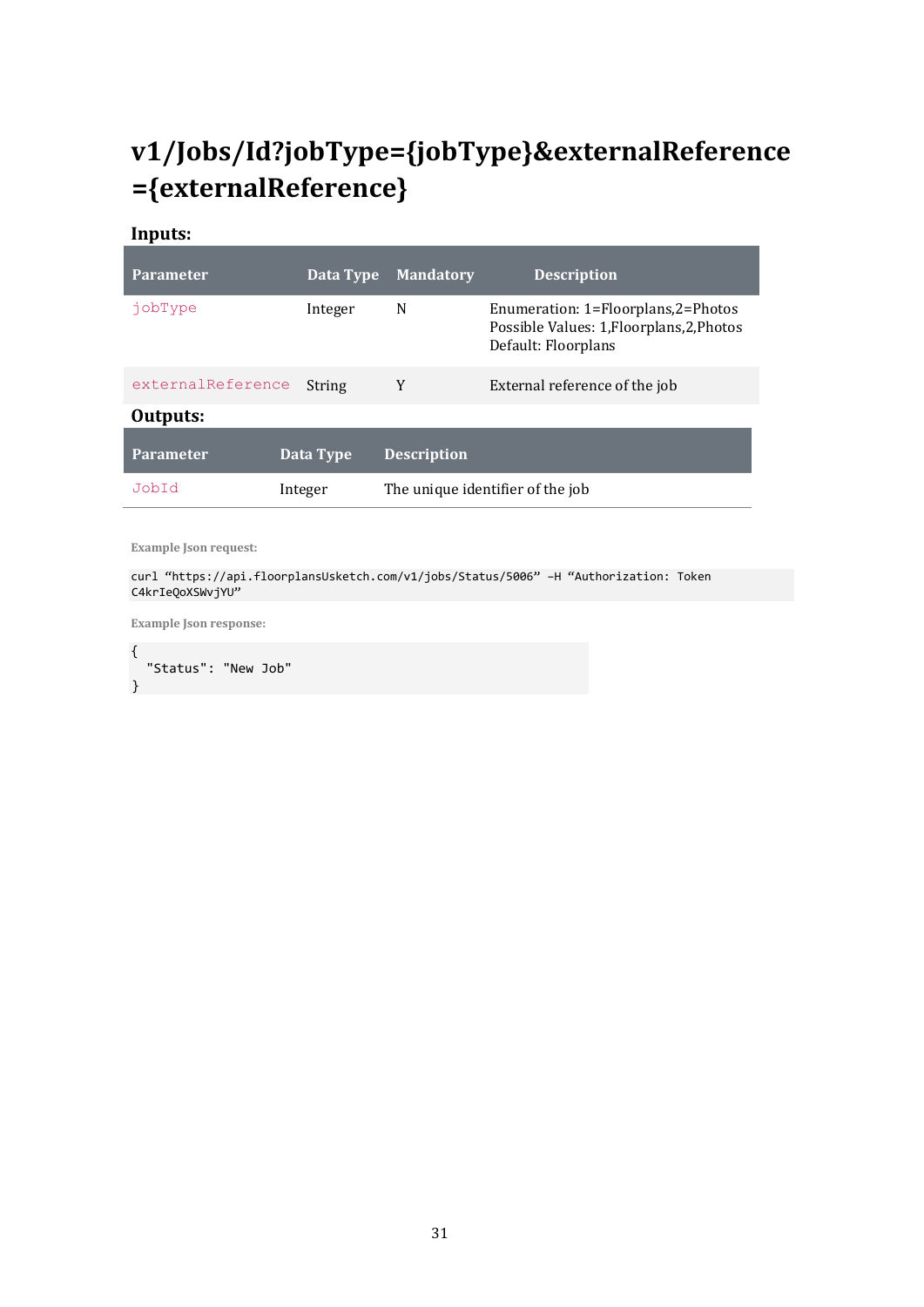### <span id="page-31-0"></span>**GET v1/Jobs/Sketches**

#### **Inputs:**

|         | <b>Description</b>               |
|---------|----------------------------------|
| Integer | The unique identifier of the job |

Note**:** Execute the API Method GET v1/Jobs/Sketches for the id

#### **Outputs:**

| <b>Parameter</b> | Data Type       | <b>Description</b>                            |
|------------------|-----------------|-----------------------------------------------|
| Id               | Integer         | The unique identifier of draft amendment plan |
| ClientJobId      | Integer         | The unique identifier of the job              |
| FileName         | <b>String</b>   | File name of the sketch                       |
| DateUploaded     | <b>DateTime</b> | Sketch uploaded date                          |
| Comments         | String          | Comments                                      |

**Example Json request:** 

curl "https://api.floorplansUsketch.com/v1/jobs/Sketches/5006" –H "Authorization: Token C4krIeQoXSWvjYU"

```
[ 
   { 
     "Id": 1, 
     "ClientJobId": 5006, 
     "FileName": "sample string 3", 
     "DateUploaded": "2013-12-17T17:45:37.7654237+00:00", 
     "Comments": "sample string 5" 
   }, 
   { 
     "Id": 2, 
     "ClientJobId": 5006, 
     "FileName": "sample string 3", 
     "DateUploaded": "2013-12-17T17:45:37.7654237+00:00", 
     "Comments": "sample string 5" 
   }, 
   { 
     "Id": 3, 
     "ClientJobId": 5006, 
     "FileName": "sample string 3", 
     "DateUploaded": "2013-12-17T17:45:37.7654237+00:00", 
     "Comments": "sample string 5" 
   } ]
```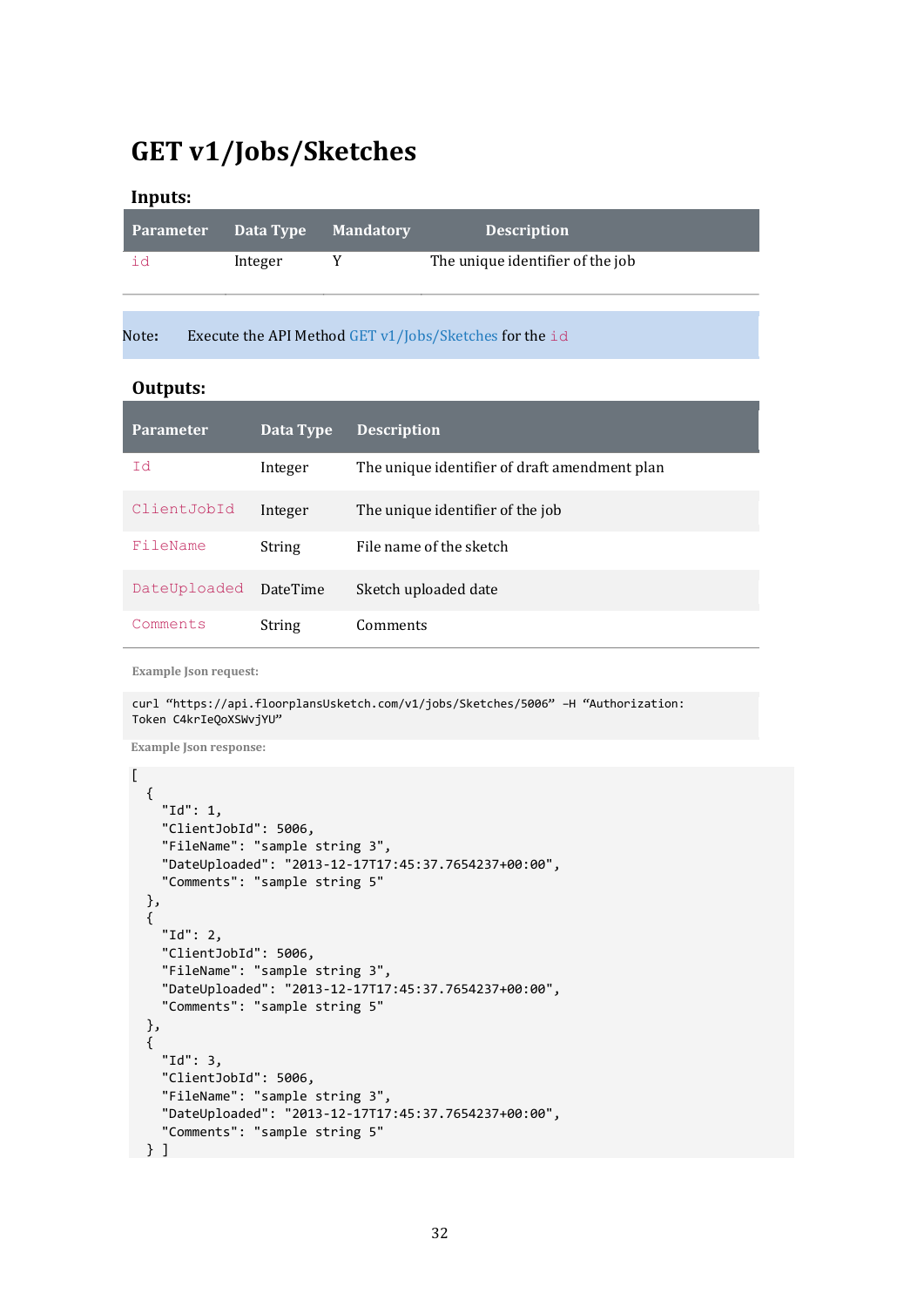# <span id="page-32-0"></span>**v1/Jobs/SketchFile?jobId={jobId}&fileId={fileId}**

#### **Inputs:**

| <b>Parameter</b>                                                                                                                      | Data Type | <b>Mandatory</b> | <b>Description</b>                                                                                |  |
|---------------------------------------------------------------------------------------------------------------------------------------|-----------|------------------|---------------------------------------------------------------------------------------------------|--|
| jobId                                                                                                                                 | Integer   | Y                | The unique identifier of the job                                                                  |  |
| fileId                                                                                                                                | Integer   | Y                | The unique reference for each draft plan can be<br>retrieved using<br>V1/Jobs/DraftAmendmentPlans |  |
| Note:<br>Execute the API Method GET $v1/$ Jobs for the jobId<br>Execute the API Method GET v1/Jobs/DraftAmendmentPlans for the fileId |           |                  |                                                                                                   |  |
| Outputs:                                                                                                                              |           |                  |                                                                                                   |  |

The response from the request will be streamed back to the calling code.

**Example Json request:** 

curl "https://api.floorplansUsketch.com/v1/jobs/SketchFile?jobId=1234&fileId=5678" –H "Authorization: Token C4krIeQoXSWvjYU"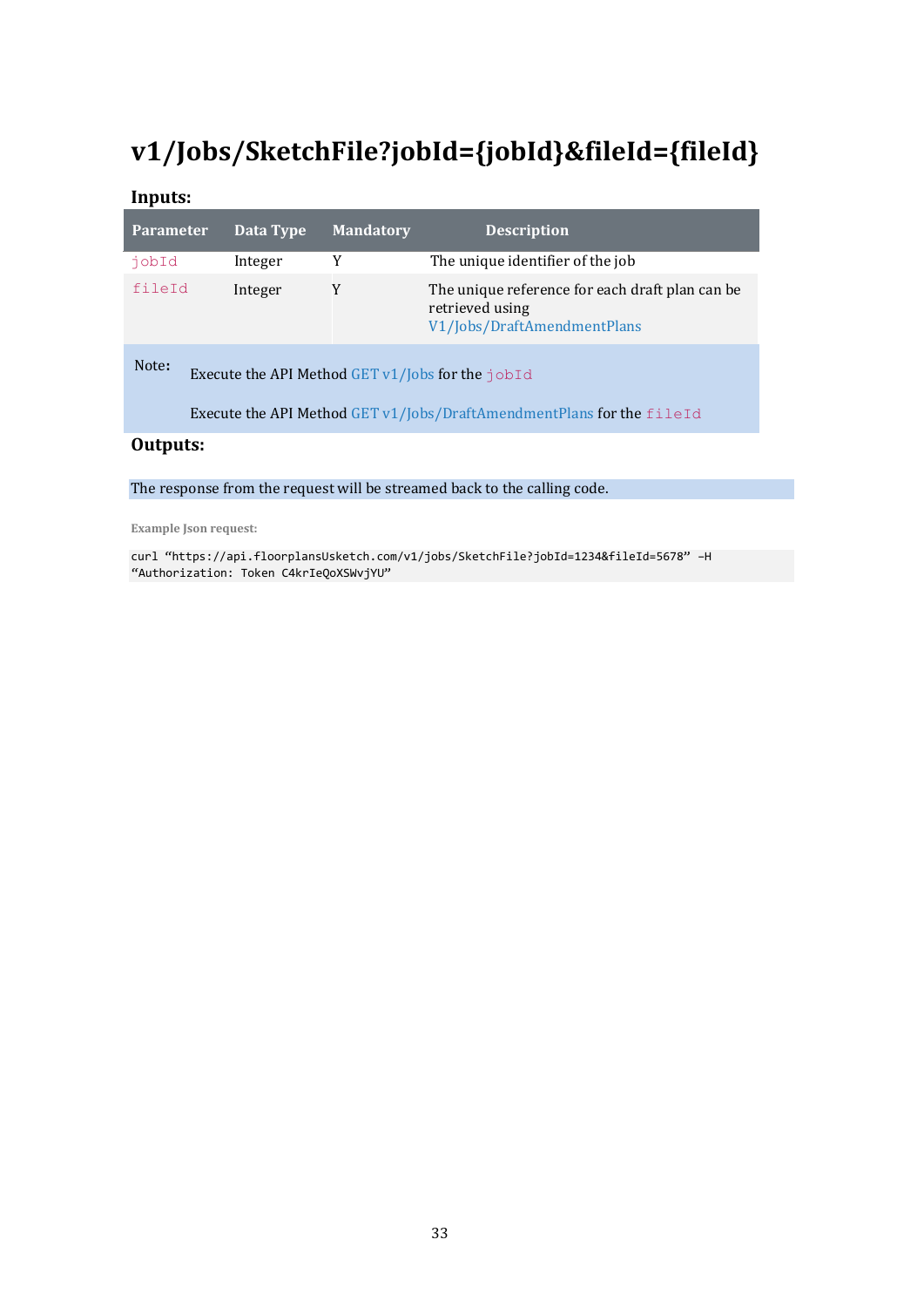# <span id="page-33-0"></span>**GET v1/Jobs/Status/{id}**

**Inputs:** 

| <b>Parameter</b>             | Data Type      | <b>Mandatory</b>                                                   | <b>Description</b>                                                                                                                                             |
|------------------------------|----------------|--------------------------------------------------------------------|----------------------------------------------------------------------------------------------------------------------------------------------------------------|
| id                           | Integer        | Y                                                                  | The unique identifier of the job                                                                                                                               |
| Outputs:                     |                |                                                                    |                                                                                                                                                                |
| <b>Parameter</b>             | Data Type      | <b>Description</b>                                                 |                                                                                                                                                                |
| Status                       | <b>String</b>  | ٠<br>New Job<br>٠<br>٠<br>٠<br>٠<br>Completed<br>٠<br>On hold<br>٠ | This can be any of the following values:<br>Submission in progress<br>Job in progress<br>Draft copy uploaded<br>Amendments requested<br>Amendments in progress |
| isArchived                   | <b>Boolean</b> |                                                                    | Indicates whether the job is archived                                                                                                                          |
| <b>Example Json request:</b> |                |                                                                    |                                                                                                                                                                |
| C4krIeQoXSWviYU"             |                |                                                                    | curl "https://api.floorplansUsketch.com/v1/jobs/Status/5006" -H "Authorization: Token                                                                          |

```
{ 
   "Status": "New Job", 
   "IsArchived": true 
}
```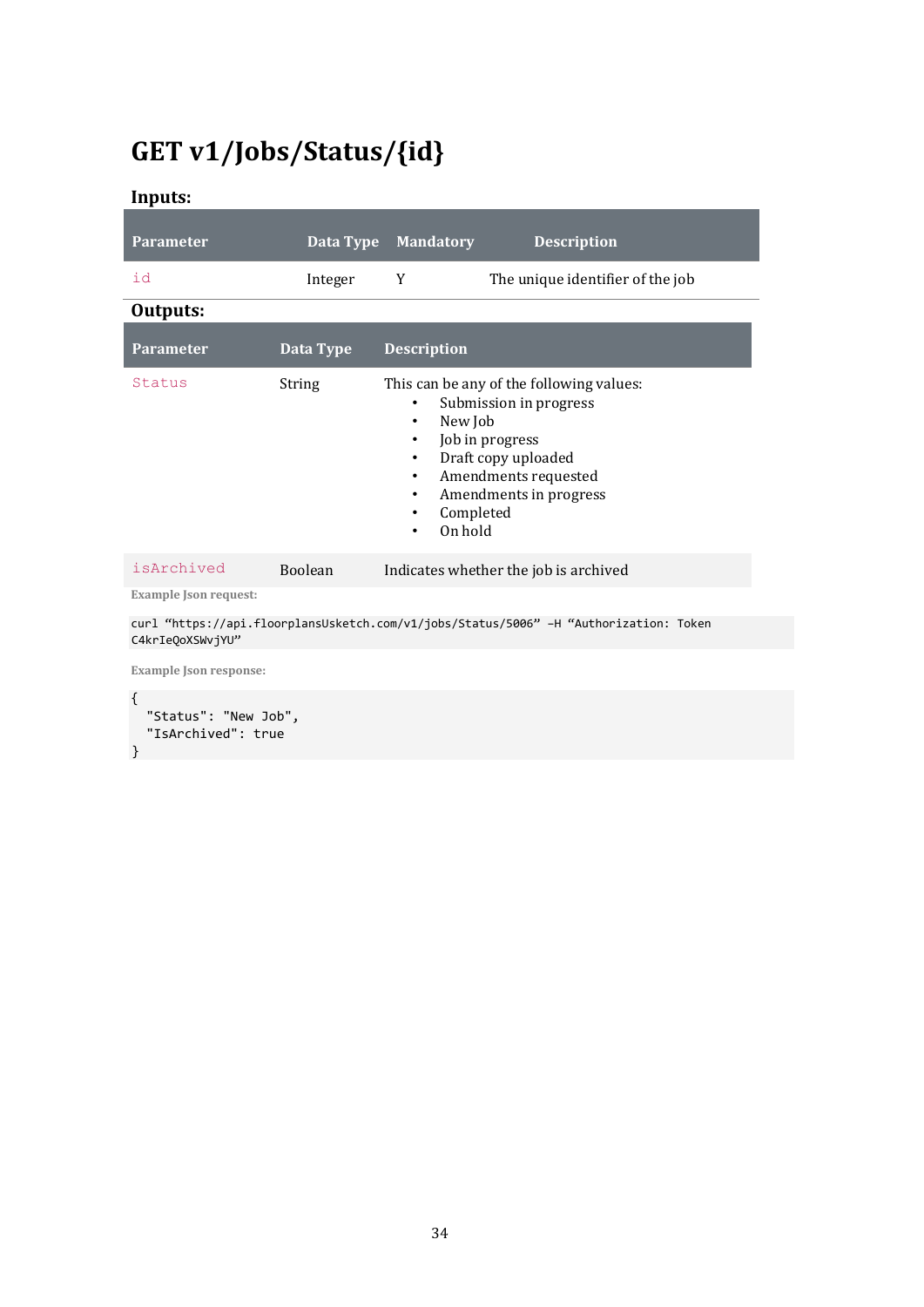# <span id="page-34-0"></span>**v1/Jobs/Status?jobType={jobType}&externalRefer ence={externalReference}**

#### **Inputs:**

| <b>Parameter</b>             | Data Type     | <b>Mandatory</b>                                                                                | <b>Description</b>                                                                                                                                             |
|------------------------------|---------------|-------------------------------------------------------------------------------------------------|----------------------------------------------------------------------------------------------------------------------------------------------------------------|
| jobType                      | Integer       | N                                                                                               | Enumeration: 1=Floorplans,2=Photos<br>Possible Values: 1, Floorplans, 2, Photos<br>Default: Floorplans                                                         |
| externalReference            | String        | Y                                                                                               | External reference of the job                                                                                                                                  |
| Outputs:                     |               |                                                                                                 |                                                                                                                                                                |
| <b>Parameter</b>             | Data Type     | <b>Description</b>                                                                              |                                                                                                                                                                |
| status                       | <b>String</b> | ٠<br>New Job<br>$\bullet$<br>٠<br>٠<br>$\bullet$<br>٠<br>Completed<br>٠<br>On hold<br>$\bullet$ | This can be any of the following values:<br>Submission in progress<br>Job in progress<br>Draft copy uploaded<br>Amendments requested<br>Amendments in progress |
| isArchived                   | Boolean       |                                                                                                 | Indicates whether the job is archived                                                                                                                          |
| <b>Example Ison request:</b> |               |                                                                                                 |                                                                                                                                                                |

curl "https://api.floorplansUsketch.com/v1/jobs/Status?externalReference=ABC1234" –H "Authorization: Token C4krIeQoXSWvjYU"

```
{ 
   "Status": "New Job", 
   "IsArchived": false 
}
```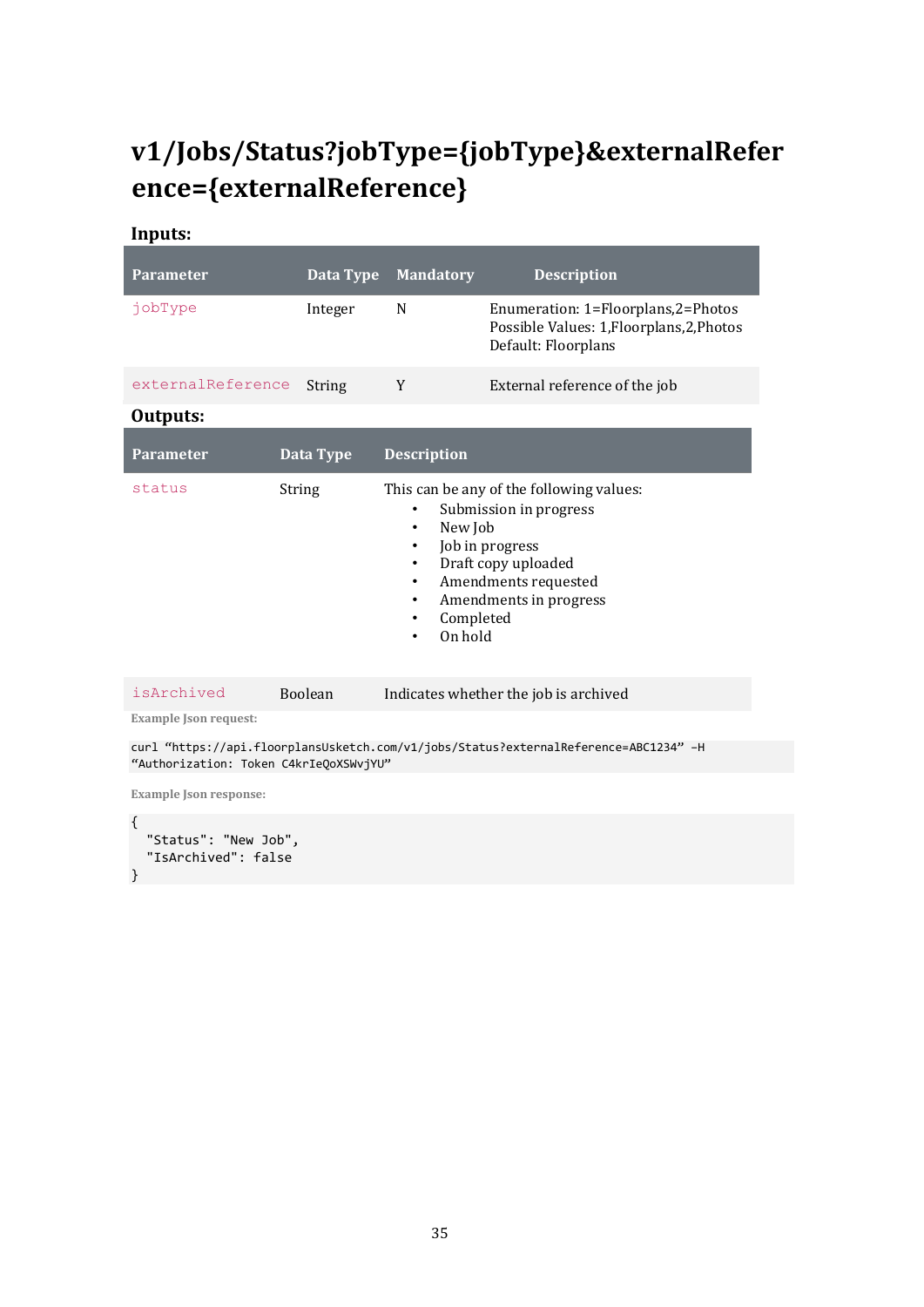# <span id="page-35-0"></span>**GET v1/Jobs/Messages**

Note: if no parameters are supplied, all messages will be returned.

#### **Inputs:**

| <b>Parameter</b> | Data Type | <b>Mandatory</b> | <b>Description</b>                                                                                              |
|------------------|-----------|------------------|-----------------------------------------------------------------------------------------------------------------|
| MessageId        | Integer   | N                | The Unique identifier of a Message                                                                              |
| JobId            | Integer   | N                | The Unique identifier of a Job                                                                                  |
| ReadReceipt      | Enum      | N                | The read status of a Message. Possible<br>values: Any, Read or Unread. Notice<br>values are without quotes ("") |

#### **Outputs:**

| <b>Parameter</b> | Data Type       | <b>Description</b>                                                               |
|------------------|-----------------|----------------------------------------------------------------------------------|
| ΙD               | Integer         | The unique identifier of a Message                                               |
| JobId            | Integer         | The unique identifier of a Job                                                   |
| JobReference     | String          | The Job reference                                                                |
| JobStatus        | String          | The status of the job                                                            |
| FromName         | String          | Who the message was sent from; e.g.<br>FloorplansUsketch Head Office             |
| ToName           | String          | Who the message was sent to; e.g. Fresh Photo House<br><b>LTD</b>                |
| ToEmail          | String          | The email address the message was sent to                                        |
| Subject          | String          | The subject of the Message                                                       |
| Body             | String          | The body of the Message                                                          |
| HasAttachments   | Boolean         | Indicates if the Message has attachments                                         |
| DateRead         | DateTime        | The date the Message was read                                                    |
| DateSent         | <b>DateTime</b> | The date the Message was sent                                                    |
| ParentMessageID  | Integer         | The message this is a reply to (Null if not exists)                              |
| ChildMessageID   | Integer         | The reply to this message (Null if not exists)                                   |
| SequenceId       | Integer         | The order of the messages within a discussion                                    |
| CCName           | String          | The contact name where email copy was sent e.g.<br>Head Office or Drawing Office |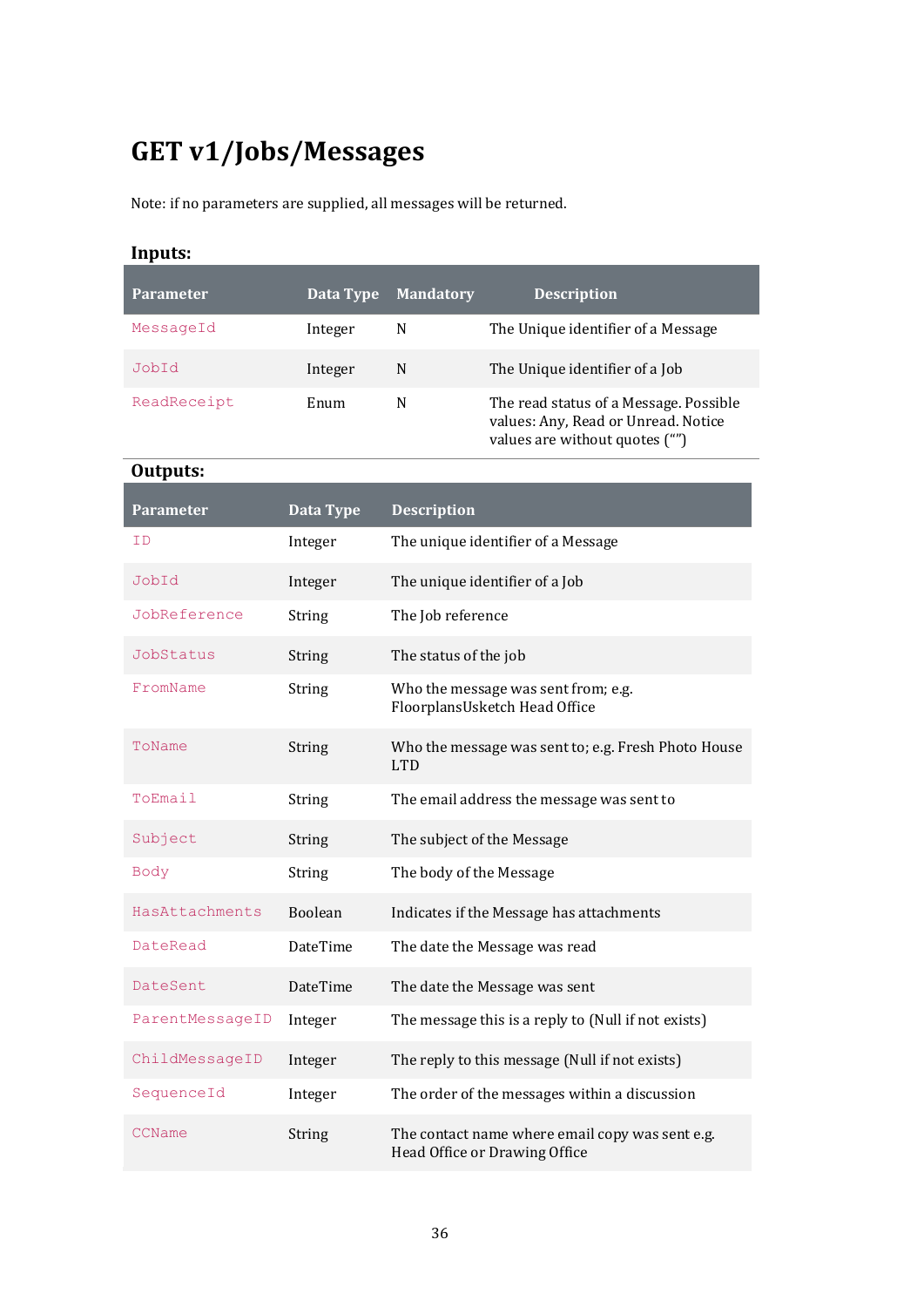```
Example Json request:
```
curl "https://api.floorplansUsketch.com/v1/jobs/Messages?MessageId=234567" –H "Authorization: Token C4krIeQoXSWvjYU"

```
\Gamma { 
       "id": 234567, 
       "jobId": 123456, 
       "jobReference": "Some address", 
       "jobStatus": "Completed", 
 "fromName": "Some From Name", 
 "fromEmail": "fromemail@somedomain.com", 
       "toName": "Some toname", 
       "toEmail": "toemail@somedomain.com", 
       "subject": "Some subject", 
       "body": "Body text", 
       "hasAttachments": false, 
       "readReceipt": true, 
       "dateRead": "2017-06-20T07:54:07.803", 
       "dateSent": "2017-06-20T07:54:07.803", 
       "parentMessageId": 234565, 
      "childMessageId": 0,
       "sequenceId": 2, 
       "ccName": null, 
       "ccEmail": null 
  } ]
```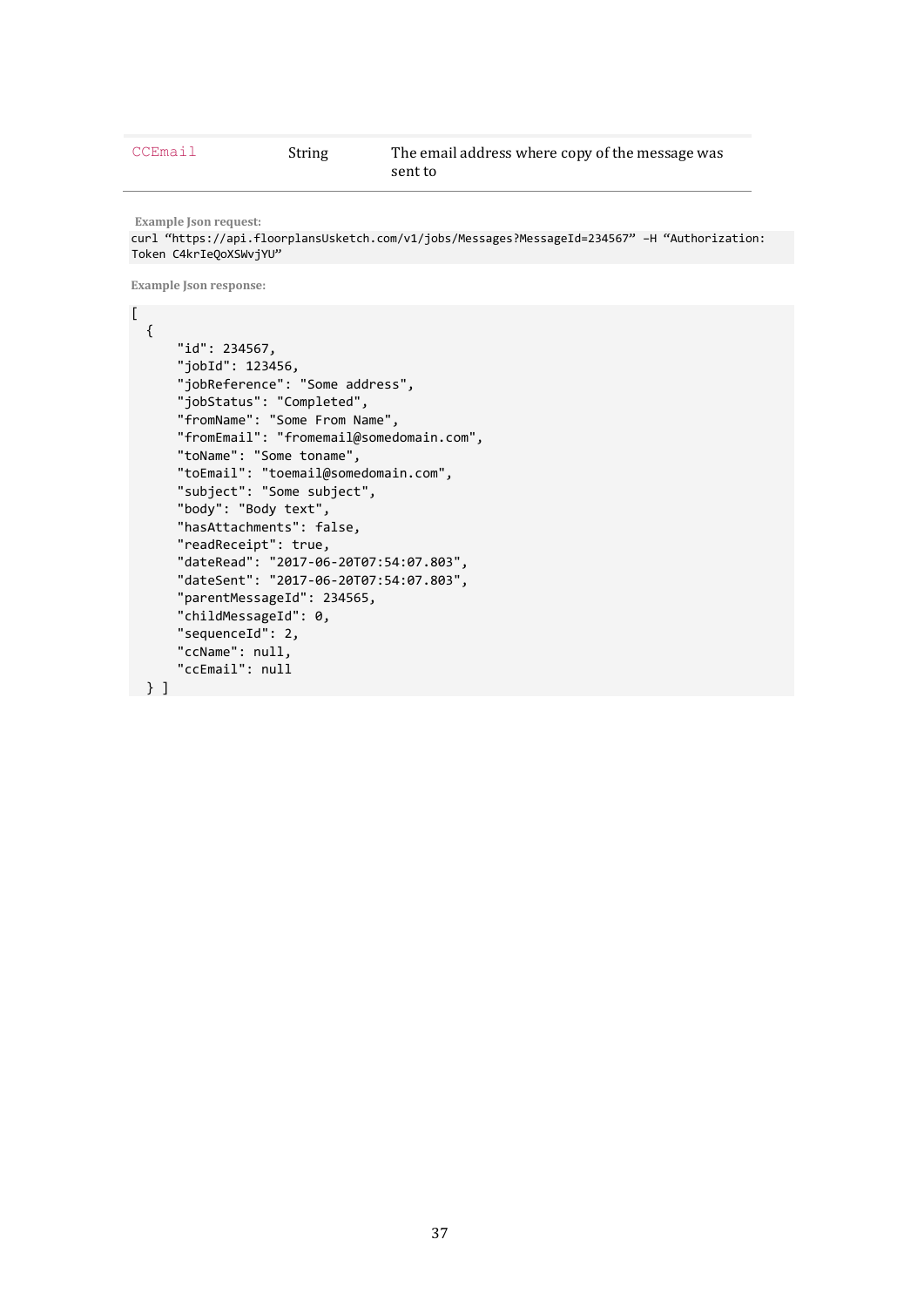## <span id="page-37-0"></span>**GET v1/Jobs/MessageAttachments**

Either a MessageAttachmentId or a MessageId parameter must be supplied. If neither is supplied, an error will be returned, likewise, if both parameters are supplied, both will to be filtered on.

| Inputs:          |           |                               |                                                  |
|------------------|-----------|-------------------------------|--------------------------------------------------|
| <b>Parameter</b> | Data Type | <b>Mandatory</b>              | <b>Description</b>                               |
| Id               | Integer   | N                             | The Unique identifier of a Message<br>Attachment |
| MessageId        | Integer   | N                             | The Unique identifier of a Message               |
| Outputs:         |           |                               |                                                  |
| <b>Parameter</b> | Data Type | <b>Description</b>            |                                                  |
| Ιd               | Integer   |                               | The unique identifier of a Message Attachment    |
| MessageId        | Integer   |                               | The unique identifier of a Message               |
| JobId            | Integer   |                               | The unique identifier of a Job                   |
| FileName         | String    | The name of the file          |                                                  |
| FileSize         | Integer   | The size of the file in bytes |                                                  |

**Example Json request:** 

curl "https://api.floorplansUsketch.com/v1/jobs/MessageAttachments?Id=7777" –H "Authorization: Token C4krIeQoXSWvjYU"

```
Example Json response: 
\lbrack { 
        "id": 7777, 
        "messageId": 234567, 
        "jobId": 123456, 
        "fileName": "filename.png", 
        "fileSize": 50 
   } 
]
```
**Example Json request:**  curl "https://api.floorplansUsketch.com/v1/jobs/MessageAttachments?MessageId=123" –H "Authorization: Token C4krIeQoXSWvjYU"

```
Example Json response:
```

```
\Gamma { 
        "id": 9924, 
        "messageId": 123, 
        "jobId": 123456, 
        "fileName": "filename.png", 
        "fileSize": 50 
   } 
]
```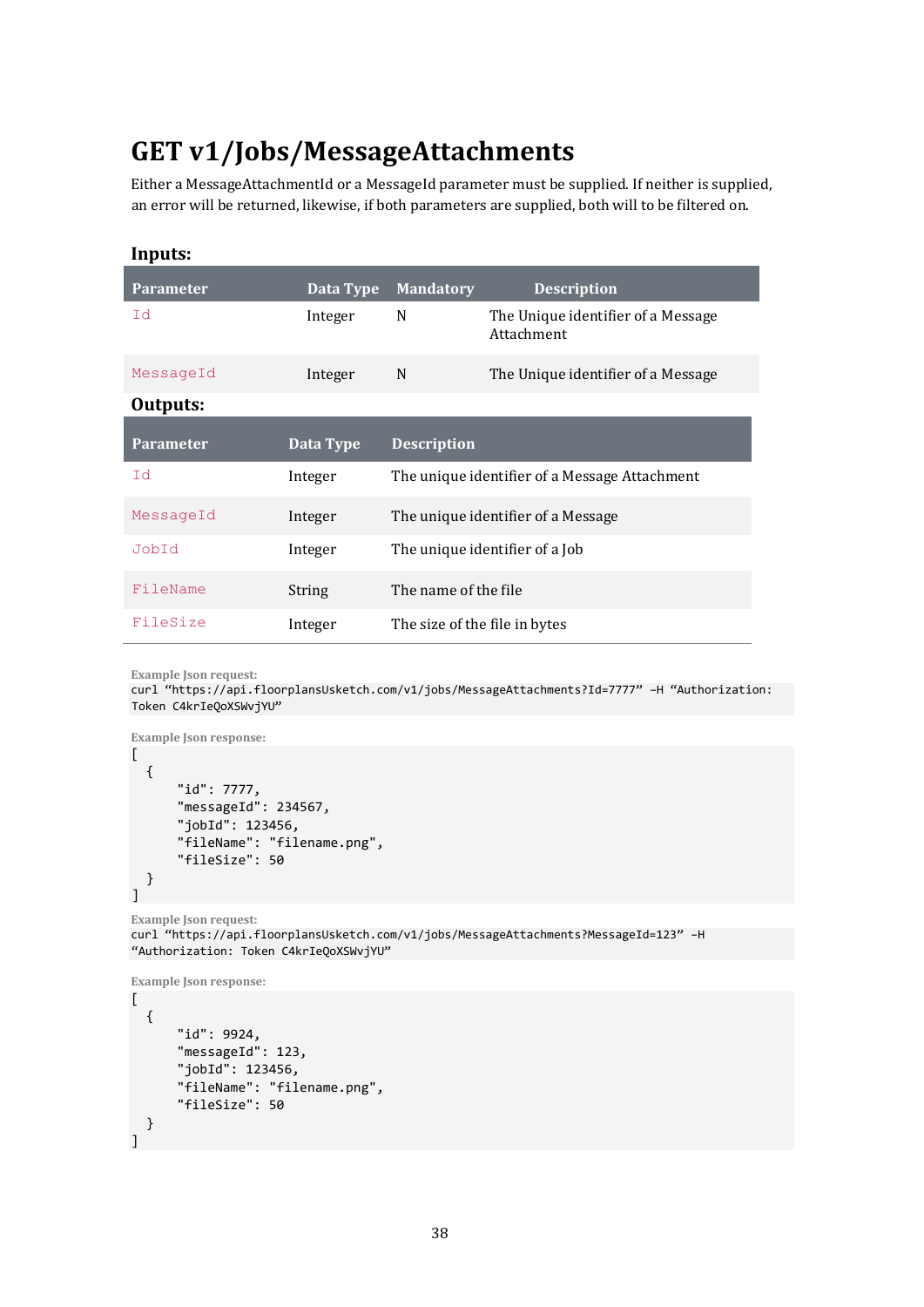# <span id="page-38-0"></span>**GET v1/Jobs/MessageAttachmentFile? MessageAttachmentId={MessageAttachmentId}**

#### **Inputs:**

| <b>Parameter</b>    | Data<br><b>Type</b> | <b>Mandatory</b>   | <b>Description</b>                               |
|---------------------|---------------------|--------------------|--------------------------------------------------|
| MessageAttachmentId | Integer             | Y                  | The unique identifier of a Message<br>Attachment |
| Outputs:            |                     |                    |                                                  |
| <b>Parameter</b>    | Data Type           | <b>Description</b> |                                                  |
| N/A                 | FileStream          |                    | The file will be streamed to the caller.         |

**Example Json request:** 

curl

"https://api.floorplansUsketch.com/v1/jobs/MessageAttachmentFile?MessageAttachment Id=9999" –H "Authorization: Token C4krIeQoXSWvjYU"

**Expected response:** 

[ FileStream ]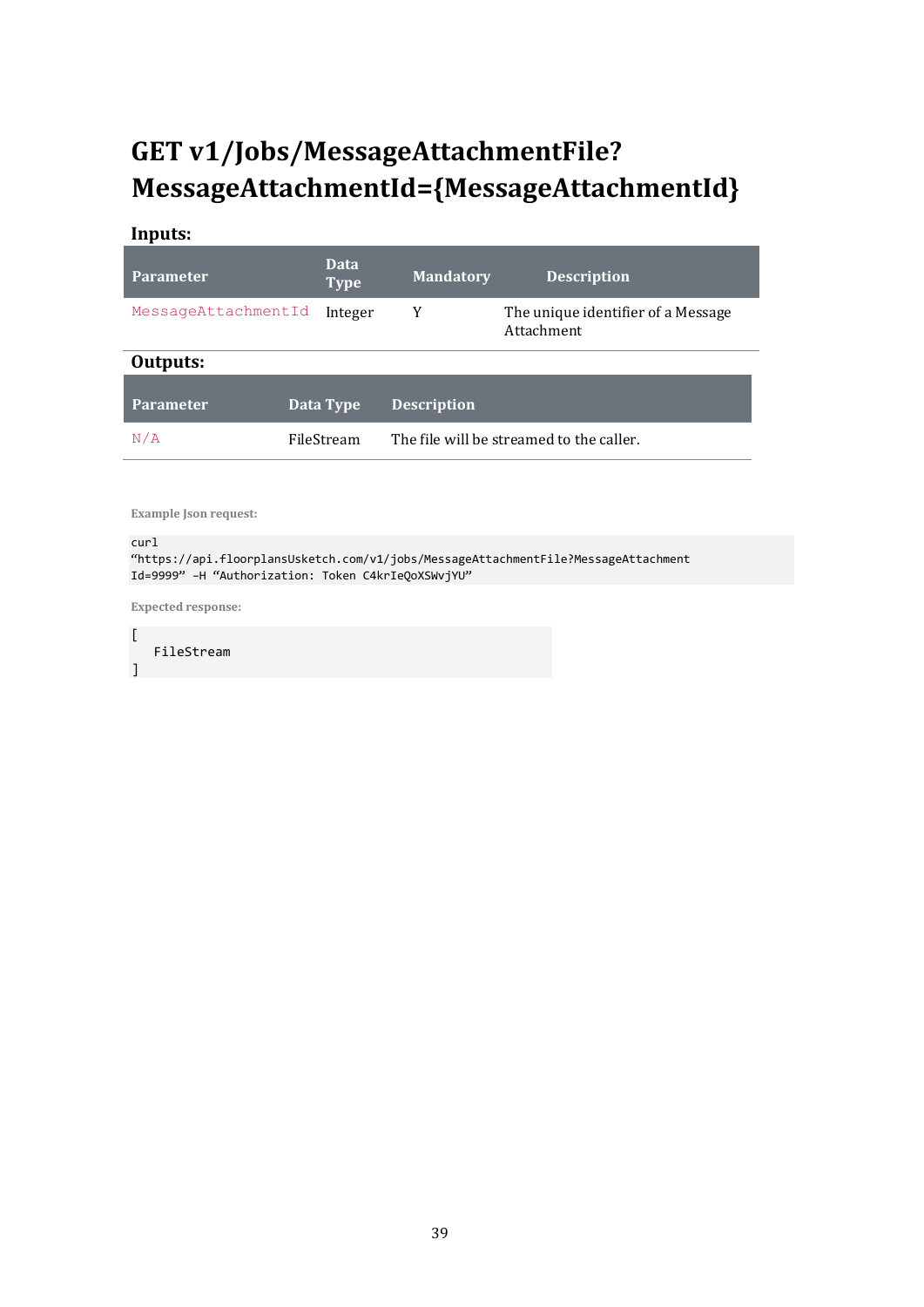# <span id="page-39-0"></span>**GET v1/Jobs/ clientsaudit/ preferencenameauditviewmodels?dateFrom={date time:yyyy-MM-dd}&dateTo={datetime:yyyy-MMdd}**

# **Inputs:**

| <b>Parameter</b> | Data Type       | <b>Mandatory</b> | <b>Description</b>                                                                                                        |
|------------------|-----------------|------------------|---------------------------------------------------------------------------------------------------------------------------|
| dateFrom         | <b>DateTime</b> | Y                | Date time format: yyyy-MM-dd<br>Where:<br>yyyy between 0001 and 9999<br>MM between 01 and 12<br>٠<br>dd between 01 and 31 |
| dateTo           | <b>DateTime</b> | Y                | Date time format: yyyy-MM-dd<br>Where:<br>yyyy between 0001 and 9999<br>MM between 01 and 12<br>$\bullet$                 |

• dd between 01 and 31

#### **Outputs:**

| <b>Parameter</b> | Data Type       | <b>Description</b>                                                                                                        |
|------------------|-----------------|---------------------------------------------------------------------------------------------------------------------------|
| id               | Integer         | The id of the audit record                                                                                                |
| createdBy        | <b>String</b>   | The usename of the user who made the change                                                                               |
| createdDate      | <b>DateTime</b> | The date and time of the change                                                                                           |
| clientId         | Integer         | The id of the client                                                                                                      |
| preferenceId     | Integer         | The id of the preference                                                                                                  |
| updateType       | <b>String</b>   | One of the following values:<br>$UPD$ – the record was updated<br>$\bullet$<br>DEL - the record was deleted.<br>$\bullet$ |
| columnName       | <b>String</b>   | The internal name of the column that was<br>changed                                                                       |
| oldValue         | <b>String</b>   | The old value of the "columnName"                                                                                         |
| oldValue         | String          | The new value of the "columnName"                                                                                         |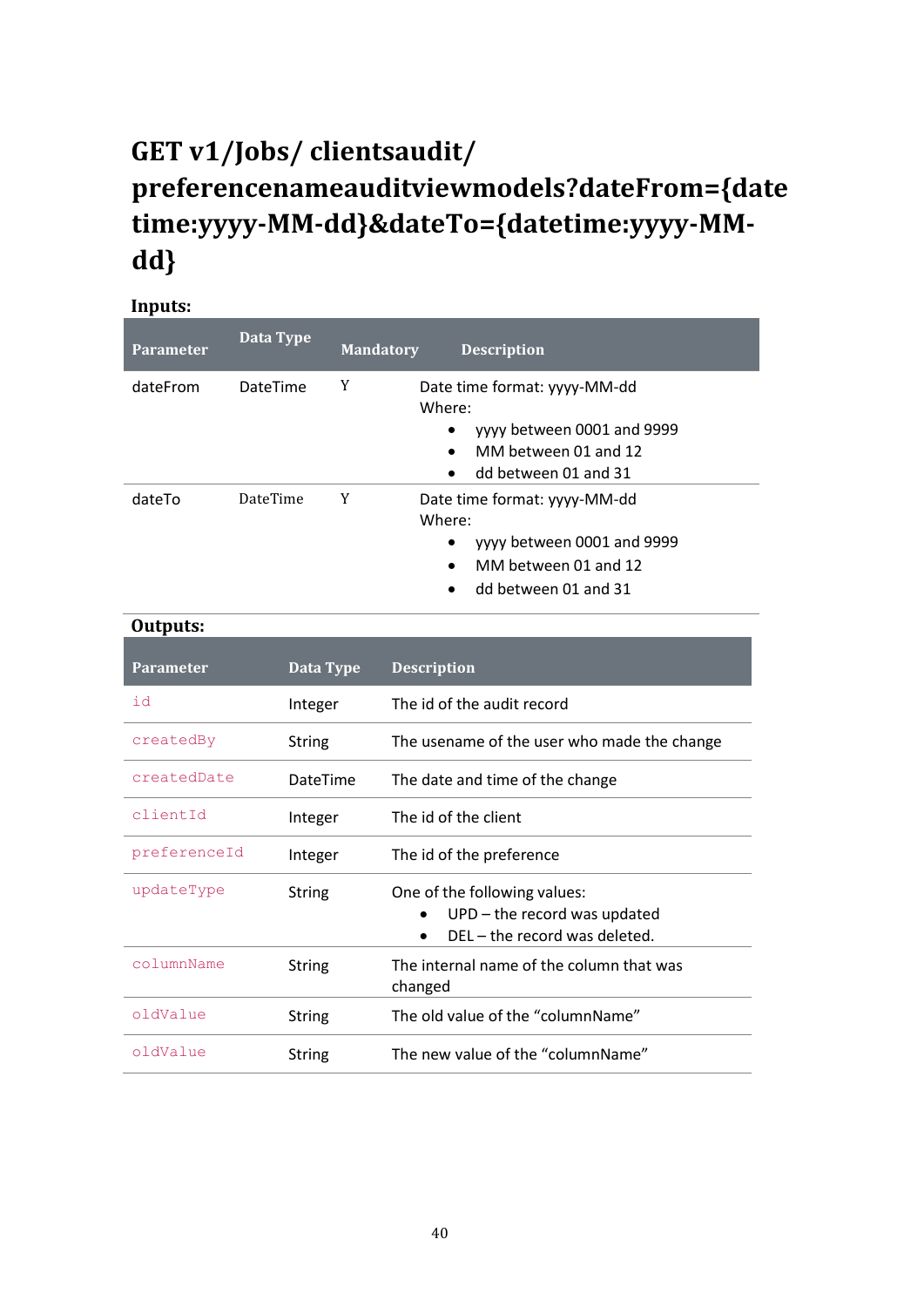**Example request:** 

```
https://screensketchapitest.azurewebsites.net/v1/clientsaudit/preferencenameaudit
viewmodels?dateFrom=2021-09-01&dateTo=2021-11-01
```
**Expected response:** 

```
\Gamma{
        "id": 13,
        "createdBy": "sqladmin",
        "createdDate": "2021-11-09T13:53:51.22",
        "clientId": 4852,
        "preferenceId": 2665,
        "updateType": "UPD",
        "columnName": "Name",
        "oldValue": "(copy 1) (copy 1) TEST PREF NAME",
        "newValue": "(copy 1) (copy 1) TEST PREF NAME (NEW NAME)"
   },
    {
        "id": 14,
        "createdBy": "sqladmin",
        "createdDate": "2021-11-10T11:02:49.607",
        "clientId": 4852,
        "preferenceId": 2655,
        "updateType": "UPD",
        "columnName": "Name",
        "oldValue": "(copy 1) (copy 1) TEST PREF NAME 2",
        "newValue": "TEST PREF NAME 2 - RENAMED"
   }
]
```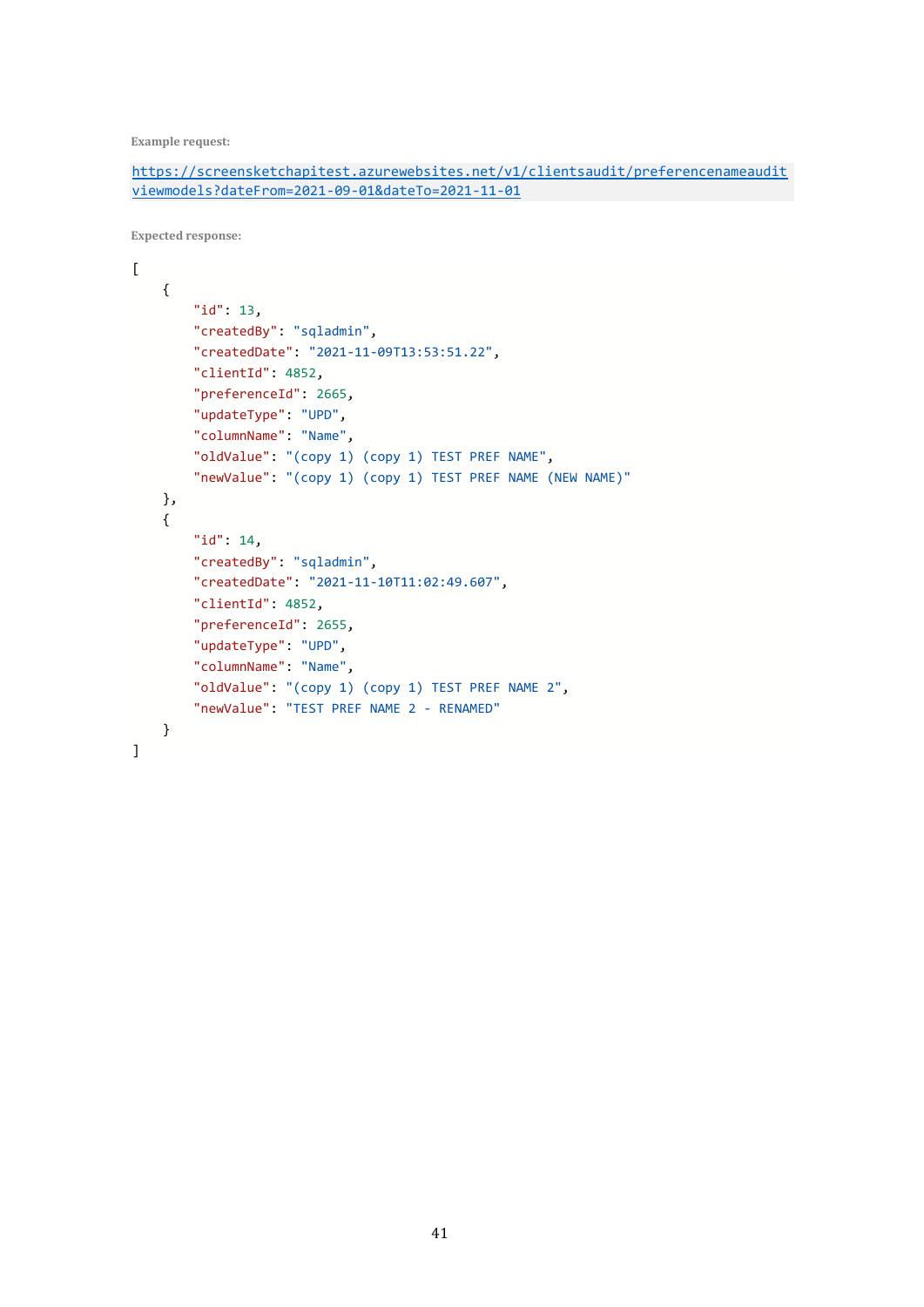# <span id="page-41-0"></span>**GET v1/Jobs/ clientsaudit/ PhotoPreferenceNameAuditViewModels?dateFrom ={datetime:yyyy-MM-dd}&dateTo={datetime:yyyy-MM-dd}**

| Inputs:          |                 |                  |                                                                                                                           |
|------------------|-----------------|------------------|---------------------------------------------------------------------------------------------------------------------------|
| <b>Parameter</b> | Data Type       | <b>Mandatory</b> | <b>Description</b>                                                                                                        |
| dateFrom         | <b>DateTime</b> | Y                | Date time format: yyyy-MM-dd<br>Where:<br>yyyy between 0001 and 9999<br>MM between 01 and 12<br>dd between 01 and 31<br>٠ |
| dateTo           | <b>DateTime</b> | Y                | Date time format: yyyy-MM-dd<br>Where:<br>yyyy between 0001 and 9999<br>MM between 01 and 12<br>dd between 01 and 31      |

#### **Outputs:**

| <b>Parameter</b> | Data Type       | <b>Description</b>                                                                                           |
|------------------|-----------------|--------------------------------------------------------------------------------------------------------------|
| id               | Integer         | The id of the audit record                                                                                   |
| createdBy        | <b>String</b>   | The usename of the user who made the change                                                                  |
| createdDate      | <b>DateTime</b> | The date and time of the change                                                                              |
| clientId         | Integer         | The id of the client                                                                                         |
| preferenceId     | Integer         | The id of the preference                                                                                     |
| updateType       | String          | One of the following values:<br>$UPD$ – the record was updated<br>$\bullet$<br>DEL - the record was deleted. |
| columnName       | <b>String</b>   | The internal name of the column that was<br>changed                                                          |
| oldValue         | String          | The old value of the "columnName"                                                                            |
| oldValue         | String          | The new value of the "columnName"                                                                            |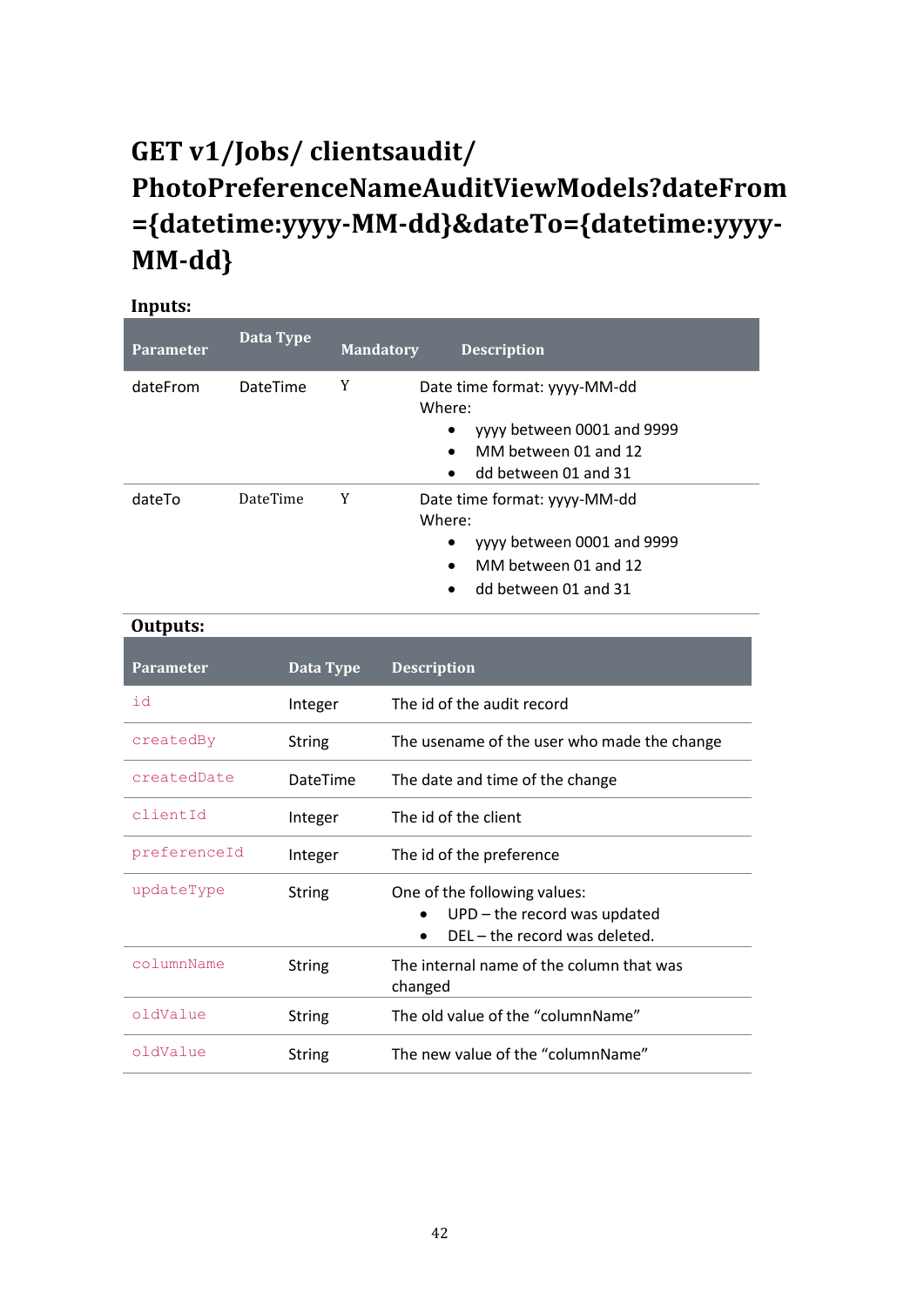**Example request:** 

```
https://screensketchapitest.azurewebsites.net/v1/clientsaudit/preferencenameaudit
viewmodels?dateFrom=2021-09-01&dateTo=2021-11-01
```
**Expected response:** 

```
\Gamma{
        "id": 13,
        "createdBy": "sqladmin",
        "createdDate": "2021-11-09T13:53:51.22",
        "clientId": 4852,
        "preferenceId": 2665,
        "updateType": "UPD",
        "columnName": "Name",
        "oldValue": "(copy 1) (copy 1) TEST PREF NAME",
        "newValue": "(copy 1) (copy 1) TEST PREF NAME (NEW NAME)"
   },
    {
       "id": 14,
        "createdBy": "sqladmin",
        "createdDate": "2021-11-10T11:02:49.607",
        "clientId": 4852,
        "preferenceId": 2655,
        "updateType": "UPD",
        "columnName": "Name",
        "oldValue": "(copy 1) (copy 1) TEST PREF NAME 2",
        "newValue": "TEST PREF NAME 2 - RENAMED"
   }
]
```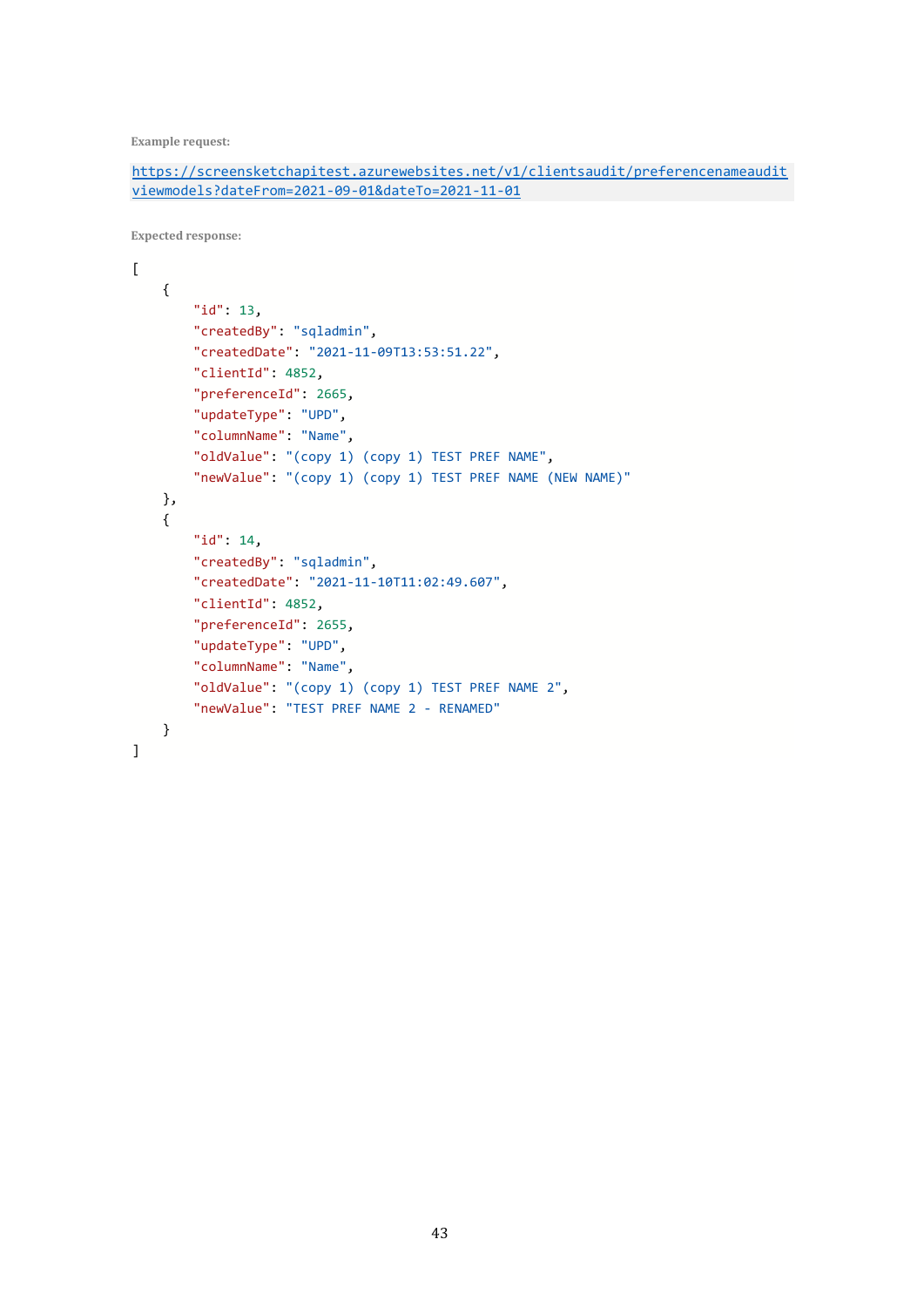# <span id="page-43-0"></span>**POST Requests**

# <span id="page-43-1"></span>**POST v1/Jobs**

The below actions can be performed using this method:

- Creating of a new job
- Uploading of additional sketches to an existing job

Job data must be posted as multi-part/form-data. This is in the form of two parts, each requiring a "Content-Disposition" header whose value is "form-data" and a "name" attribute.

A sketch file will be sent as one part of the message and the model as the second part.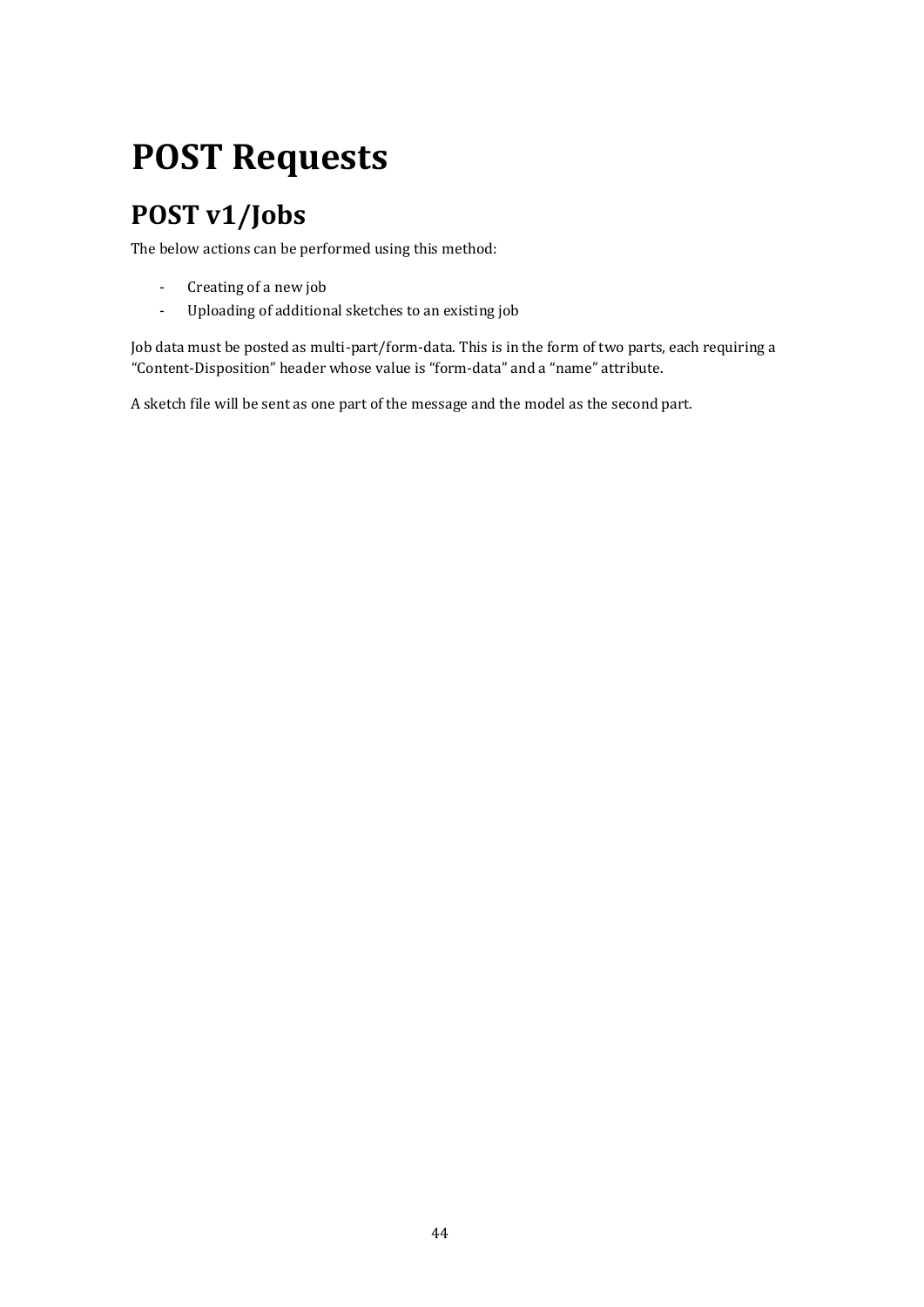# <span id="page-44-0"></span>**Create job**

#### **Inputs:**

| Parameter | <b>Description</b>             |
|-----------|--------------------------------|
| fileO     | Sketch file image as form-data |
| model     | Name/value pairs               |

#### **Model form-data boundary content**

| <b>Parameter</b>   | <b>Data</b><br><b>Type</b> | <b>Mandatory</b> | <b>Description</b>                                                                                                                                                                       |
|--------------------|----------------------------|------------------|------------------------------------------------------------------------------------------------------------------------------------------------------------------------------------------|
| jobType            | Integer                    | Y                | Enumeration: 1=Floorplans,2=Photos<br>Possible Values: 1, Floorplans, 2, Photos<br>Default: Floorplans                                                                                   |
| externalReference  | String                     | N                | External reference of the job                                                                                                                                                            |
| notes              | String                     | N                | Instruction for the job if any                                                                                                                                                           |
| preferenceNameId   | Integer                    | N                | The "preference name" identifier<br>should be passed if a job is to be<br>processed using customised<br>preferences. This can be retrieved<br>using v1/Clients/PreferenceNames           |
| reference          | String                     | Y                | Job's reference or property address                                                                                                                                                      |
| thirdPartyClientId | Integer                    | N                | Third party client id should be passed<br>if the job belongs to a third party user.<br>This can be retrieved using<br>v1/Clients/ThirdPartyUsers                                         |
| fileTypes          | String                     | N                | Final plan file types. The drawing<br>office will upload the final plans based on<br>the requeted file types. More than one file<br>type as a comma separated list. E.g.<br>JPEG;PDF;FCW |
| Outputs:           |                            |                  |                                                                                                                                                                                          |

| Parameter | Data Type | <b>Description</b>                       |
|-----------|-----------|------------------------------------------|
| JobId     | Integer   | The unique identifier of the created job |

**Example HTTP request:** 

POST https://api.floorplansUsketch.com/v1/jobs HTTP/1.1 Host: api.floorplansUsketch.com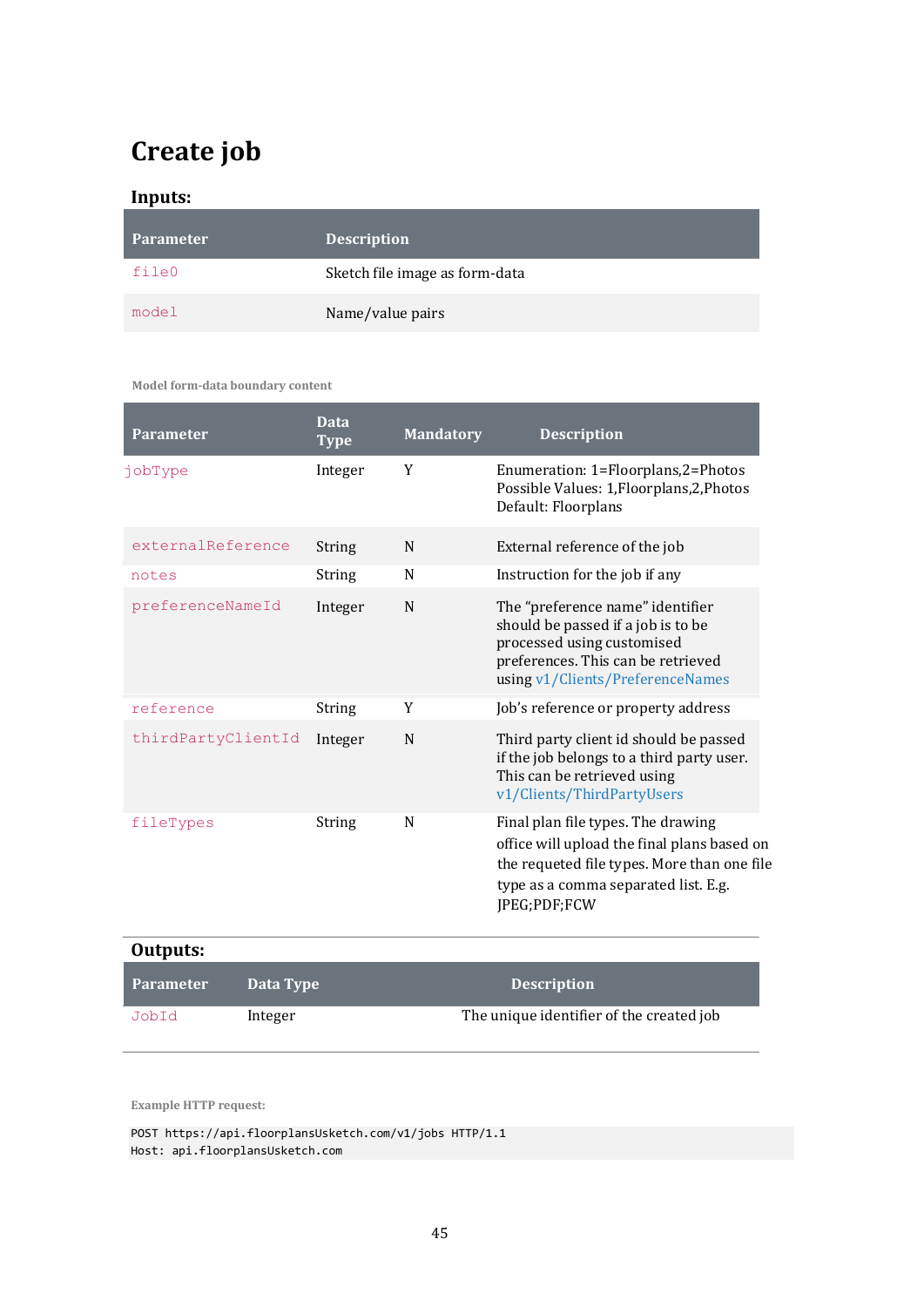```
Authorization: Token C4krIeQoXSWvjYU 
Content-Length: 499293 
Content-Type: multipart/form-data; boundary=----WebKitFormBoundaryWZ9TFXBQn9KM9oP5 
------WebKitFormBoundaryWZ9TFXBQn9KM9oP5 
Content-Disposition: form-data; name="file0"; filename="testing.jpg" 
Content-Type: image/jpeg 
[image data goes here] 
------WebKitFormBoundaryWZ9TFXBQn9KM9oP5 
Content-Disposition: form-data; name="model" 
{ 
   "jobType":1, 
   "externalReference":ABC1234, 
   "notes":"testing example", 
 "preferenceNameId":789 
 "reference":456 
   "thirdPartyClientId":123 
   "fileTypes": 
} 
------WebKitFormBoundaryWZ9TFXBQn9KM9oP5—
```
**Example Json response:** 

{ "jobId" : 60000 }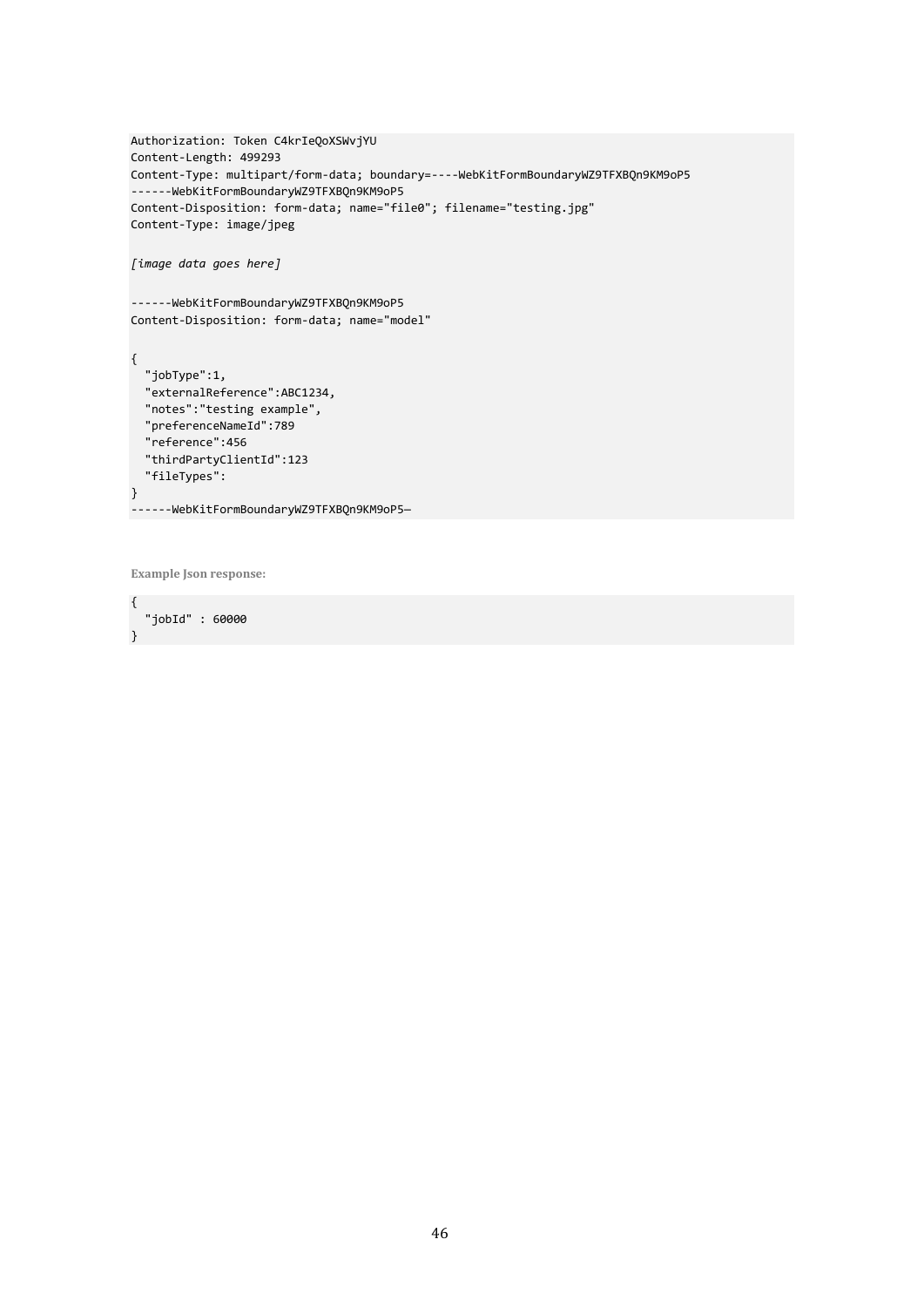## <span id="page-46-0"></span>**Upload additional sketches**

**Inputs:** 

| Parameter <sup>+</sup> | <b>Description</b>             |
|------------------------|--------------------------------|
| fileO                  | Sketch file image as form-data |
| model                  | Name/value pairs               |

#### **Model form-data boundary content**

| <b>Parameter</b>         | Data<br><b>Type</b> | <b>Mandatory</b> | <b>Description</b>                                                                                                                                                                                                                                           |
|--------------------------|---------------------|------------------|--------------------------------------------------------------------------------------------------------------------------------------------------------------------------------------------------------------------------------------------------------------|
| Id                       | Integer             | Y                | The unique identifier of the<br>existing job to upload additional<br>sketches                                                                                                                                                                                |
| preferenceNameId Integer |                     | N                | For floorplan jobs, this will update<br>the preference for the whole job.<br>For photo jobs, this will set this<br>particular preference for this<br>photo only.<br>The "preference name" identifier<br>can be retrieved using<br>v1/Clients/PreferenceNames |

#### **Outputs:**

| <b>Parameter</b> | Data Type | <b>Description</b>               |
|------------------|-----------|----------------------------------|
| JobId            | Integer   | The unique identifier of the job |

**Example HTTP request:** 

POST https://api.floorplansUsketch.com/v1/jobs HTTP/1.1 Host: api.floorplansUsketch.com Authorization: Token C4krIeQoXSWvjYU Content-Length: 499293 Content-Type: multipart/form-data; boundary=----WebKitFormBoundaryWZ9TFXBQn9KM9oP5 ------WebKitFormBoundaryWZ9TFXBQn9KM9oP5 Content-Disposition: form-data; name="file0"; filename="testing.jpg" Content-Type: image/jpeg *[image data goes here]* 

------WebKitFormBoundaryWZ9TFXBQn9KM9oP5 Content-Disposition: form-data; name="model"

{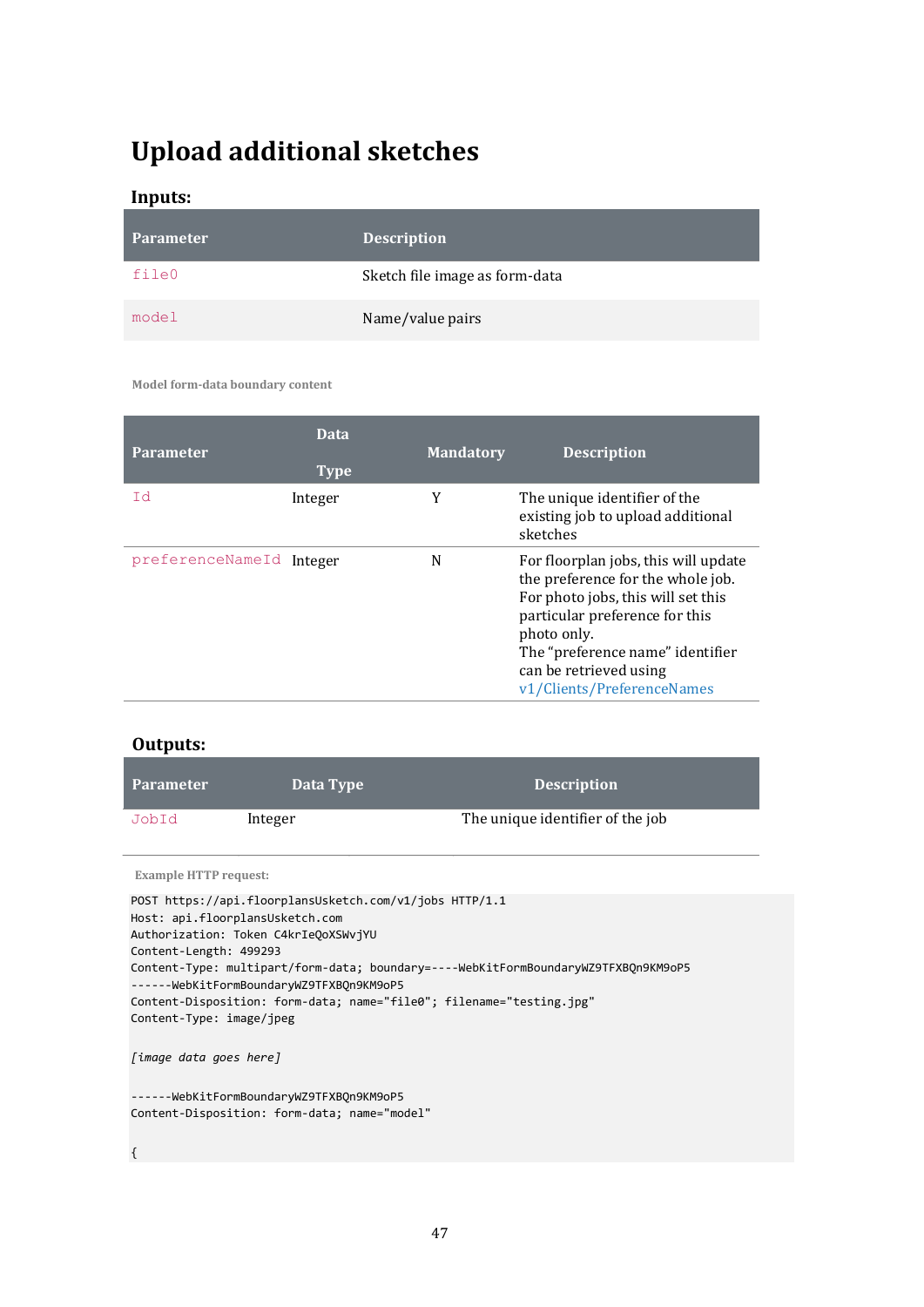```
 "Id":60000, "preferenceNameId":790
} 
------WebKitFormBoundaryWZ9TFXBQn9KM9oP5—
Example Json response: 
{ 
   "jobId" : 60000
```
## <span id="page-47-0"></span>**POST v1/Jobs/Amendment**

Job data must be posted as multi-part/form-data. This is in the form of two parts, each requiring a "Content-Disposition" header whose value is "form-data" and a "name" attribute.

A sketch file will be sent as one part of the message and the model as the second part.

}

| <b>Parameter</b> | <b>Description</b>             |
|------------------|--------------------------------|
| fileO            | Sketch file image as form-data |
| model            | Name/value pairs               |

**Model form-data boundary content** 

| Parameter                | Data Type | <b>Mandatory</b> | <b>Description</b>                               |
|--------------------------|-----------|------------------|--------------------------------------------------|
| jobId                    | Integer   | Y                | The unique identifier of the job                 |
| draftFloorplanId Integer |           | Y                | The unique identifier of the draft floor<br>plan |
| comments                 | String    | N                | Comments                                         |

#### **Outputs:**

| <b>Parameter</b> | Data Type | <b>Description</b>                       |
|------------------|-----------|------------------------------------------|
| JobId            | Integer   | The unique identifier of the created job |

**Example HTTP request:** 

POST https://api.floorplansUsketch.com/v1/jobs/Amendment HTTP/1.1 Host: api.floorplansUsketch.com Authorization: Token C4krIeQoXSWvjYU Content-Length: 499293 Content-Type: multipart/form-data; boundary=----WebKitFormBoundaryWZ9TFXBQn9KM9oP5 ------WebKitFormBoundaryWZ9TFXBQn9KM9oP5 Content-Disposition: form-data; name="file0"; filename="testing.jpg" Content-Type: image/jpeg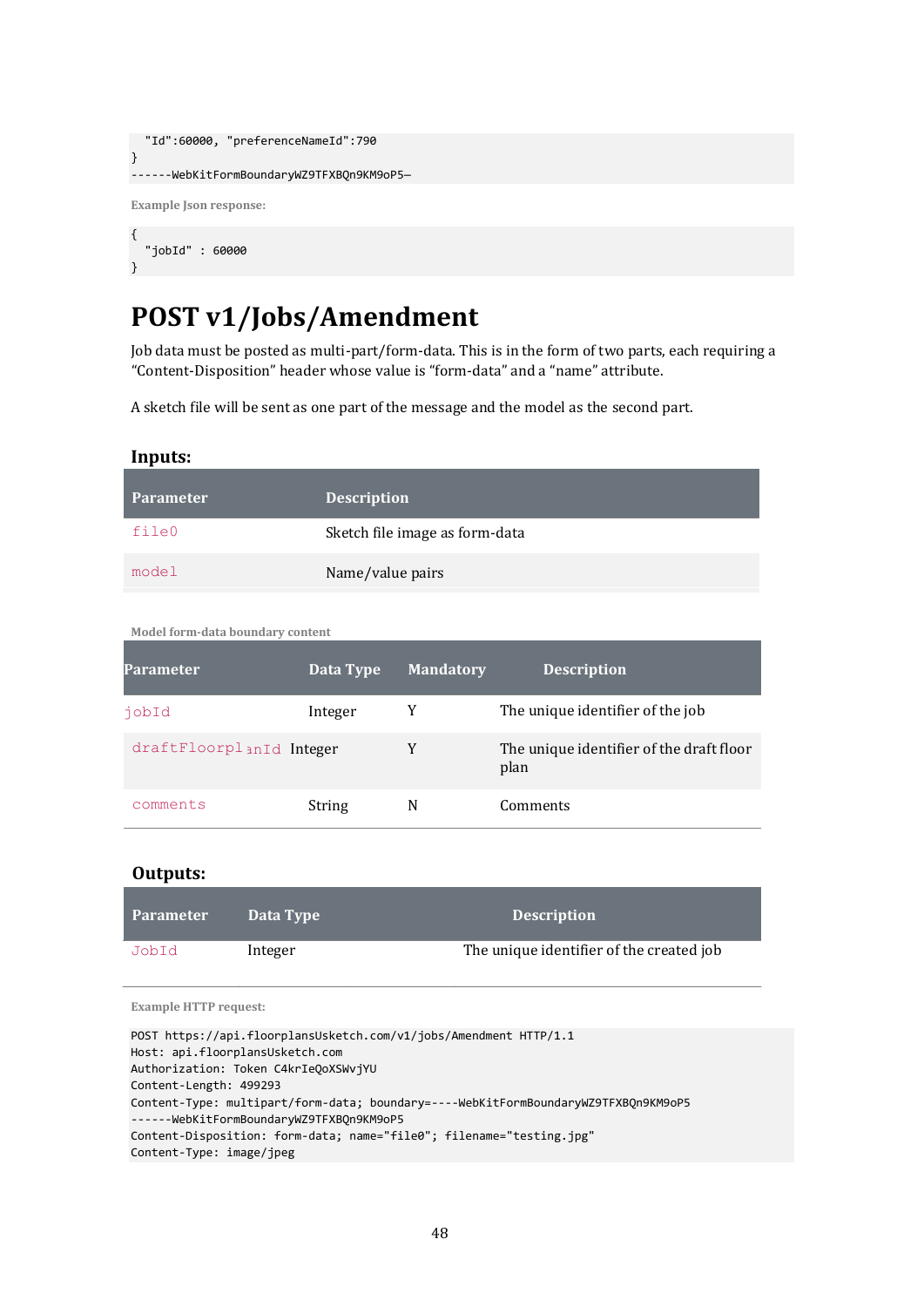```
[image data goes here] 
------WebKitFormBoundaryWZ9TFXBQn9KM9oP5 
Content-Disposition: form-data; name="model" 
\{ "jobId":1, 
  "draftFloorPlanId":1234, 
  "comments":"testing 
} 
------WebKitFormBoundaryWZ9TFXBQn9KM9oP5—
```
**Example Json response:** 

{ "jobId" : 60000 }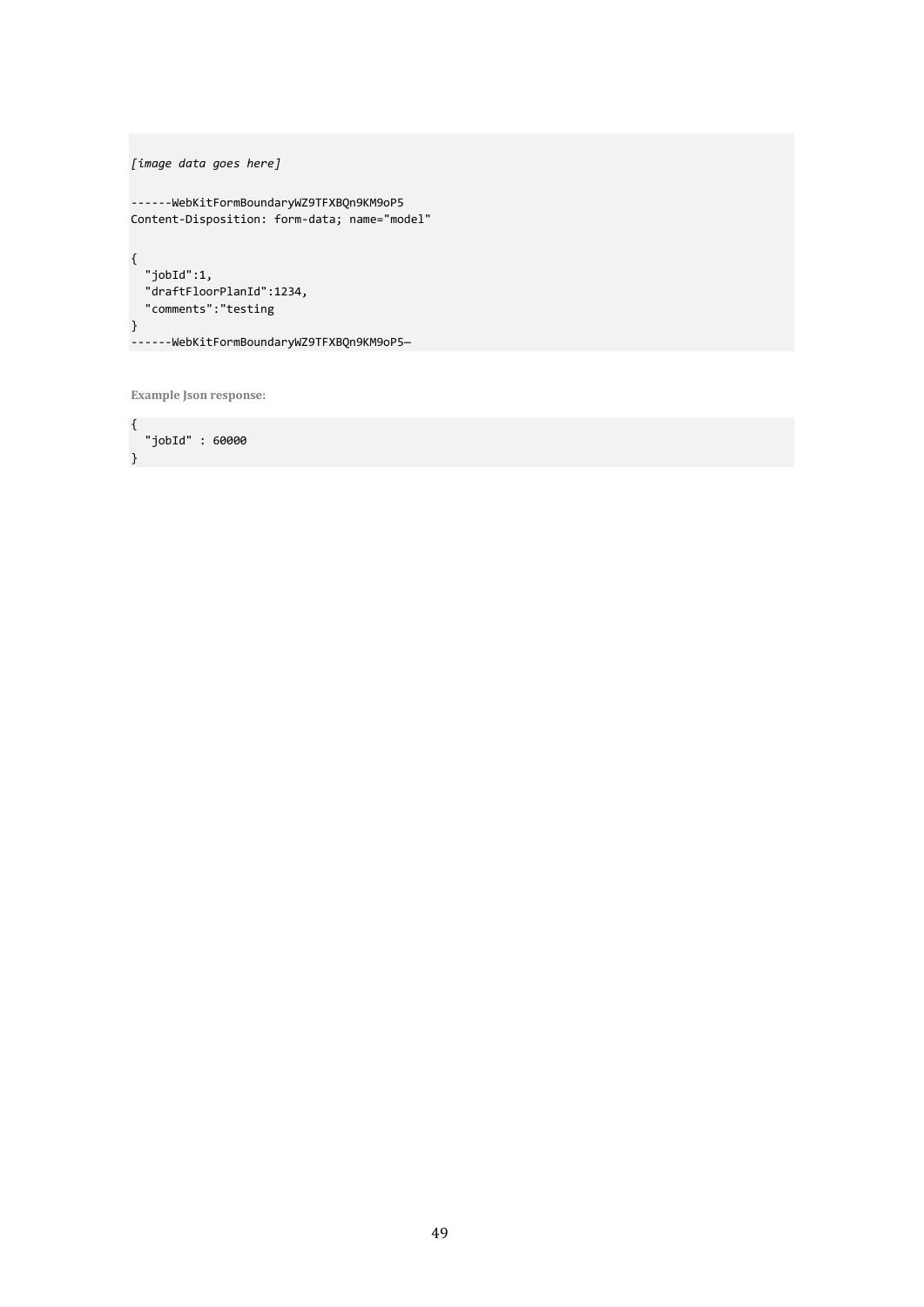## <span id="page-49-0"></span>**POST v1/Jobs/Complete**

#### **Inputs:**

| <u>  Parameter     Data Type     Mandatory </u> |         | <b>Description</b>               |
|-------------------------------------------------|---------|----------------------------------|
|                                                 | Integer | The unique identifier of the job |

Note**:** Execute the API Method GET v1/Jobs for the id

#### **Outputs:**

There is no output from this method call.

**Example Json request:** 

```
curl -X POST "https://api.floorplansUsketch.com/v1/Jobs/Complete" -H 
"Authorization: Token C4krIeQoXSWvjYU" -H "Content-Length: 11" -d "jobId=65006"
```
**Example HTTP response** 

HTTP/1.1 200 OK Cache-Control: no-cache Pragma: no-cache Expires: -1 Access-Control-Allow-Origin: \* Access-Control-Allow-Headers: Content-Type Access-Control-Allow-Methods: GET, POST, PUT, DELETE, OPTIONS Date: Wed, 18 Dec 2013 13:27:45 GMT Content-Length: 0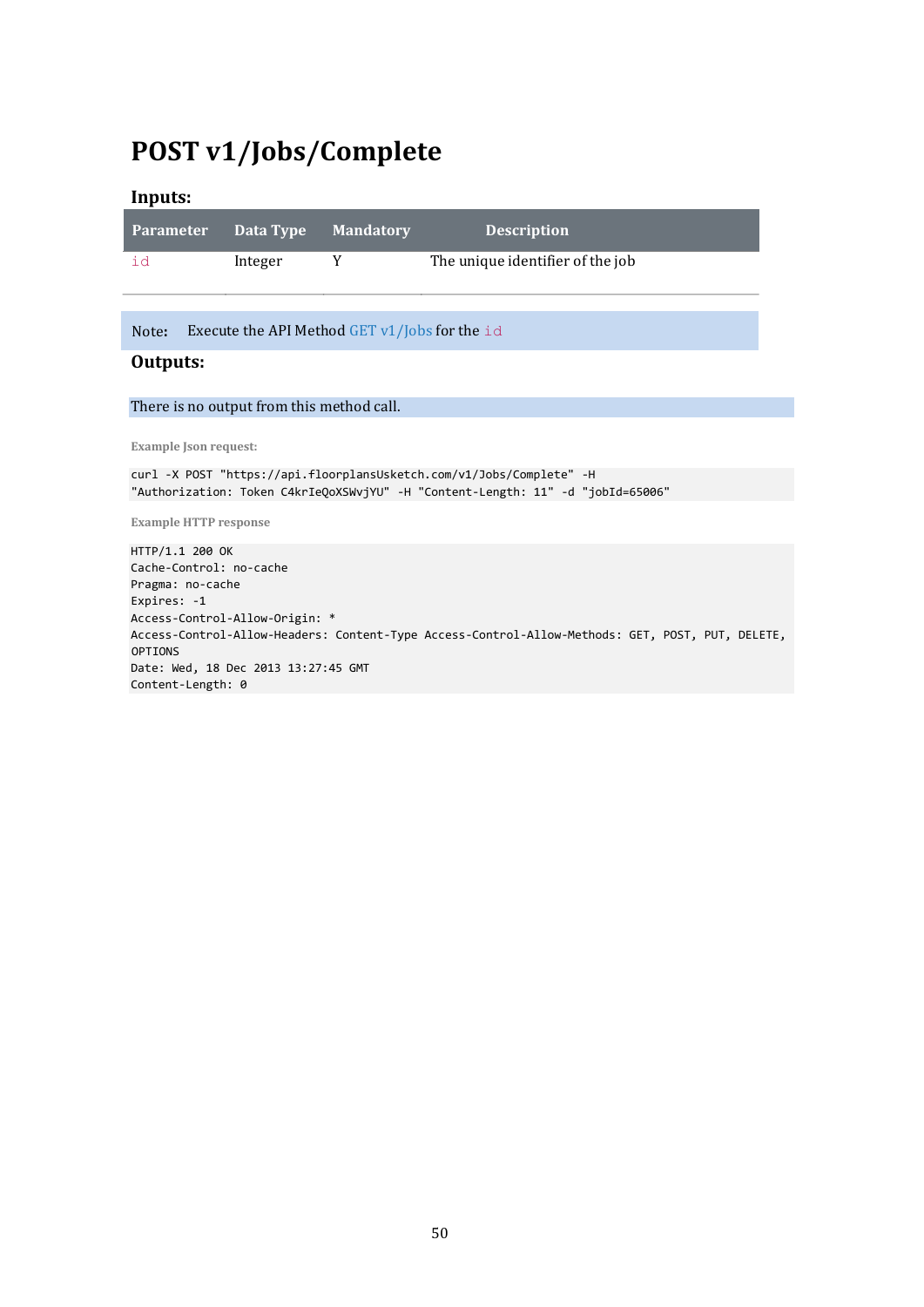### <span id="page-50-0"></span>**POST v1/Jobs/SendMessage**

| <b>Parameter</b>          | Data<br><b>Type</b> | <b>Mandatory</b> | <b>Description</b>                                                                           |
|---------------------------|---------------------|------------------|----------------------------------------------------------------------------------------------|
| clientJobId               | Integer             | Y                | The unique job identifier                                                                    |
| sentToDrawingOffice       | <b>Boolean</b>      | N                | Indicates whether the job<br>should be sent to the drawing<br>office                         |
| sendToHeadOffice          | <b>Boolean</b>      | N                | Indicates whether the job<br>should be sent to head office                                   |
| subject                   | String              | Y                | The subject line                                                                             |
| body                      | String              | Y                | The body of the message                                                                      |
| isRequestAmendmentMessage | <b>Boolean</b>      | N                | If this is set to "true", then the<br>job status will be updated to<br>"Amendment Requested" |

Note**:** Execute the API Method GET v1/Jobs for the clientJobId

#### **Outputs:**

#### There is no output from this method call.

```
Example HTTP request: 
POST https://api.floorplansUsketch.com/v1/Jobs/SendMessage HTTP/1.1 
Host: api.floorplansUsketch.com 
Authorization: Token C4krIeQoXSWvjYU 
Content-Length: 325 
Content-Type: multipart/form-data; boundary=----WebKitFormBoundaryFlMZCd3fNC6skhth 
------WebKitFormBoundaryFlMZCd3fNC6skhth 
Content-Disposition: form-data; name="model"
```

```
{ 
    "ClientJobID":65011, 
    "SendToDrawingOffice":true, 
    "SendToHeadOffice":true, 
    "Subject":"testing subject", 
    "Body":"testing body", 
    "IsRequestAmendmentMessage":true 
}
```

```
------WebKitFormBoundaryFlMZCd3fNC6skhth--
```

```
Example HTTP response: 
HTTP/1.1 200 OK 
Cache-Control: no-cache 
Pragma: no-cache 
Expires: -1 
Access-Control-Allow-Origin: * 
Access-Control-Allow-Headers: Content-Type Access-Control-Allow-Methods: GET, POST, PUT, DELETE, 
OPTIONS 
Date: Wed, 18 Dec 2013 13:27:45 GMT 
Content-Length: 0
```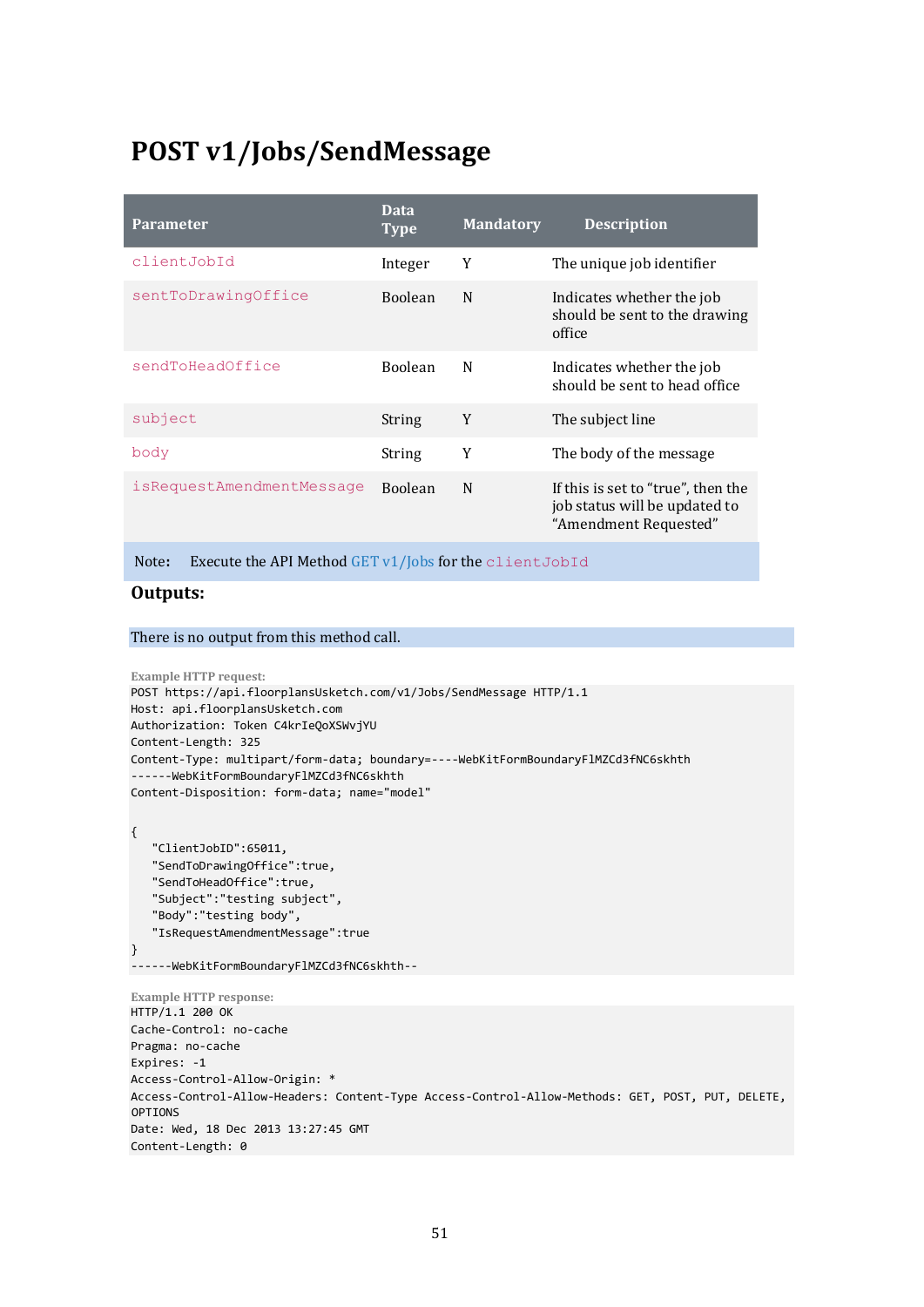### <span id="page-51-0"></span>**POST v2/Jobs/SendMessage**

| <b>Parameter</b>          | <b>Data</b><br><b>Type</b> | <b>Mandatory</b> | <b>Description</b>                                                                           |
|---------------------------|----------------------------|------------------|----------------------------------------------------------------------------------------------|
| clientJobId               | Integer                    | Y                | The unique job identifier                                                                    |
| sentToDrawingOffice       | <b>Boolean</b>             | N                | Indicates whether the job<br>should be sent to the drawing<br>office                         |
| sendToHeadOffice          | <b>Boolean</b>             | N                | Indicates whether the job<br>should be sent to head office                                   |
| subject                   | <b>String</b>              | Y                | The subject line                                                                             |
| body                      | String                     | Y                | The body of the message                                                                      |
| isRequestAmendmentMessage | <b>Boolean</b>             | N                | If this is set to "true", then the<br>job status will be updated to<br>"Amendment Requested" |

Note: Execute the API Method GET v2/Jobs for the clientJobId

#### **Outputs:**

| <b>Parameter</b> | Data Type | <b>Description</b>                              |
|------------------|-----------|-------------------------------------------------|
| MessageId        | Integer   | The unique identifier of the created<br>Message |

**Example HTTP request:** 

POST https://api.floorplansUsketch.com/v1/Jobs/SendMessage HTTP/1.1 Host: api.floorplansUsketch.com Authorization: Token C4krIeQoXSWvjYU Content-Length: 325 Content-Type: multipart/form-data; boundary=----WebKitFormBoundaryFlMZCd3fNC6skhth ------WebKitFormBoundaryFlMZCd3fNC6skhth Content-Disposition: form-data; name="model"

```
{ 
    "ClientJobID":65011, 
    "SendToDrawingOffice":true, 
    "SendToHeadOffice":true, 
    "Subject":"testing subject", 
    "Body":"testing body", 
    "IsRequestAmendmentMessage":true 
}
```
------WebKitFormBoundaryFlMZCd3fNC6skhth--

**Example Json response:** 

{ "jobId" : 60000 }